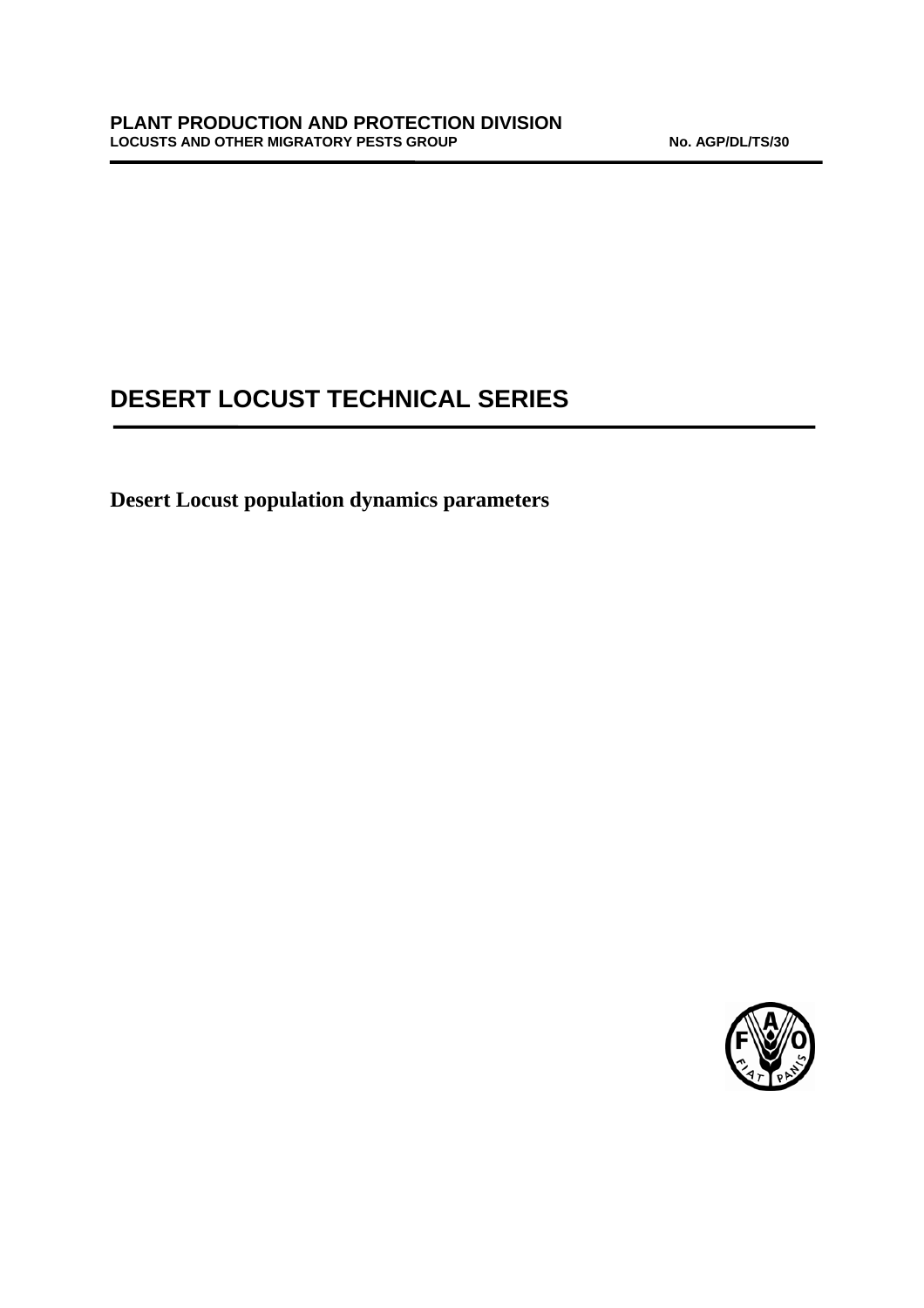## **TECHNICAL SERIES**

## **Desert Locust population parameters**

**by** 

**J Roffey 1, Saville Close, Cheltenham, UK** 

**and** 

**J I Magor Natural Resources Institute, University of Greenwich, Chatham Maritime, UK** 

**FOOD AND AGRICULTURE ORGANIZATION OF THE UNITED NATIONS** 

**Rome, 2003**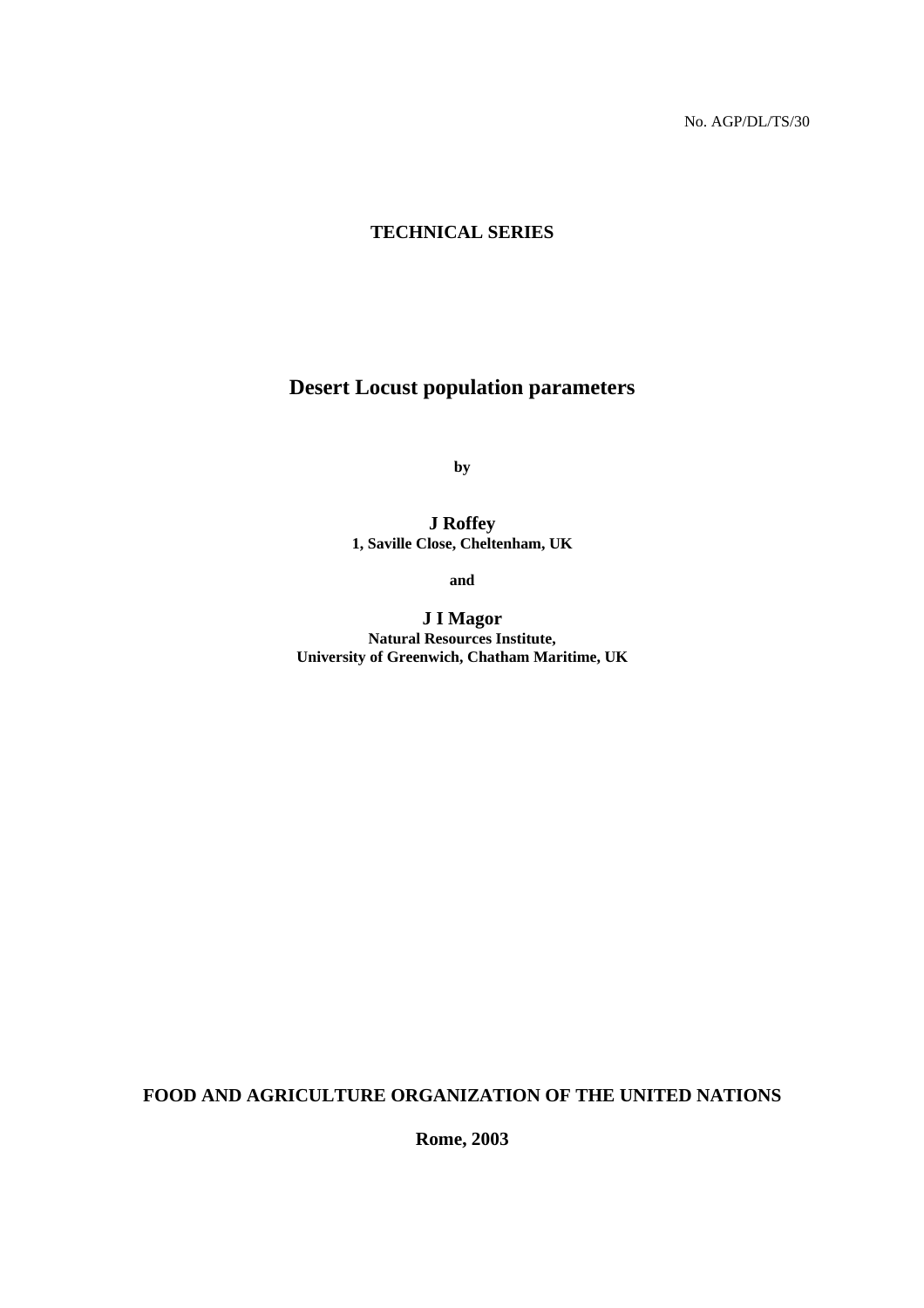The designations employed and the presentation of material in this information product do not imply the expression of any opinion whatsoever on the part of the Food and Agriculture Organization of the United Nations concerning the legal or development status of any country, territory, city or area or of its authorities, or concerning the delimitation of its frontiers or boundaries.

All rights reserved. Reproduction and dissemination of material in this information product for educational or other non-commercial purposes are authorized without any prior written permission from the copyright holders provided the source is fully acknowledged. Reproduction of material in this information product for resale or other commercial purposes is prohibited without written permission of the copyright holders. Applications for such permission should be addressed to the Chief, Publishing Management Service, Information Division, FAO, Viale delle Terme di Caracalla, 00100 Rome, Italy or by e-mail to copyright@fao.org

© **FAO 2003**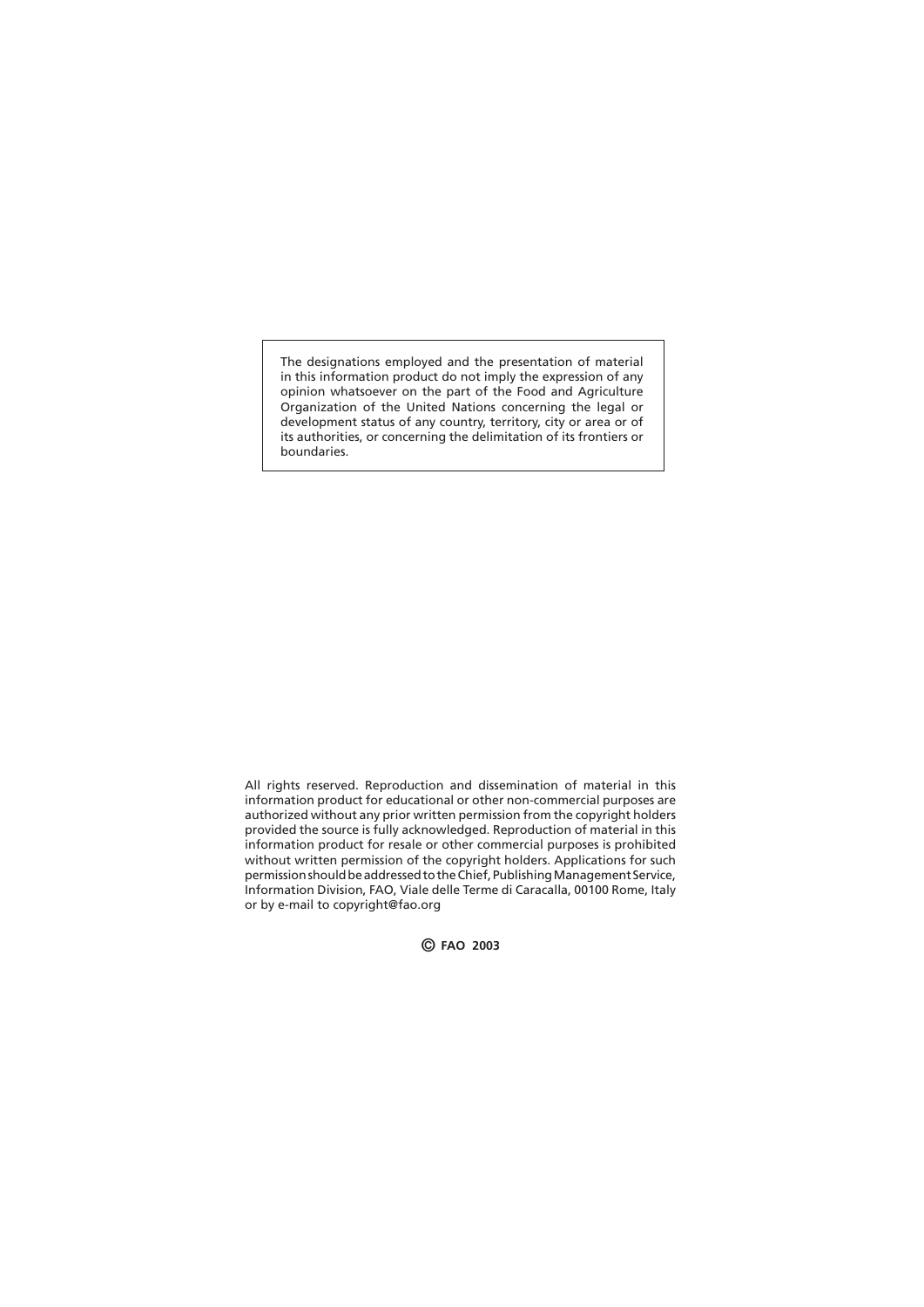## **Contents**

|                                                  | Page |
|--------------------------------------------------|------|
| Acknowledgements                                 | V    |
| Introduction                                     | 1    |
| Population parameters                            | 1    |
| Seasonal migration between breeding areas        | 3    |
| Swarm migration after spring breeding            | 3    |
| Swarm migration after summer breeding            | 4    |
| Swarm migration after winter breeding            | 6    |
| Migration parameters                             | 6    |
| Breeding                                         | 9    |
| Maturation                                       | 9    |
| Laying                                           | 9    |
| Egg development                                  | 14   |
| Hopper development                               | 14   |
| Egg and hopper mortality                         | 15   |
| Egg mortality                                    | 15   |
| Hopper mortality                                 | 15   |
| Multiplication rates                             | 16   |
| Multiplication rates in swarming populations     | 16   |
| Multiplication rates in non-swarming populations | 16   |
| Fledgling behaviour                              | 17   |
| Phase change                                     | 18   |
| Gregarization                                    | 19   |
| Airborne concentration                           | 19   |
| Concentration into green habitats                | 20   |
| Concentration within habitats during breeding    | 21   |
| Gregarizing populations                          | 21   |
| Phase change: dissociation                       | 22   |
| Population sizes                                 | 22   |
| Eggfields and hopper bands                       | 22   |
| <b>Swarms</b>                                    | 24   |
| Swarm densities                                  | 24   |
| Swarm infestations                               | 25   |
| Swarm areas                                      | 25   |
| Qualitative swarm and band sizes                 | 26   |
| Control and population parameters                | 26   |
| References                                       | 26   |
|                                                  |      |

## **Figures**

| Desert Locust population dynamics       |  |
|-----------------------------------------|--|
| Seasonal breeding areas during plagues  |  |
| and major movements of resulting swarms |  |
|                                         |  |

## **Tables**

| $\mathbf{1}$ . | Normal duration of Desert Locust breeding seasons       | $\mathcal{R}$ |
|----------------|---------------------------------------------------------|---------------|
|                | 2a&b. Desert Locust migration parameters and thresholds | $\tau$        |
| 2a.            | Migration characteristics                               | $\tau$        |
|                | 2b. Duration of migration                               | 8             |
|                | 3a-d. Desert Locust breeding parameters and thresholds  | 10            |
| 3a.            | <b>Maturation parameters</b>                            | 10            |
|                | 3b. Laying parameters                                   |               |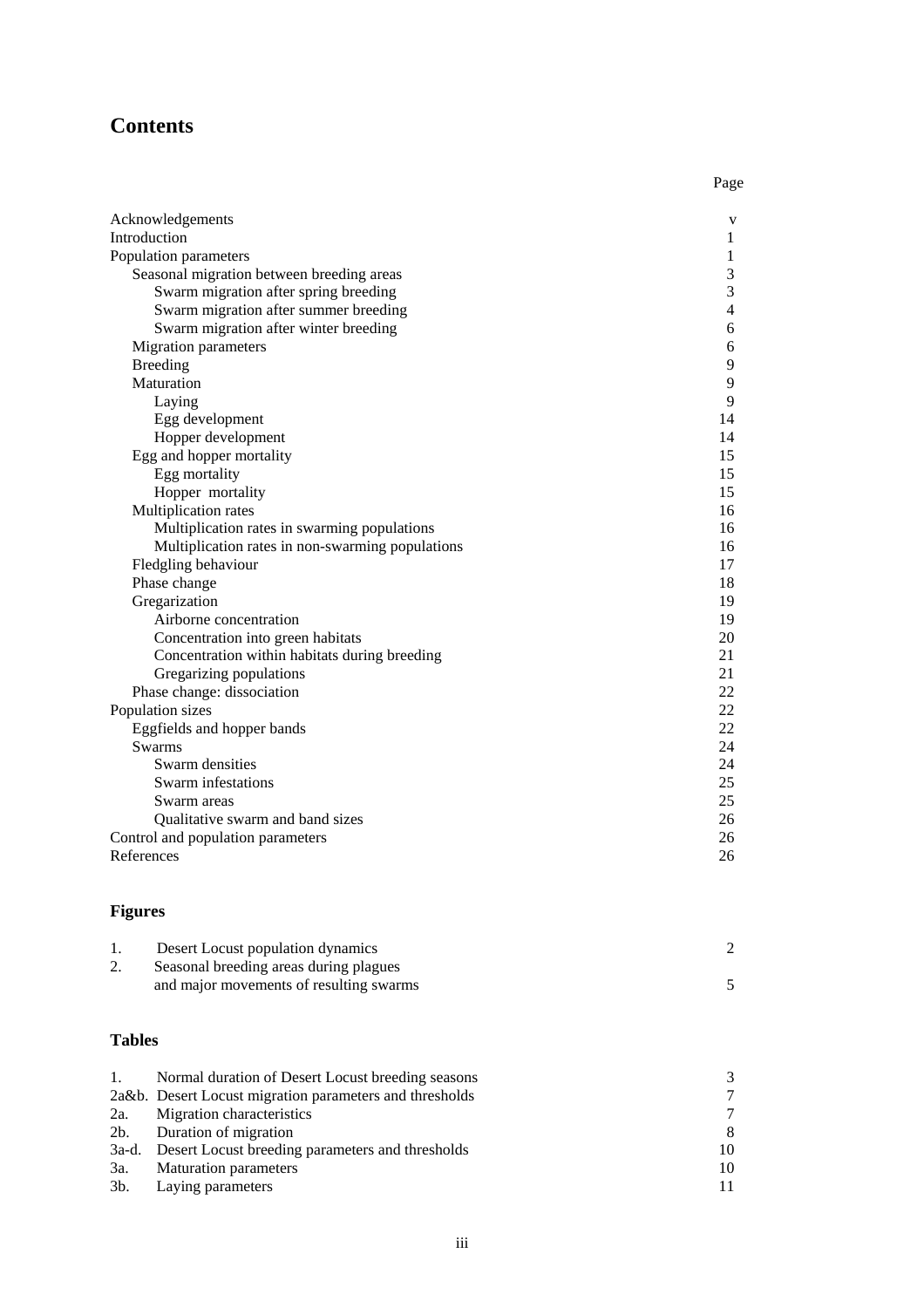| 3c  | Incubation and hopper development rates                            | 12 |
|-----|--------------------------------------------------------------------|----|
| 3d  | Mortality between laying and fledging.                             | 13 |
| 4.  | Regional variation in egg mortality rates                          | 15 |
| 5.  | Fledging behaviour                                                 | 18 |
| 6.  | Gregarization processes                                            | 20 |
| 7.  | Hopper dissociation thresholds                                     | 22 |
| 8.  | Mazimum extent of seasonal breeding areas showing annual range for |    |
|     | India, 1959-1962 and West Africa, 1957-1960                        | 23 |
| 9   | Sizes of Short Rains swarm infestations on the Somali Peninsula    | 24 |
| 10. | Swarm infestation sizes                                            | 25 |
| 11. | Sizes of infestations during recessions                            | 25 |
| 12  | Distribution of swarm areas within populations of different sizes. | 26 |
| 13. | Qualitative swarm and hopper band size categories                  | 26 |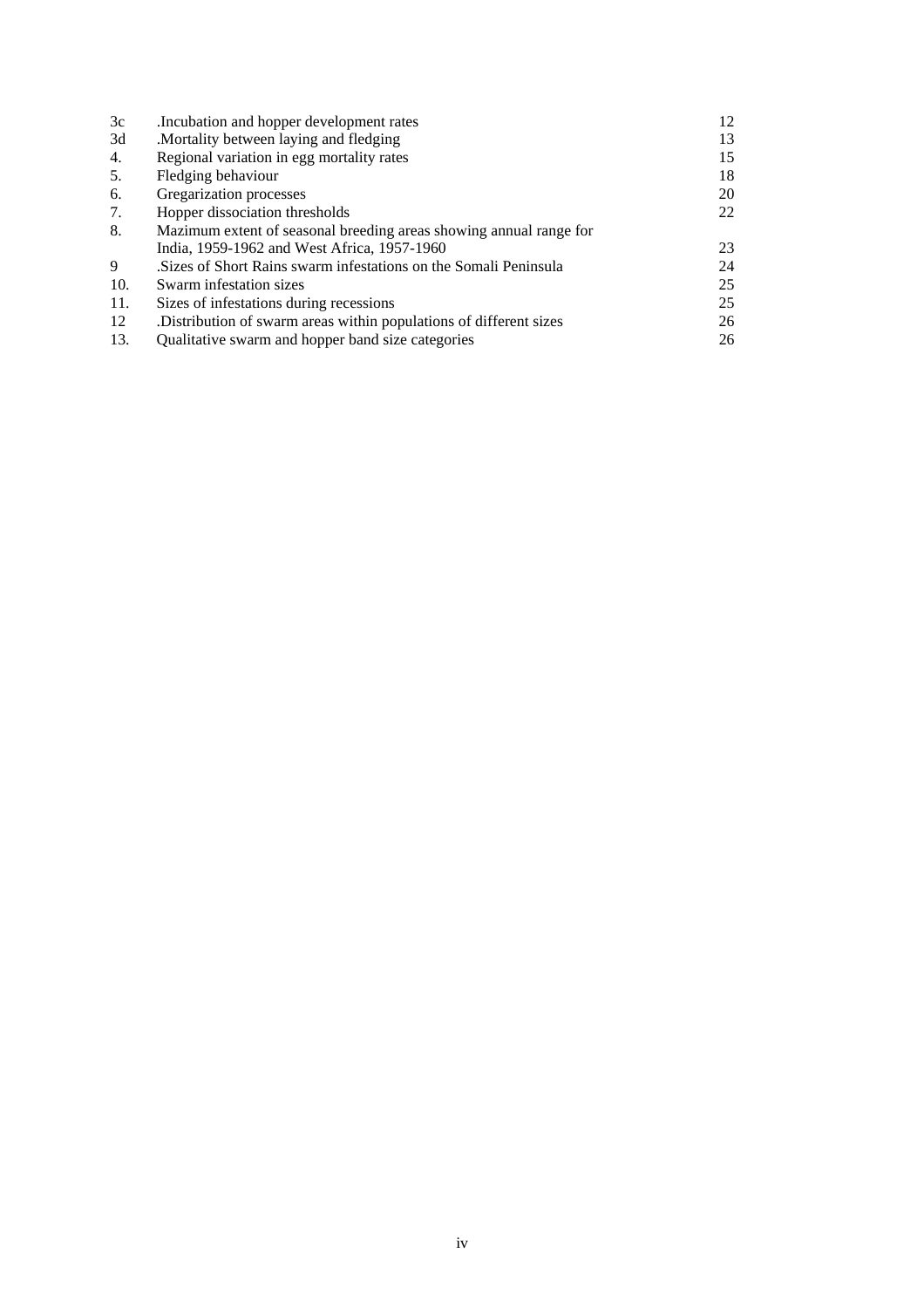## **Acknowledgements**

This document contains the revised text of an unpublished report written in 1991 by Jerry Roffey, then Senior Officer in the Locusts and Other Migratory Pests Group at FAO. The revision was produced as background information for use in an FAO/EMPRES study on the economics of Desert Locust management and was part of the Netherlands funded FAO project GCP/INT/483/NET. The views expressed in this document are those of the authors and do not necessarily reflect the opinion of the Directorate General for International Cooperation (DGIS), the Netherlands, Ministry of Foreign Affairs or of the Food and Agriculture Organization. The authors wish to thank Clive Elliott, Don Reynolds, Jane Rosenberg and Bernhard Zelazny for their constructive comments and suggestions. They are also grateful to NRI, the University of Greenwich for giving them permission to reproduce maps of Desert Locust seasonal breeding areas and swarm migrations.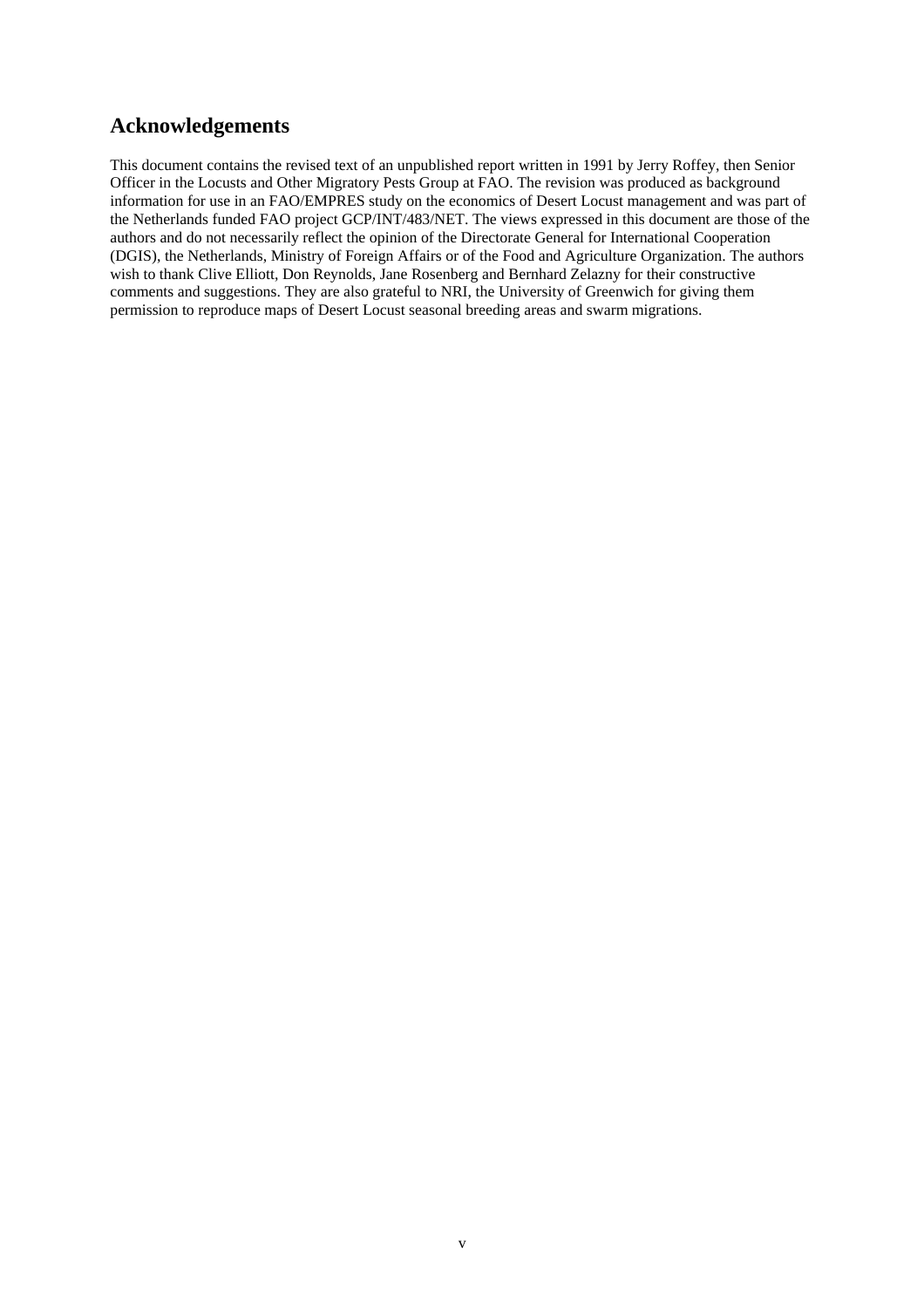## **Introduction**

Interest in the cost and economics of Desert Locust management increases periodically (Uvarov and Bowman, 1938; FAO, 1958; Joffe, 1995). Currently it stems from high expenditure between 1986 and 1989 to suppress a Desert Locust plague and concurrent grasshopper outbreaks. Simultaneously, an awareness grew of the need to review management strategies and to develop environmentally safer control methods. Developing rational control strategies requires a sound knowledge of the pest's population dynamics because they provide the key to predicting when and where the pest will cause damage, and when and where intervention will be effective.

Many authors have described the main processes of Desert Locust population dynamics (Uvarov, 1977; Waloff, 1966; Magor, 1994). Desert Locust plagues are an intermittent problem for about 50 countries in Africa, the Middle East and southwest Asia that are at risk from swarm invasion and breeding. At other times, they move between the 25 countries in the drier, central part of the distribution area that extends from Mauritania to northwestern India and is known as the Recession Area. Numbers and densities are low in this area during recessions but increase during outbreaks and upsurges when swarms form and if unchecked may lead to a plague. Desert Locusts breed in areas that have received enough rain (usually at least 25-50 mm) to provide moisture for egg development and for vegetation to germinate or regenerate and provide food and shelter for hopper development. Waloff (1966) concluded that locust outbreaks (a marked increase in numbers leading to the formation of bands and swarms) occur when rains are sufficiently heavy and prolonged for two generations to breed. This allows a rapid rise in numbers and density followed by the onset of gregarious behaviour. She found that plagues (periods of widespread and heavy infestations, the majority of which are bands and swarms) occur only when locusts breed frequently and successfully over a period of one or more years. The rains must be widespread and heavy in two or more successive seasonal breeding areas that allow the locusts during this upsurge period to continue multiplying and gregarizing to form many swarms. The great mobility of swarms takes them beyond the recession area into major agricultural areas where they may cause rapid and locally devastating crop losses.

This paper summarises information on the parameters required to build the population simulation models needed for making economic evaluations of Desert Locust impacts and for testing strategies and tactics of control interventions. It is based on an unpublished paper by Roffey (1991) and incorporates many amendments suggested by colleagues to whom it was circulated. It will be readily apparent that some parameters are better documented than others. For example, sufficient quantitative data exist for swarm migration and egg and hopper development to be well understood and models of these processes already exist (Reus and Symmons, 1992; Meteo Consult, 1994). Where information is unavailable or insufficient, we have suggested values that may be used and cited data sources so that modellers can evaluate and modify our values.

## **Population parameters**

The basic concept of any model (Figure 1) is to follow locust populations in time and space as they migrate, reach areas of recent rainfall, mature, breed and fledge. The immature adults may then migrate, or they may remain, become mature and breed in the same seasonal breeding area. Emigrants die if they fail to find a suitable breeding area. If the populations are initially solitarious, they may become gregarious if certain conditions are met. Once gregarious, populations may dissociate. In this paper, the term 'solitarious' includes the solitarious end of the *transiens* phase and the term 'gregarious' includes the gregarious end of the *transiens* phas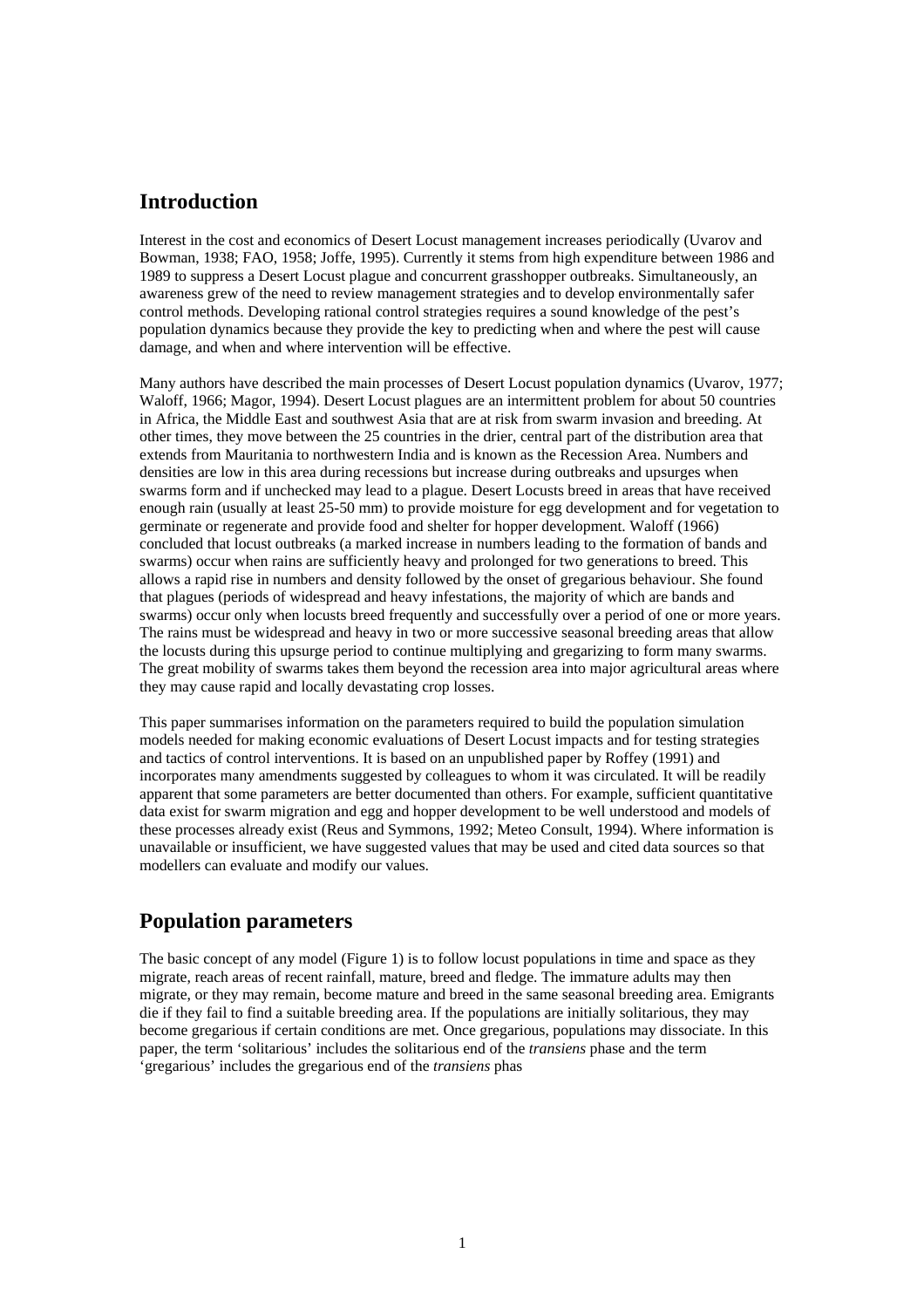**Figure 1** *Desert Locust population dynamics*

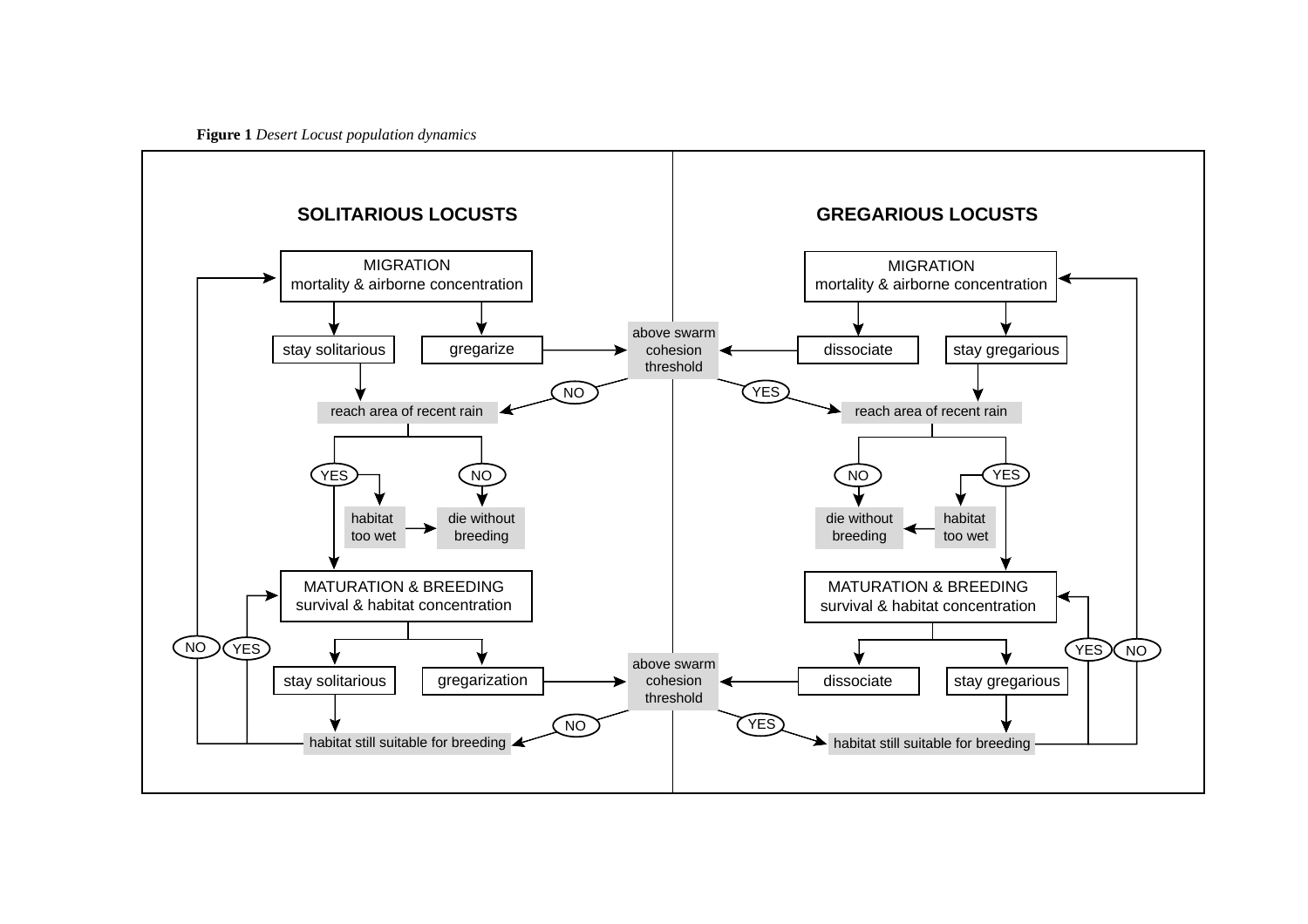## **Seasonal migration between breeding areas**

Migration is a striking feature of Desert Locust biology that takes mainly immature solitarious and swarming populations between seasonally distinct breeding areas by a succession of daily downwind displacements. Mature adults also migrate between successive cycles of mating and laying. Usually but not invariably, they move over shorter distances than when immature. Normally, a single generation is produced but if an area remains suitable for breeding, young solitarious and swarming adults mature rapidly and do not move far before breeding. When this happens, two or even three generations may be produced in succession in a seasonal breeding area.

Successful breeding requires a high degree of coincidence in space and time between adult locusts and rain. This is achieved by downwind migration that takes locusts towards areas of horizontal wind convergence and rainfall (Rainey, 1951). Swarms breed on spring and summer rains in two major belts lying east-west across the Desert Locust area. Between and partly overlapping these belts, lies an area of winter rainfall. Breeding on these rains is particularly important on the Somali Peninsula and around the Red Sea. (Figure 2). Table 1 contains the normal months for each breeding season. These may overlap when rains are prolonged and fledging populations mature rapidly and breed again without migrating to a new breeding area. Generations are traditionally named after the rainy season in which they were bred. The second summer generation coincides with winter breeding, hence the similarity between summer and winter swarm distribution in India and Pakistan in Figure 2. In Somalia and eastern Africa, the Short Rains coincide with winter rains and the Long Rains coincide with spring rains. Swarms sometimes migrate to areas where breeding does not occur. Such displacements are more common towards the end of a plague and can lead to the disappearance of a regional population.

| LOCUST SEASON                 | RAINFALL SEASON                | HATCHING                     | FLEDGING                     |
|-------------------------------|--------------------------------|------------------------------|------------------------------|
|                               |                                |                              |                              |
| Spring (Long Rains)<br>Summer | February-May<br>June-September | March-June<br>July-September | May-Auqust<br>August-October |
| Winter (Short Rains)          | October-January                | October-January              | November-February            |

Waloff (1966) and Pedgley (1981) outline the Desert Locust breeding and migration circuits for swarms. Usually, swarm migration continues for two to four months but in certain cases, in West Africa and the Somali Peninsula, it lasts six or more months. Many, if not most, swarms achieve net displacements of at least 1 000 km as a result of their cumulative daily displacements. Displacements of 2 000-3 000 km between breeding areas are not uncommon. The tracks of individual swarms or groups of migrating swarms vary, because wind direction and speed change with time. Tracks vary from almost straight lines for periods of days, to sharp bends or even loops over one or two days. Swarms have rarely been tracked for longer than a month (Gunn, Perry *et al.*, 1948; Rainey, 1963). Consequently, the rates of net displacement during long-range migrations, that may last for two to four months, come from analyses of swarm sightings. The numbers of examples of migrations within and between regions, presented by Pedgley (1981), are neither exhaustive nor do they represent the frequency of such migrations. To date, too few analyses exist to establish migration frequencies but the general pattern is given below.

Solitarious populations are presumed to have similar seasonal migration patterns to swarms but to achieve less extensive displacements that are confined to the recession area. Although, the average duration of flight may be low, rapidly changing distributions suggest that non-swarming locusts can make rapid long-range movements of about 1 000 km in a few days.

#### *Swarm migration after spring breeding*

Spring breeding affects a belt running from Northwest Africa through the Middle East to Pakistan and northwestern India. It varies in area between years but on average affects more degree squares  $(1^{\circ}$ latitude x 1<sup>°</sup> longitude) than other seasons. Spring breeding in Northwest Africa may begin from January in northern Mauritania and in southwestern Morocco. It extends throughout the region as the season becomes warmer. Hoppers appear from March until June, or up to August if a second generation occurs. Similarly, spring laying and hatching may occur from February in the coastal areas of around the Red Sea, the Gulf of Aden and Persian Gulf. This means that winter and spring breeding may continue without a break. In the interior of Arabia, in eastern Arabia and in the coastal areas of Iran, egg laying begins in winter. As temperatures rise in spring, it extends northwards through the Middle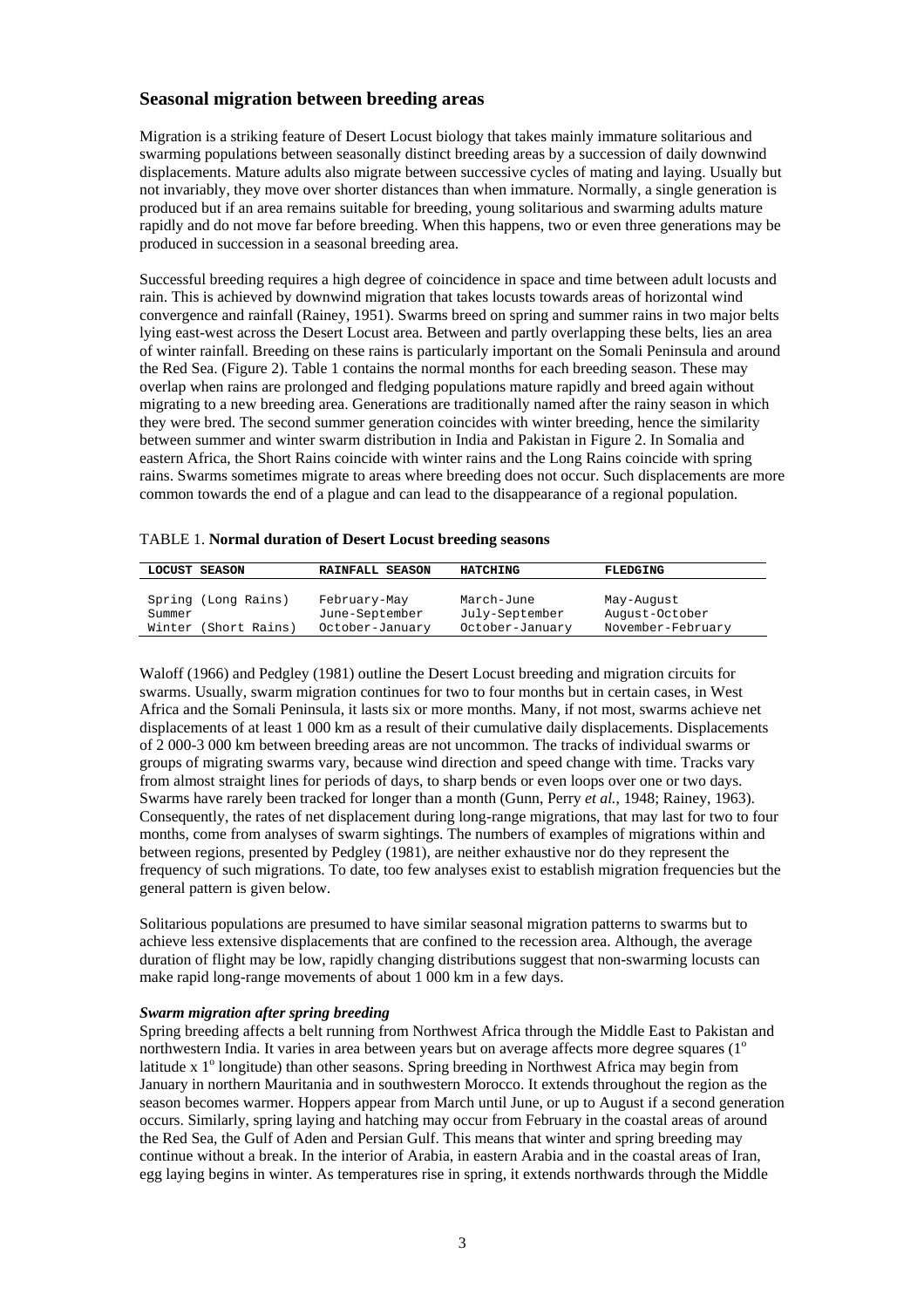East, Iran, Afghanistan and Pakistan. Laying in the northern parts of these countries and in Turkey sometimes continue until June-July. Hopper infestations become increasingly widespread from March and continue into July or early August.

Spring generation swarms form between March-April and June-July occasionally continuing into August in the far north of the area. The earliest swarms may follow the summer and winter swarms in a generally northern direction and may mature and breed in the later stages of spring breeding. Most spring swarms move between May and July to summer breeding areas. Swarms originating in Northwest Africa, move south to the Sahel and may spread eastwards into Chad and the Sudan. Many in the Middle East and on the Arabian Peninsula move south and southwest to Yemen and to African countries bordering the Red sea and Gulf of Aden. During the same period, the remaining swarms from Arabia and the Middle East move southeastward into the Indo-Pakistan summer breeding areas with swarms from Iran, Afghanistan and Pakistan.

The spring or Long Rains generation produced in East Africa and on the Somali Peninsula moves northwards either to the escarpment in northern Somalia or to northeastern Ethiopia where they join invading swarms from Arabia. These movements clear the spring breeding areas and swarms become concentrated into the summer breeding belt. They mature and lay eggs from July or August, usually dying by the end of October. The Somali Peninsula remains dry, however, and swarms there become concentrated along the convergence zone in northern Somalia and remain without breeding until October when Short Rains fall.

#### *Swarm migration after summer breeding*

Summer breeding occurs from Senegal through southern Arabia to India on rains associated with the Inter-Tropical Convergence Zone (ITCZ). The summer generation may fledge from late August but more often appears from September until October, continuing into November and even early December if protracted breeding results in two or three summer generations. Some swarms move to winter breeding areas but many continue to spring breeding areas where they remain without maturing until temperatures rise.

From late September or early October, most swarms from India and Pakistan move westward. Some stay in Pakistan and others reach Iran and Arabia. Sometimes, they then spread southwestward onto the Somali Peninsula. Other swarms may move northwestward through northern India to Afghanistan. Swarms that move eastwards or southwards at this time die without breeding.

Swarms produced in the Sudan, Eritrea and Ethiopia move in two directions during autumn and early winter. Some go northeastward or eastward to the Red Sea coastal plains of Eritrea, the Sudan, Saudi Arabia and Yemen, from where they may move northwards during intermittent spells of southerly winds. Some may reach the Middle East and occasionally move as far east as Iran. Other summer swarms may move southeastwards to augment those which arrived in northern Somalia in June or July and remained there without maturing.

Most swarms originating in West Africa during the autumn move northwards towards Northwest Africa. They may arrive almost simultaneously across a wide front between southwestern Morocco and Libya. More frequently, however, the heaviest infestations at the beginning of the invasion are in southwest Morocco and the adjacent parts of Algeria. The invasion of Northwest Africa becomes more widespread with the onset of northeastward and eastward movements in late winter and spring. There is no clear division between sources of swarms invading Northwest Africa and Arabia. Swarms from western Sudan sometimes reach Northwest Africa, while in other years, swarms from Chad and the Sudan move eastward to the Red Sea and Arabia.

In many plague years, some summer swarms stay south of the Sahara. Those in the east enter Nigeria and move westward across the country. Those in the west move southwest into the Gulf of Guinea countries and then move eastwards. Both groups, finally turn northeastwards during the spring and early summer. Swarms remain immature throughout this southern circuit that may last from October or November until they return to the summer breeding area in the following May or June. They may then mature and lay in July and August with the spring generation swarms arriving from the north. No field observations exist on this point but there is some evidence that fewer eggs are laid after a delay in maturation (Ashall and Ellis, 1962). The absence of breeding in 1989, when few or no swarms arrived from the north, suggests that southern circuit swarms may fail to breed.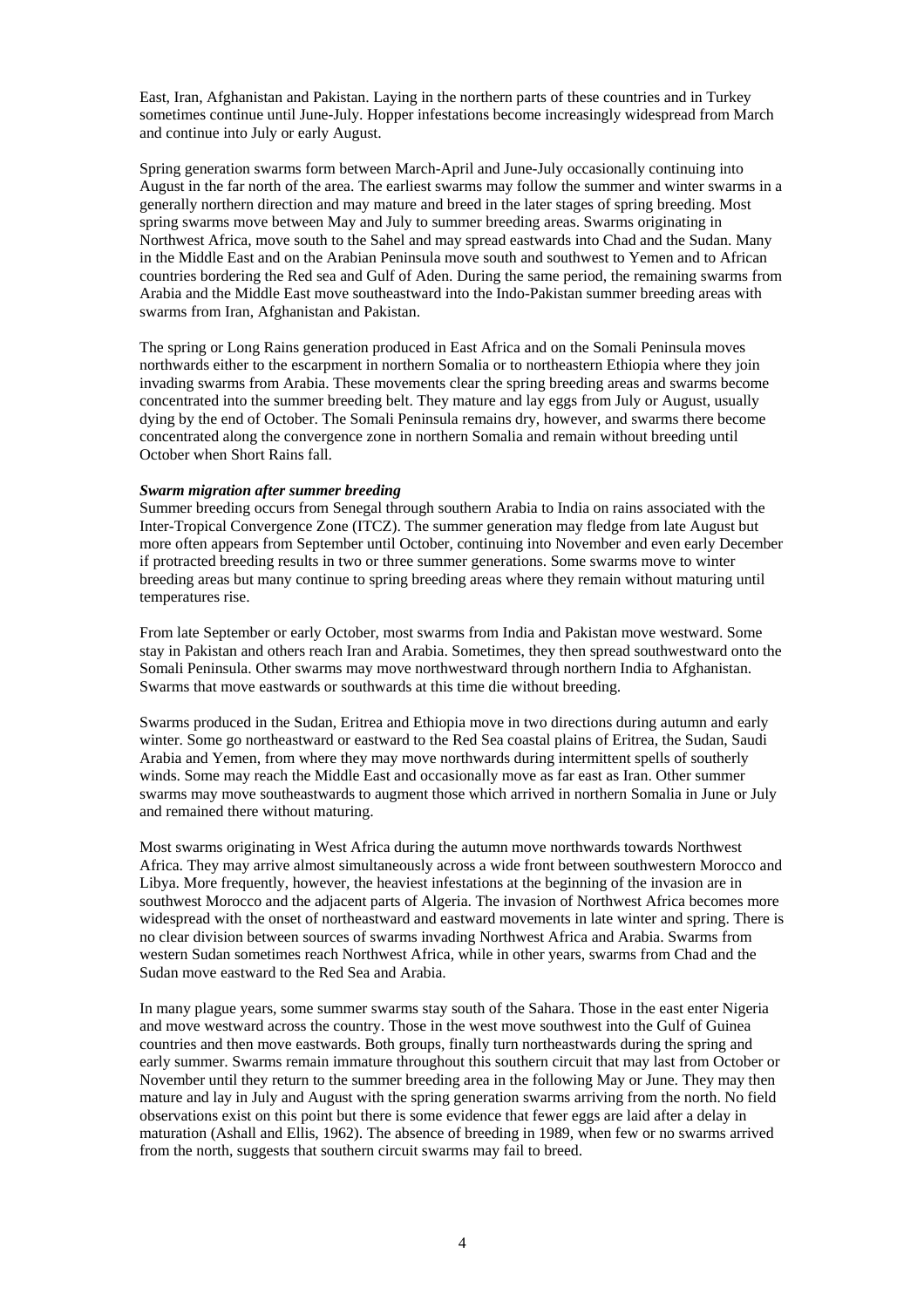*Figure 2 Seaonal breeding areas during plagues and major movements of resulting swarms*



Spring breeding areas of the Desert Locust.



Summer breeding areas of the Desert Locust.



Winter breeding areas of the Desert Locust.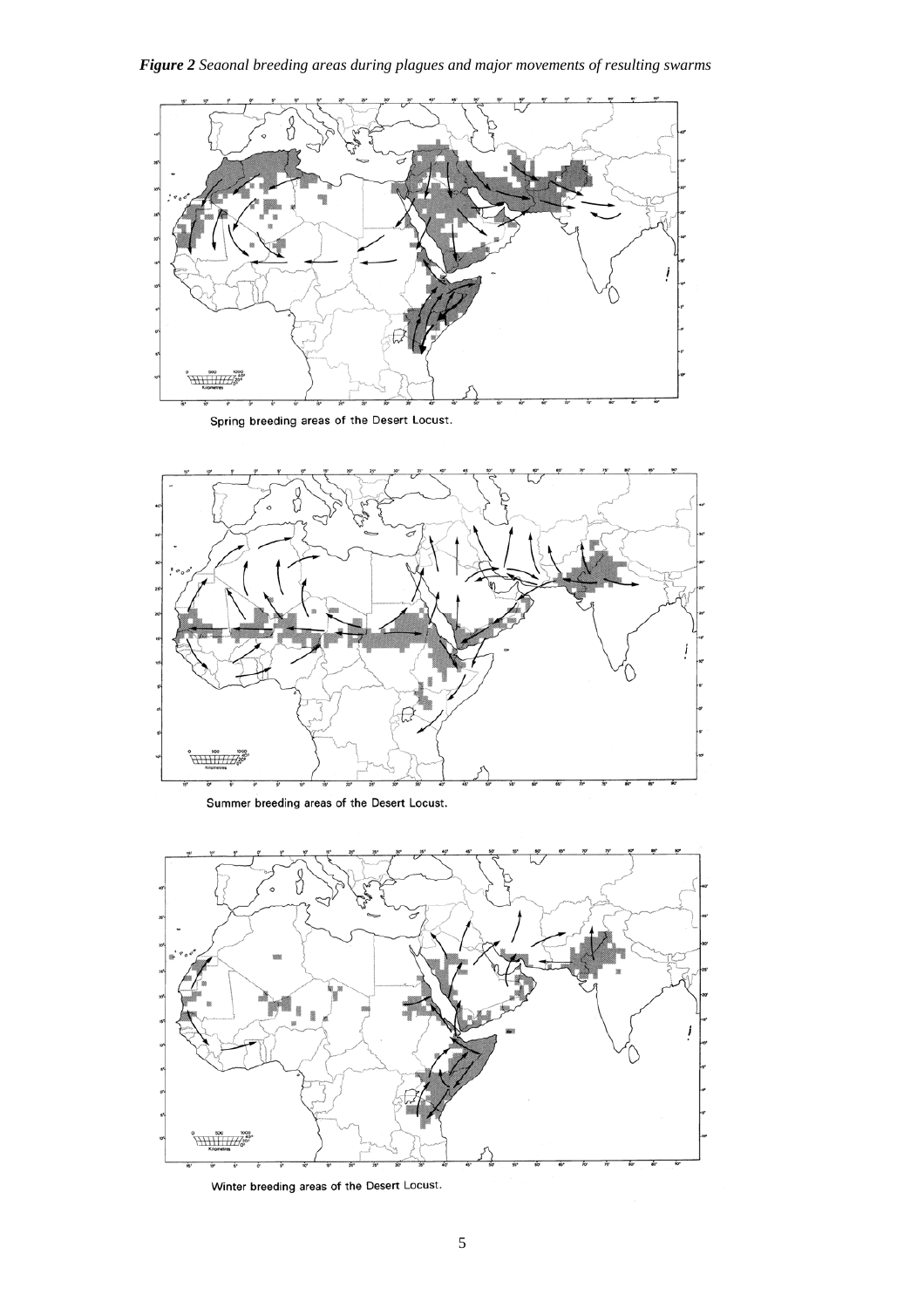#### *Swarm migration after winter breeding*

Winter breeding occurs from October in three main areas. Southwest Asia, where summer swarms may either remain and breed in India and Pakistan or move westward and breed after reaching coastal areas of Iran and western Pakistan. A second is the coastal plains of the Red Sea Basin, where some of the northward-moving summer generation swarms remain to breed on rains associated with the Red Sea Convergence Zone. The third is the Somali Peninsula and East Africa. Swarms in this third region may be of several origins. Many will have been produced within the area between March and June during the previous Long Rains or in Arabia during the previous spring. These swarms, which remain immature, become concentrated from June to September in northern Somalia, along a narrow semipermanent convergence zone between northerly and strong southwesterly winds. From October, they may be joined by summer generation swarms from the Sudan, Ethiopia and from Indo-Pakistan. All of these swarms then move southwards over the Somali Peninsula migrating with or behind the southward moving ITCZ. They mature and breed between October and January in Somalia and in some years in Kenya and northern Tanzania on the Short Rains.

New swarms of the winter generation appear from late November to January. Swarms from the Somali Peninsula frequently move southwestwards initially into Kenya, sometimes continuing into Tanzania. They return later with the ITCZ in a northerly direction, and breed on the Long Rains in Kenya and the Somali Peninsula from March.

Winter generation swarms from the Red Sea basin often join the northward migration of summer generation swarms and breed with them as they move through Arabia, the Middle East and Iran. Late in the spring, they may spread farther north sometimes reaching Turkey. More usually, the swarms move northeastwards into central and northern Iran and Pakistan, sometimes reaching western Afghanistan and occasionally Turkmenistan and Uzbekistan.

Winter breeding also occurs in Western Africa, but more often among recession and upsurge than plague populations. It occurs in countries bordering the Atlantic, around the mountains in southern Algeria, northeastern Mali and northwestern Niger and in northern Chad. Fledging occurs from November to January, extending to February in the north. Second generation summer swarms from Senegal move southwards. The other locusts move northwards to join summer generation swarms and that they mature and breed with them during the spring.

## **Migration parameters**

All major Desert Locust migratory displacements are downwind (Rainey, 1963; Pedgley, 1981). Consequently, locusts can be regarded as parcels of air and their tracks can be simulated by trajectory models (Waloff, 1946; Cochemé, 1966). We have summarized parameters that will enable modellers to estimate when migration will begin. We also give parameters for the time, duration and height of locust flight (Tables 2a & b) because wind speed and direction and, therefore, trajectories change with time and altitude. Further details are available from Pedgley (1981) who summarized the basic information on migration and who cited the original sources.

Rainey (1963) made the most complete series of observations on swarm displacement in relation to wind direction. He obtained a succession of fixes on the swarms, usually from light aircraft, and compared their displacement with the mean wind direction from the surface to the height of the topmost locusts. Draper (in Pedgley, 1981), using these data, showed that the speed of swarm displacement (D km/h) was correlated with wind speed (W km/h) and the maximum height of flight (H m):

 $D = 0.9071W - 0.0199W^2 + 0.0049H - 3.7373$ 

He then examined the potential effect of vegetation on the speed of displacement of swarms, by comparing two sets of trajectories simulating the 1968 emigration of swarms from the Sudan to Northwest Africa. He calculated one set using wind speed and direction at 900 metres above ground level. For the other, he used his multiple regression equation. He concluded that the regression equation gave plausible results in areas where swarms would have settled to feed (probably the case for swarms observed by Rainey) but that displacement at wind speed gave better results for areas with little or no vegetation.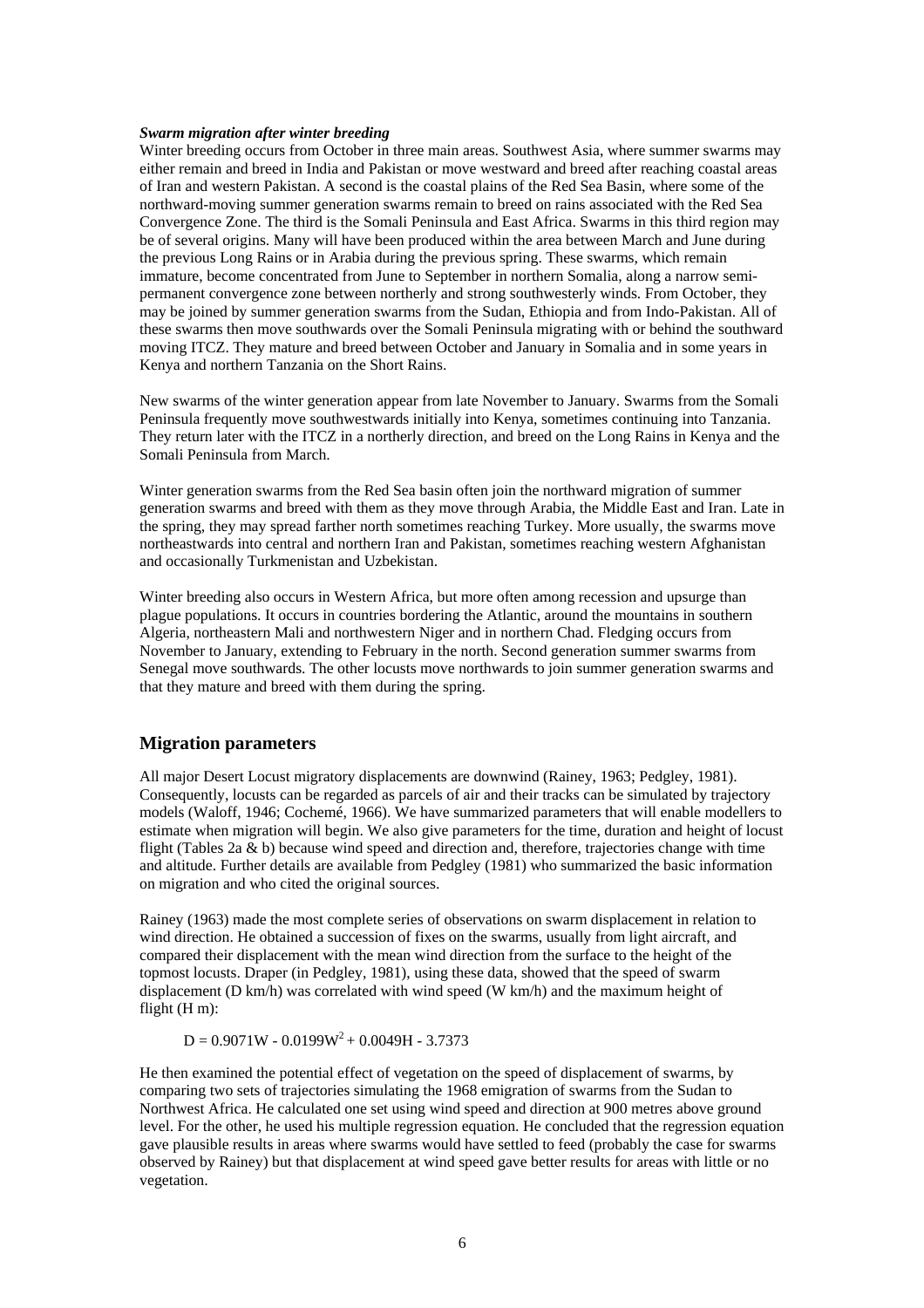## TABLES 2a & b. **Desert Locust migration parameters and thresholds**

## TABLE 2a. **Migration characteristics**

| MIGRATION CHARACTERISTICS                                       |                                                                                                                                                                                           |
|-----------------------------------------------------------------|-------------------------------------------------------------------------------------------------------------------------------------------------------------------------------------------|
| SOLITARIOUS POPULATIONS                                         | GREGARIOUS POPULATIONS                                                                                                                                                                    |
|                                                                 | AIR-SPEED                                                                                                                                                                                 |
|                                                                 | 13-15 $km/h$ (3.8-4.3 m/s)                                                                                                                                                                |
|                                                                 | ORIENTATION AND GROUND SPEED                                                                                                                                                              |
|                                                                 | Orientation and vegetation affect ground speed                                                                                                                                            |
| Because solitarious adults orientate<br>downwind use:           | Swarms drift downwind because of the<br>variation in orientation between the<br>component streams of locusts.                                                                             |
| Wind speed at height of flight + flight<br>speed (4 m/s)        | Vegetated areas<br>Ground speed (D km/h) correlates with wind<br>speed (W km/h) and maximum height of flight<br>$(H$ metres $):$<br>$D = 0.9071W - 0.0199W^{2} + 0.0049H - 3.7373$        |
|                                                                 | Little or no vegetation<br>Assume: ground speed = wind speed<br>(Draper in Pedgley, 1981)                                                                                                 |
|                                                                 | DIRECTION OF FLIGHT                                                                                                                                                                       |
| Downwind                                                        | Down the mean wind direction from the<br>surface to the height of the topmost locust<br>(Rainey, 1963).                                                                                   |
|                                                                 | Note: If only surface winds known, then<br>displacements will be 10°-20° to the right<br>of the surface wind in the northern<br>hemisphere and to the left in the southern<br>hemisphere. |
| HEIGHT OF FLIGHT                                                |                                                                                                                                                                                           |
| Assume related to temperature threshold, often taken to be 20°C |                                                                                                                                                                                           |

Heights are in metres above ground level

| Radar observations (Schaefer, 1976)<br>Average height 400 m (one observation)<br>Maximum height 1 800 m (seen September)<br>1 000 m (seen October) | Heights of topmost locusts (Rainey, 1963)<br>Minimum<br>$15 \text{ m}$<br>Maximum 1 700 m<br>Anecdotes suggest that immature swarm<br>tracks correlate well with 850 mb winds and |
|----------------------------------------------------------------------------------------------------------------------------------------------------|-----------------------------------------------------------------------------------------------------------------------------------------------------------------------------------|
|                                                                                                                                                    | mature swarm tracks with 900 mb winds                                                                                                                                             |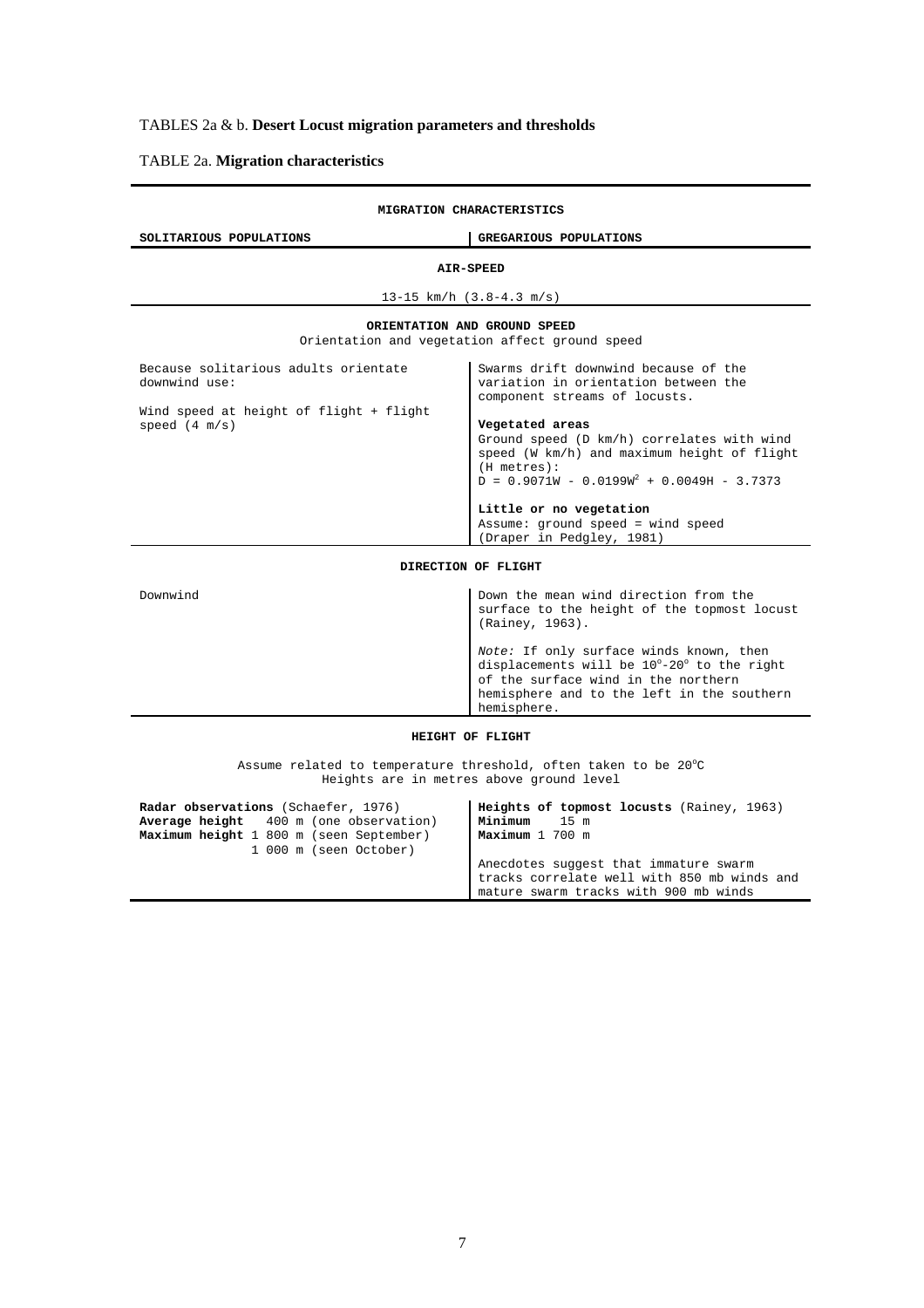| DURATION OF DAILY AND SEASONAL MIGRATION                                                                                                                                                                                                                                                                                                          |                                                                                                                                                                                                             |  |
|---------------------------------------------------------------------------------------------------------------------------------------------------------------------------------------------------------------------------------------------------------------------------------------------------------------------------------------------------|-------------------------------------------------------------------------------------------------------------------------------------------------------------------------------------------------------------|--|
| SOLITARIOUS POPULATIONS                                                                                                                                                                                                                                                                                                                           | GREGARIOUS POPULATIONS                                                                                                                                                                                      |  |
|                                                                                                                                                                                                                                                                                                                                                   | TAKE-OFF TIME                                                                                                                                                                                               |  |
| <b>Starts</b> sunset $+20-30$ minutes (seen<br>visually by Waloff, 1963; Roffey, 1963)<br>Peaks sunset + 70 minutes (peaks seen on<br>radar 15 minutes after darkness prevented<br>visual sighting, Roffey, 1963; Schaefer<br>$1976$ .                                                                                                            | Summer<br>$sun\text{-rise} + 3-4 h.$<br>Cool season & highlands<br>$sum-rise + 4-6 h.$                                                                                                                      |  |
|                                                                                                                                                                                                                                                                                                                                                   | TAKE-OFF THRESHOLDS<br>a) Low temperature inhibits take-off                                                                                                                                                 |  |
| Assume that take off is related to<br>evening air temperatures and, of those<br>ready to migrate, these percentages will<br>take off<br>$< 20^{\circ}$ C = 0 %<br>$25-26^{\circ}$ C = 40%<br>$22 - 23^{\circ}$ C = 5%<br>$26 - 27^{\circ}$ C = 80%<br>$23 - 34^{\circ}C = 10^{\circ}$<br>$27 - >28$ °C = 100%<br>$24 - 25^{\circ}C = 20^{\circ}C$ | Without sun<br>>23-24°C if immature<br>>26°C if mature<br>With sun<br>$>15-17^{\circ}$ C                                                                                                                    |  |
|                                                                                                                                                                                                                                                                                                                                                   | b) High temperature inhibits take off and may interrupt flight                                                                                                                                              |  |
|                                                                                                                                                                                                                                                                                                                                                   | If morning temperatures high (39°C), immature<br>swarms may delay take-off until evening (26-<br>29°C) and fly at night or may settle around<br>midday and take-off again as afternoon<br>temperatures fall |  |
| c) Strong winds inhibit take-off<br>Note that values obtained in field (Roffey, 1963) refer to winds at 2m, whereas,<br>meteorological stations measure surface winds at 10 m where wind speed is higher                                                                                                                                          |                                                                                                                                                                                                             |  |
| take-off<br>2 <sub>m</sub><br>$< 6$ m/s<br>100%<br>$6 - 8$ m/s<br>50%<br>0 %<br>$>8$ m/s                                                                                                                                                                                                                                                          | take-off<br>2 m<br>>4 m/s swarms may take off during lulls                                                                                                                                                  |  |
| d) Effects of food quality and phase of moon insufficiently known to suggest parameters.                                                                                                                                                                                                                                                          |                                                                                                                                                                                                             |  |

#### **TIME OF SETTLING**

see duration of flight below **Range:** -2h to +5h from sunset, see also duration of flight below

#### **DURATION OF DAILY FLIGHTS**

| Average nightly flight = 2h<br>Percentage continuing to fly during night | Daily duration varies with weather:                                          |
|--------------------------------------------------------------------------|------------------------------------------------------------------------------|
| if density halves every 1.5h (Schaefer,<br>1976) is:                     | on warm sunny days (sunrise + 2-3h to sunset)<br>$9-10$ h (08h to 09h - 18h) |
| $take-off + 1h = 100%$                                                   | in moist air $7 h (10h - 17h)$ because when Tmax                             |
| take-off $+2.5 h = 50$                                                   | is 30°C then Tmin will be about 20°C                                         |
| take-off $+4.0 h = 25$ to                                                | in dry air $4 h (12h - 16h)$ because when                                    |
| $take-off + 10.0h = 2%$                                                  | Tmax is 30°C then Tmin will be about 10°C                                    |

### **MORTALITY DURING MIGRATION**

| No field data available.                 | <b>Over land</b> assume                                 |
|------------------------------------------|---------------------------------------------------------|
| See below for examples of daily losses   | if warm $(>20^{\circ}C)$ swarms fly and lose 0.5% a day |
| over time:                               | I if cool (<20°C) settled swarms lose 1% a day          |
| 2%/day would give a 90% loss in 114 days | because predation increases                             |
| 5%/day would give a 90% loss in 45 days  | <b>Over water</b> higher rates possible.                |

#### **MIGRATION PERIOD ENDS**

| End migration                          | End migration                              |
|----------------------------------------|--------------------------------------------|
| a) When locusts fly over area suitable | a) when swarms reach area where widespread |
| for breeding (See Table 3a below).     | seasonal rains have begun and maturation   |
| b) When migrating population dies out  | begins (See Table 3a below).               |
|                                        | b) When migrating population dies out      |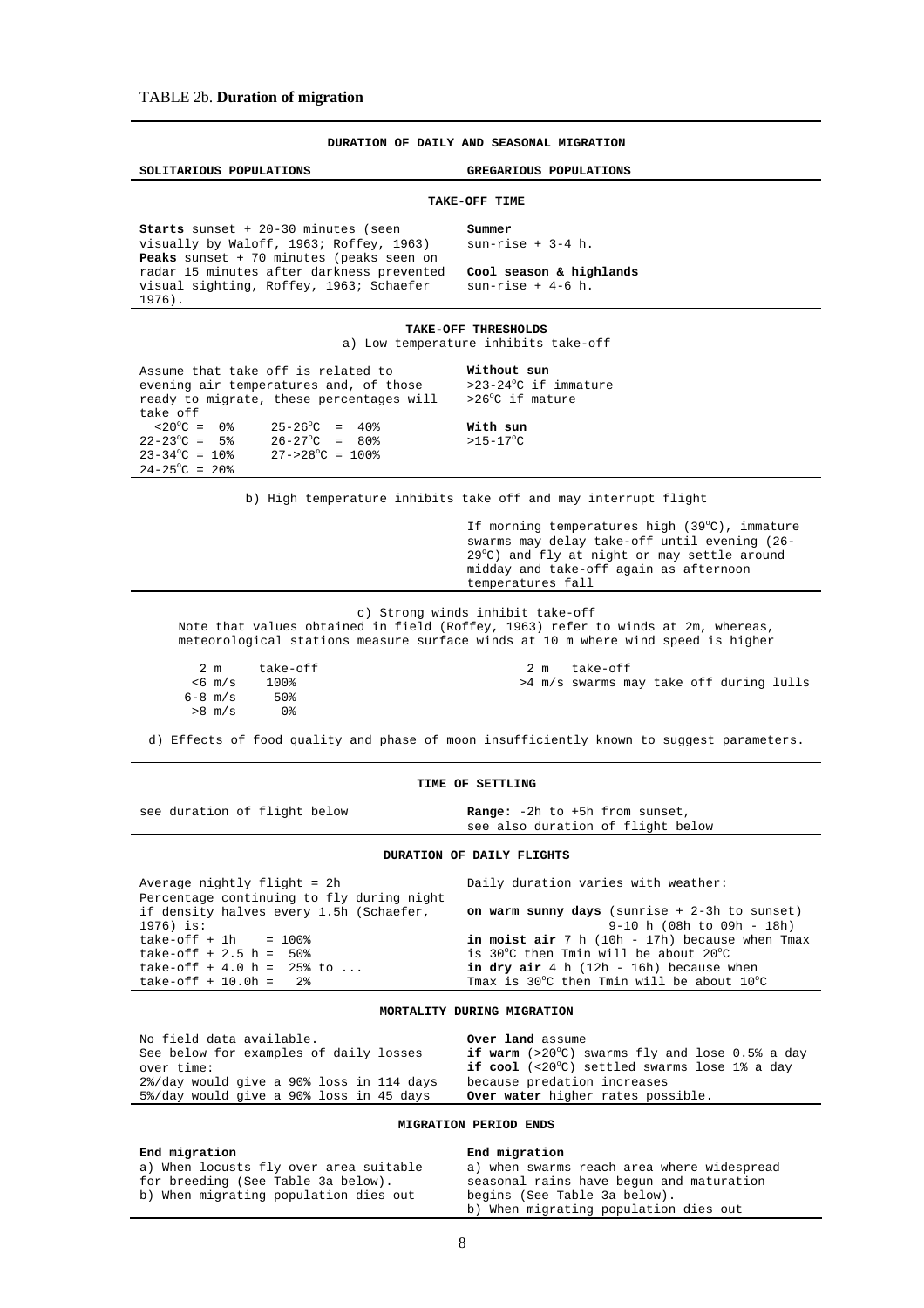## **Breeding**

Breeding takes place during wet seasons because rainfall, directly or indirectly, provides the ecological requirements for maturation, laying and the development of eggs and hoppers. Topography also influences when and where breeding occurs because highlands often receive more rain than lowlands and run-off can lead to suitable breeding conditions in wadis tens of kilometres downstream from where the rain fell.

#### *Maturation*

Solitarious and gregarious Desert Locusts mature under rather different conditions. Swarms fly over the small areas of green vegetation where solitarious adults land and breed. Immature swarms continue migrating until they reach an area where widespread and heavy seasonal rains have begun. Then, they mature and start to lay within a week, unless it is too cool (air temperatures at  $1 \text{ m} < 17^{\circ}\text{C}$ ) (Popov, 1954). Maturation and laying are frequently synchronised over wide areas because the widespread rains marking the onset of a rainy season are also often concurrent. Rainey (1963), for example, noted that swarms matured and laid in widely separated areas between Mauritania and India on very similar dates in July 1954 as rains associated with the ITCZ began. Carlisle, Ellis and Betts (1965) gave examples of synchronicity for most major breeding areas and months. Maturation is delayed in some areas. Swarms often reach summer breeding areas up to two months before the main seasonal rains begin but only occasionally mature and lay on the early rains. In Northwest Africa and the Middle East, swarms arrive in October and November, at the beginning of the rainy season but do not mature and lay until temperatures rise in the spring (Table 3a).

A characteristic feature of solitarious breeding is that individuals are at all stages of development simultaneously. Migrating solitarious adults settle selectively in green areas that they encounter and then mature rapidly. The mechanism by which these night-flying adults detect such areas is unknown, as is the range at which they can locate green vegetation. Concentration into green areas can, however, be an important precursor of gregarization as can the concentration of females during laying (Roffey and Popov, 1968). There is little direct information on the rate at which solitarious adults mature in the field. Indirect evidence of the interval between fledging and subsequent reports of laying in the same breeding area, suggest a minimum of about three weeks. The interval between solitarious adults arriving in an area that promotes maturation and the onset of laying is unknown. By analogy with swarms, it is likely to be about one week in warm weather ( $\text{Tr}\text{max} > 25^{\circ}\text{C}$ ) or longer if the weather is cool.

#### *Laying*

Swarms change from migratory flight to reproductive activities over several days. As the number of fully mature adults increases, they form numerous feeding, marching, copulating and later laying groups whilst the less mature individuals continue to migrate. Swarms often break up as they mature but frequently rejoin when they resume migratory flights between laying cycles. laying parameters and thresholds are given in Table 3b.

The basic requirement for laying is moist soil at a depth of approximately 5-15 cm. Unless the locust can embed the whole egg-pod in moist soil, she will not lay at that site (Popov, 1958). Female locusts also do not lay in very clayey, stony or saline soils. If females find no suitable sites, they are able to retain fully developed eggs for about three days, after which they will lay on the ground or on trees and bushes (Popov, 1958). Popov found that the equivalent of 15-20 mm of rain 24-48 hours before laying provided the most acceptable sites for laying. In seasons of poor rains, mature adults may reach areas where rain is insufficient for laying and jettison their eggs. This happened over a large part of the Somali Peninsula in late 1955 and contributed to the disappearance of a large swarming population.

The total period for laying by a swarm ranges from 7-30 hours (Popov, 1958). At the end of laying, the pairs separate and the swarm usually leaves the laying site. Because a swarm tends to split up as it matures and lays, it is normal for it to lay several eggfields. All are laid within a day or two and usually within a few kilometres of one another. Other swarms in the migrating group also lay nearby at about the same time. After laying, the swarms reform, continue migrating and lay again about ten days later (Table 3b). Locusts lay egg-pods in groups at the most favourable sites within the eggfield This behaviour strongly influences the distribution of hoppers and has implications for survey and control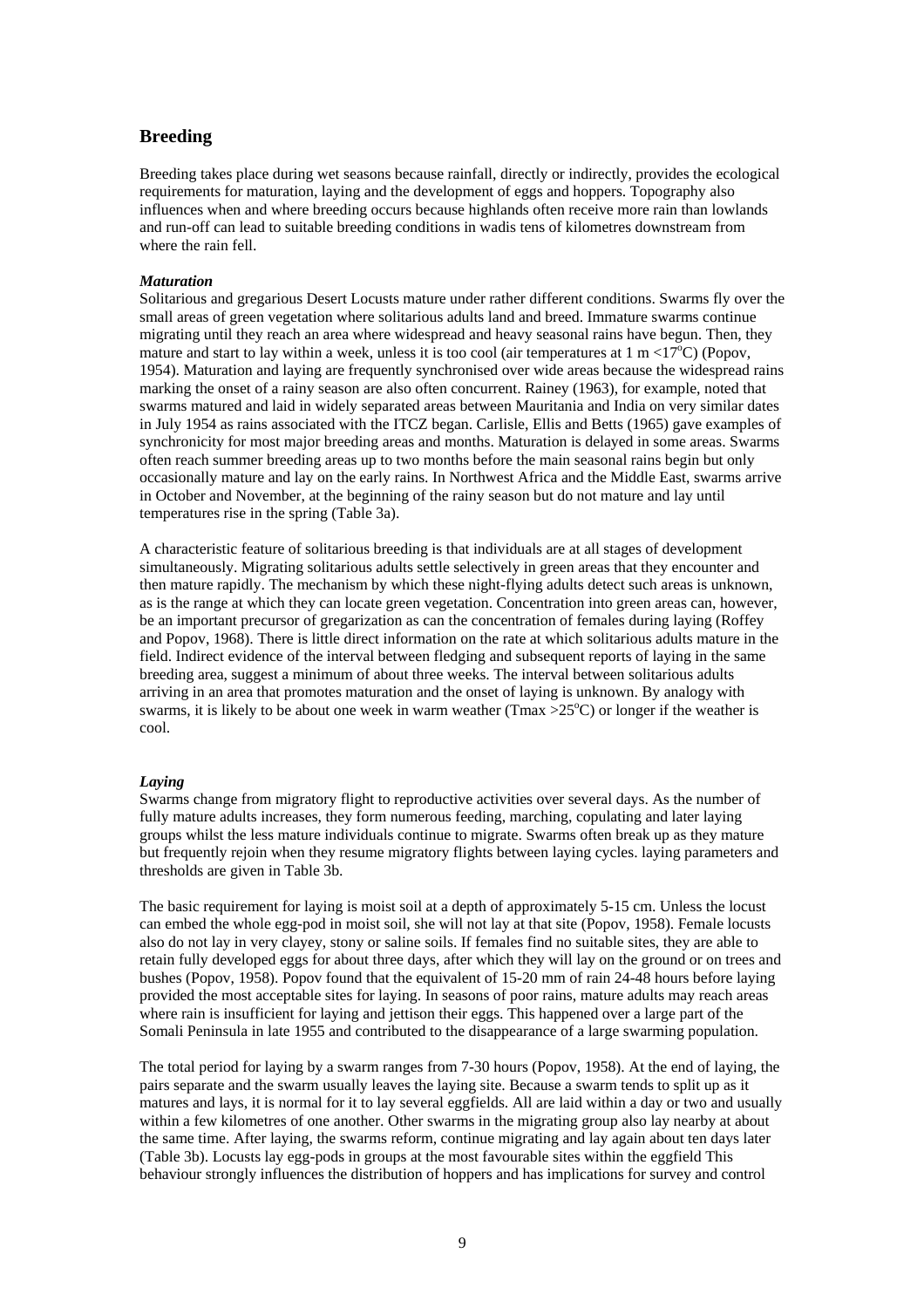tactics (see section on population sizes). Laying density among solitarious females also affects phase change (Simpson et al., 1999, see section on phase change).

## TABLE 3a-d. **Desert Locust breeding parameters and thresholds**

#### TABLE 3a. **Maturation parameters**

### **MATURATION PARAMETERS AND THRESHOLDS**

| GREGARIOUS POPULATIONS<br>SOLITARIOUS POPULATIONS                                                                                                                                                                                                                                                       |                                                                                                                                                        |  |  |  |  |
|---------------------------------------------------------------------------------------------------------------------------------------------------------------------------------------------------------------------------------------------------------------------------------------------------------|--------------------------------------------------------------------------------------------------------------------------------------------------------|--|--|--|--|
| RAINFALL THRESHOLD FOR INDUCING MATURATION AND LAYING                                                                                                                                                                                                                                                   |                                                                                                                                                        |  |  |  |  |
| Locusts mature if they reach green areas.<br>Swarms mature as main rains begin.<br>Assume area is green if:<br>Assume this occurs if:<br>25 mm rain fell in previous month or<br>25 mm rain fell in previous week or<br>50 mm rain fell in previous two months<br>50 mm rain fell in previous two weeks |                                                                                                                                                        |  |  |  |  |
| Higher values (30 mm) may be necessary to ensure hopper survival in early summer when<br>high temperatures and low humidities cause high evaporation (Bennett, 1976)                                                                                                                                    |                                                                                                                                                        |  |  |  |  |
| Run off important source of moisture in:<br>Saharan Massifs; Red Sea coastal plains;<br>Gulf of Aden coastal plains.                                                                                                                                                                                    | Note: immature swarms fly over desert<br>habitats around mountains where<br>solitarious adults breed to areas of<br>higher rainfall (80-400 mm a year) |  |  |  |  |

**DURATION OF MATURATION TO LAYING** 

| Unknown; use swarm data | about 1 week if warm (Tmax >25 $^{\circ}$ C) |
|-------------------------|----------------------------------------------|
|                         | longer if cooler                             |
|                         |                                              |

#### **DELAYED SWARM MATURATION**

a) Until widespread seasonal rains begin

| Assume non-swarming populations similarly<br>affected. | 1. South of Sahara, and in India<br>maturation and laying usually not induced<br>by rains in May or June that locally may<br>exceed the threshold. Breeding starts in<br>July with the onset of summer rains.                                                                                           |  |  |
|--------------------------------------------------------|---------------------------------------------------------------------------------------------------------------------------------------------------------------------------------------------------------------------------------------------------------------------------------------------------------|--|--|
|                                                        | 2. Northern Somalia, immature and partly<br>mature swarms concentrated along the<br>windshift line from May to September do<br>not mature and lay even though engulfed in<br>heavy afternoon showers. They migrate,<br>mature and lay from October when the Short<br>Rains fall on the Somali Peninsula |  |  |

b) until spring temperatures rise

| Not applicable as these areas are outside<br>the recession area. | Northwest Africa, Egypt, the Middle East,<br>northern Arabia the Mekran of Iran and<br>Pakistan and northwestern India |
|------------------------------------------------------------------|------------------------------------------------------------------------------------------------------------------------|
|                                                                  | Swarms arriving between October and                                                                                    |
|                                                                  | January normally remain immature until                                                                                 |
|                                                                  | temperatures rise in late January or early                                                                             |
|                                                                  | February                                                                                                               |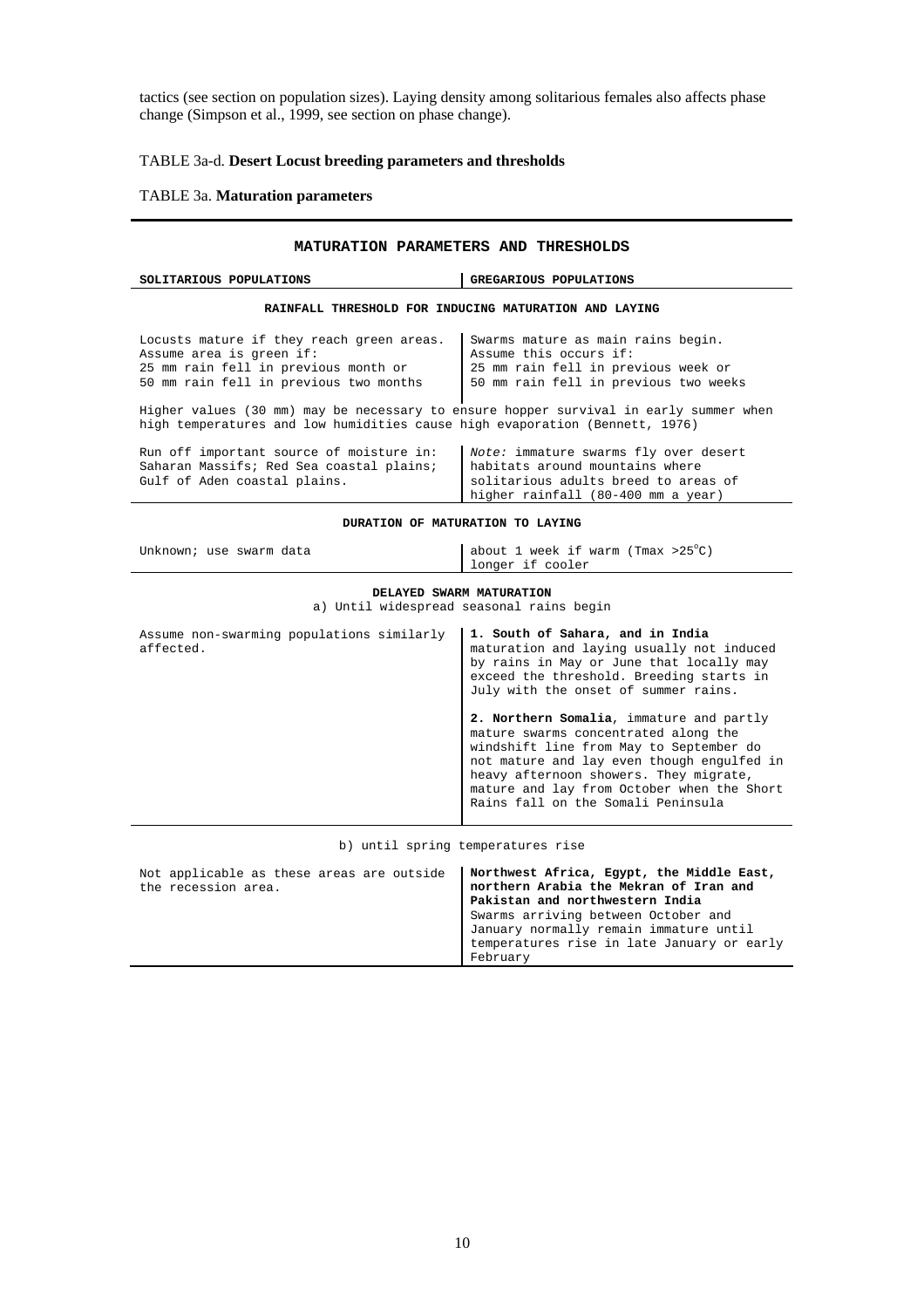## **LAYING PARAMETERS AND THRESHOLDS**

| GREGARIOUS POPULATIONS<br>SOLITARIOUS POPULATIONS                                                                                                                                                                                                                                                                                                                                                  |                                                                                                                                                                                                                                                                                                                                                                               |  |  |  |  |
|----------------------------------------------------------------------------------------------------------------------------------------------------------------------------------------------------------------------------------------------------------------------------------------------------------------------------------------------------------------------------------------------------|-------------------------------------------------------------------------------------------------------------------------------------------------------------------------------------------------------------------------------------------------------------------------------------------------------------------------------------------------------------------------------|--|--|--|--|
| EGG-POD DENSITIES<br>Vary with habitat                                                                                                                                                                                                                                                                                                                                                             |                                                                                                                                                                                                                                                                                                                                                                               |  |  |  |  |
| Too few field values recorded to give<br>values                                                                                                                                                                                                                                                                                                                                                    | Usual distribution<br>$200-500/m^2$ in groups of tens to hundreds                                                                                                                                                                                                                                                                                                             |  |  |  |  |
| Note: in restricted habitats individuals<br>form groups whilst laying and also lay<br>over a period. Example given was several<br>hundred pods of varying ages with maximum<br>density of 71 pods in $900 \text{cm}^2$ (Roffey and<br>Popov, 1968) In addition, this crowding<br>promotes gregarization whereas females<br>laying in isolation solitarize their<br>offspring (Simpson et al. 1999) | Stower Popov and Greathead (1958) found<br>pods grouped so that 99% of pods were in 4%<br>of an eqqfield where:<br>Average density was $5/m^2$<br>Ellis and Ashall (1957) found groupings:<br>In uniform habitats of $1-2/m^2$<br>In restricted habitats of <1 000/ $m^2$<br>Effects on band survival<br>Bands dissociated when average egg-pod<br>density was $0.14-1.4/m^2$ |  |  |  |  |
| NUMBER OF EGGS PER POD                                                                                                                                                                                                                                                                                                                                                                             |                                                                                                                                                                                                                                                                                                                                                                               |  |  |  |  |

Varies with female age, rainfall and vegetation (Ashall and Ellis 1962) Solitarious adults produce more eggs per pod than gregarious locusts

| Third<br>Layings: First<br>Second<br>average 149<br>122<br>61                                                                    | First<br>Layings:<br>average range 59-82                    | Second<br>$51 - 69$ | Third<br>$36 - 70$ |
|----------------------------------------------------------------------------------------------------------------------------------|-------------------------------------------------------------|---------------------|--------------------|
| (based on fully developed eqqs in females<br>in Tamesna during an upsurge Roffey and                                             | 75<br>mean<br>same site 73                                  | 55<br>62            | 59<br>no data      |
| Popov, 1968))                                                                                                                    | fast maturation 59<br>slow maturation 80                    | no data<br>no data  | no data<br>no data |
| Population averages<br>mean: 133, range: 107-158<br>(based on counts of egg/pod in Tamesna                                       | qood rain 70<br>59<br>poor rain<br>(Ashall and Ellis, 1962) | no data<br>no data  | no data<br>no data |
| during an upsurge Roffey and Popov, 1968)                                                                                        |                                                             |                     |                    |
| $mean: 95-128$ , $maximum 157$<br>(East Africa, solitarious adults or<br>swarms with solitarious ancestry, Ashall<br>& Ellis 62) |                                                             |                     |                    |
| Average of above examples is 115 eqgs/pod                                                                                        |                                                             |                     |                    |

#### **NUMBER AND TIMING OF LAYINGS**

| No direct field observations but Tamesna<br>dissections suggest: 3 pods/female in an<br>upsurge (Roffey and Popov, 1968) | Analysis of East African field reports<br>shows three layings by swarming populations                                        |
|--------------------------------------------------------------------------------------------------------------------------|------------------------------------------------------------------------------------------------------------------------------|
| <b>Interval</b> use swarm values (6-11 days)                                                                             | First and second layings of equal scale as<br>most females participate                                                       |
|                                                                                                                          | Third laying smaller as most females die<br>before third laying (Popov, 1958a)                                               |
|                                                                                                                          | Analysis of 3 years laying in Somalia<br>indicates 50% pods laid are in eqqfields<br>found during first laying (Joyce, 1962) |
|                                                                                                                          | Interval 6-11 days depending on temperature                                                                                  |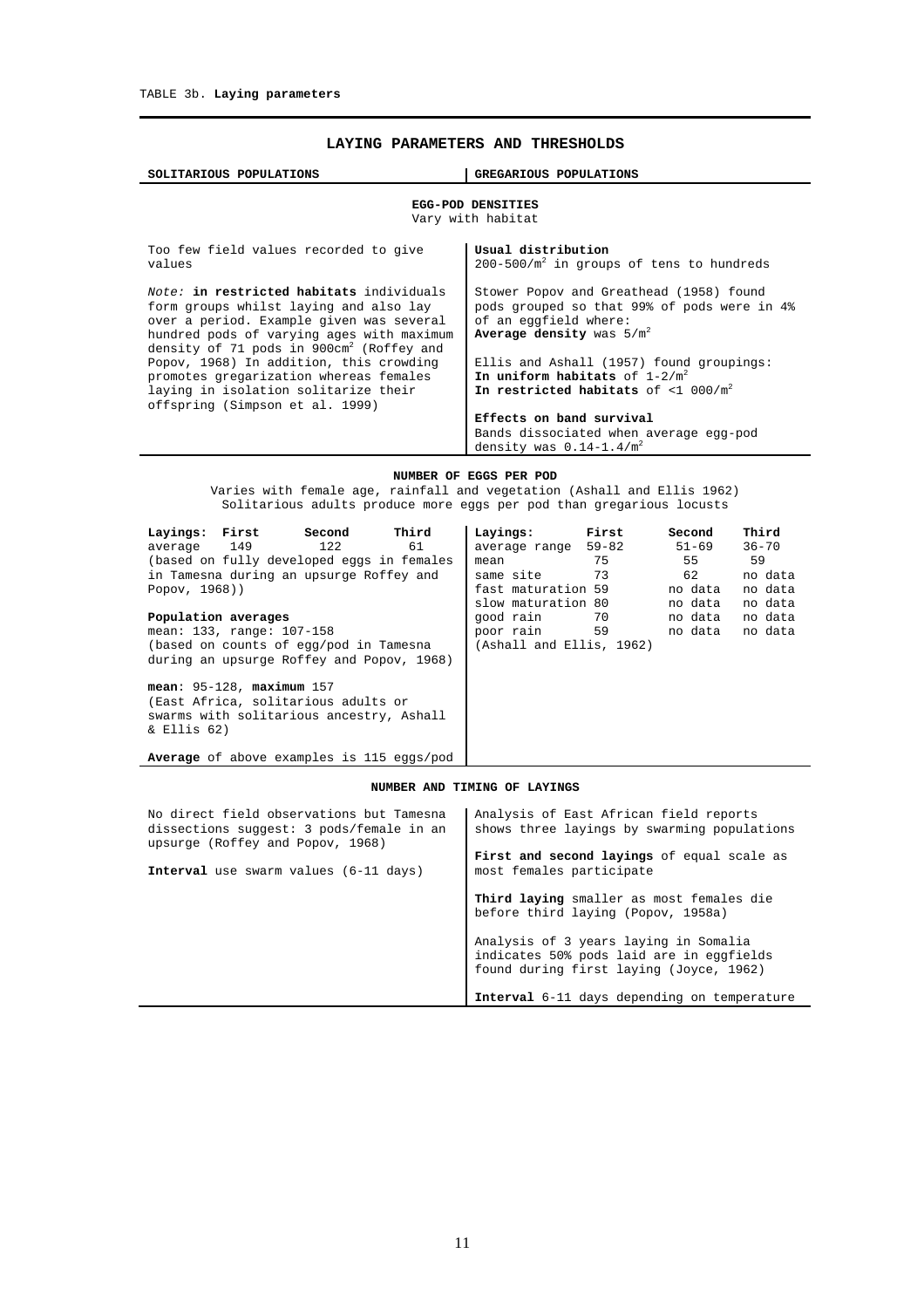## TABLE 3c. **Incubation and hopper development rates**

samples was inversely related to breeding

**During plague decline** (1931—33) proportion of hoppers with 6 instar hoppers rose from

**During recession** (1933—39) proportion with 6 instars varied from 7-71% mean 38%

success.

6% to 94%.

| SOLITARIOUS POPULATIONS                                                                                                               | GREGARIOUS POPULATIONS                                                                                                                                                                                           |  |  |
|---------------------------------------------------------------------------------------------------------------------------------------|------------------------------------------------------------------------------------------------------------------------------------------------------------------------------------------------------------------|--|--|
| DURATION OF INCUBATION                                                                                                                |                                                                                                                                                                                                                  |  |  |
| Use values for swarms                                                                                                                 | Egg development is dependent upon soil<br>temperature around the egg-pod but mean<br>daily percentage development (y) is almost<br>as reliably estimated by mean daily air<br>temperature as by soil temperature |  |  |
|                                                                                                                                       | $y = 9.416e^{-0.00357(35.019t)2}$<br>where                                                                                                                                                                       |  |  |
|                                                                                                                                       | is mean daily percentage development<br>$\vee$<br>t is mean of maximum and minimum screen<br>temperature for a day $(°C)$<br>is the Napierian constant, 2.718<br>$\epsilon$                                      |  |  |
| HOPPER DEVELOPMENT                                                                                                                    |                                                                                                                                                                                                                  |  |  |
| a) number of instars                                                                                                                  |                                                                                                                                                                                                                  |  |  |
| 5 and 6 instars occur                                                                                                                 | 5 instars                                                                                                                                                                                                        |  |  |
| Stower and Greathead (1969) observed 20%<br>of field population with 6 instars.                                                       |                                                                                                                                                                                                                  |  |  |
| Rao's (1960) data on scattered populations<br>in Indo-Pakistan, 1931-39 showed that the<br>proportion of hoppers with 6 instars in 63 |                                                                                                                                                                                                                  |  |  |

## **HOPPER DEVELOPMENT**

b Duration of development depends upon air temperature

| Assume hoppers with 5 instars take same<br>time as swarms.<br>Hoppers with 6 instar take an extra 7-10<br>days to develop.                                                                                                                                                                  | Reus and Symmons (1992) based their hopper<br>development rates on graphs in Wardhaugh,<br>Ashour et al. (1969).                                                                                                                                                                                                                                                                                                                                                                                                                                                                                        |  |  |  |  |
|---------------------------------------------------------------------------------------------------------------------------------------------------------------------------------------------------------------------------------------------------------------------------------------------|---------------------------------------------------------------------------------------------------------------------------------------------------------------------------------------------------------------------------------------------------------------------------------------------------------------------------------------------------------------------------------------------------------------------------------------------------------------------------------------------------------------------------------------------------------------------------------------------------------|--|--|--|--|
| Note: Data are sparse and contradictory.<br>Hoppers with 6 instars took an extra 5<br>days to develop (Stower and Greathead,<br>1969) but Uvarov (1966 p. 337-338) notes<br>that this is not invariably so. In<br>laboratory studies, they took 3.5 days<br>less than those with 5 instars. | If temperature between 20°-33°C<br>$v = a*t-c$<br>where<br>y is the mean daily percentage development<br>t is the mean of the maximum and minimum<br>screen temperature for a day $(^\circ \mathbb{C})$<br><b>a</b> & <b>c</b> are constants varying with instar                                                                                                                                                                                                                                                                                                                                        |  |  |  |  |
|                                                                                                                                                                                                                                                                                             | Instar<br>a<br>C<br>0.22<br>1st<br>3.16<br>2nd<br>0.32<br>5.12<br>0.41<br>6.87<br>3rd -<br>4th<br>0.55<br>9.03<br>5th<br>0.86<br>13.52<br>If temperature between 10-20°C<br>$y = 100e^{(t-10)*a} - 100$<br>where<br>y is the mean daily percentage development<br>t is the mean of the maximum and minimum<br>screen temperature for a day $(^\circ \mathbb{C})$<br>a is a constant which changes with instar<br><b>e</b> is the Napierian constant 2.718<br>Values for 'a' are:<br>1st instar 0.00127<br>2nd instar 0.00120<br>3rd instar<br>0.00135<br>4th instar<br>0.00187<br>5th instar<br>0.00361 |  |  |  |  |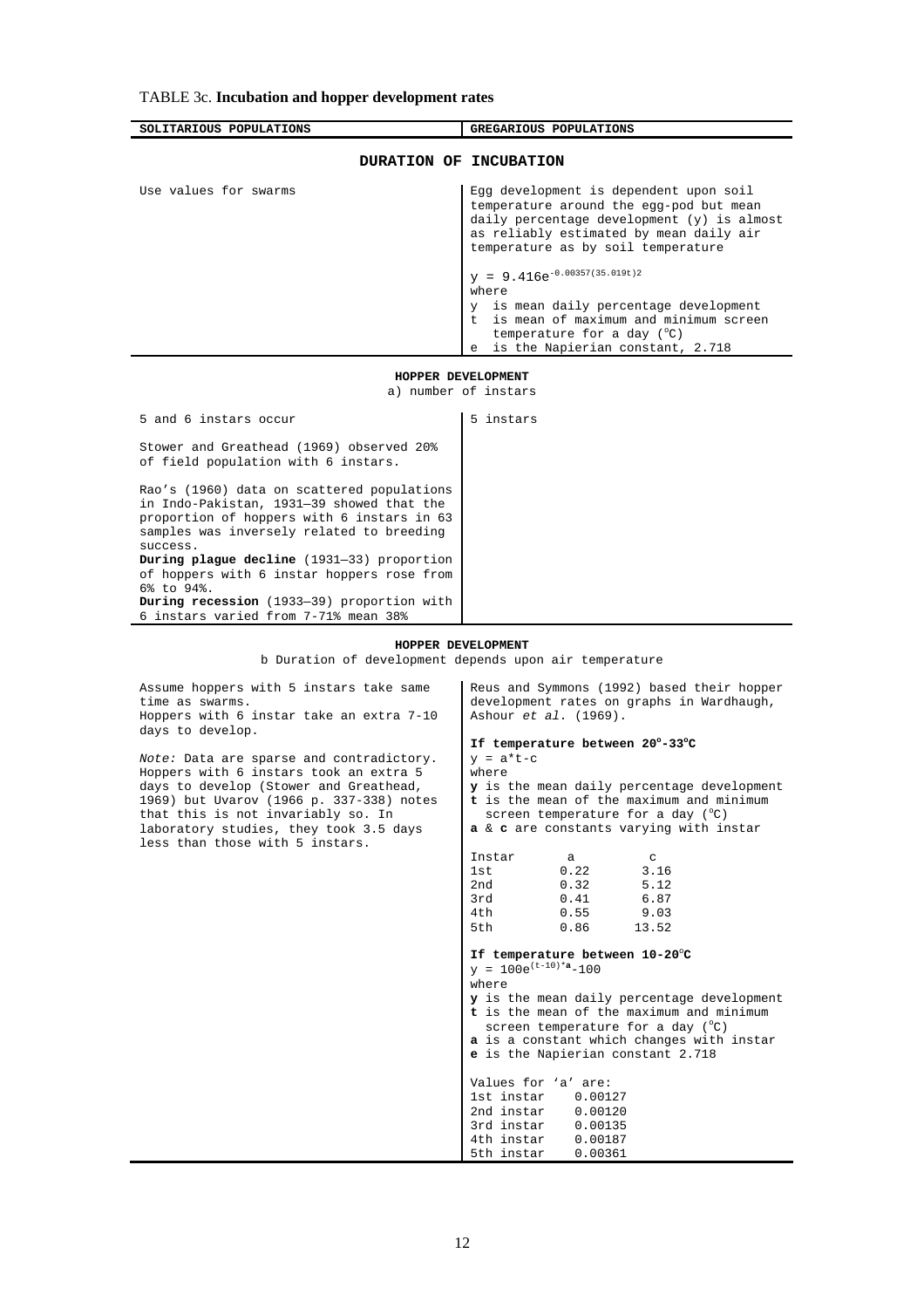**SOLITARIOUS POPULATIONS GREGARIOUS POPULATIONS** 

| NUMBER OF EGGS PER GENERATION                                                  |                                                                                        |  |  |  |
|--------------------------------------------------------------------------------|----------------------------------------------------------------------------------------|--|--|--|
| 400 average number/female (Roffey and<br>Popov, 1968)                          | 140 average number/female (Joyce, 1962)                                                |  |  |  |
|                                                                                | Mean/pod = $85.82 - 12.02x$                                                            |  |  |  |
|                                                                                | where                                                                                  |  |  |  |
|                                                                                | $x =$ oviposition number (Cheke, 1978)                                                 |  |  |  |
|                                                                                | EGG MORTALITY                                                                          |  |  |  |
| Only two quantitative studies exist.                                           | Greathead (1966) and Joyce (1962) summarised                                           |  |  |  |
|                                                                                | the few field studies. All are from the<br>Central Region.                             |  |  |  |
| No egg parasitism or predation recorded in<br>Tamesna (Roffey and Popov, 1968) |                                                                                        |  |  |  |
|                                                                                | High mortality if soil temperature $>35^{\circ}$ C                                     |  |  |  |
| Greathead (1966) suggested parasitism by                                       |                                                                                        |  |  |  |
| Scelio would prove important but, to date,<br>no data support this suggestion. | Total losses noted vary from about 5-65%<br><10% inviability                           |  |  |  |
|                                                                                | 3-4% fail to hatch                                                                     |  |  |  |
| Use Greathead's (1966) suggestion that the                                     | <40% from predation                                                                    |  |  |  |
| average loss to eggs is:                                                       | <10% from mould, bacteria, desiccation                                                 |  |  |  |
| 10% inviability<br>3% hatching failure                                         | Assume the average loss to eggs is:                                                    |  |  |  |
|                                                                                | 20% mortality                                                                          |  |  |  |
|                                                                                | 10% inviability                                                                        |  |  |  |
|                                                                                | 3% hatching failure                                                                    |  |  |  |
|                                                                                | HOPPER MORTALITY                                                                       |  |  |  |
| Only two complete studies exist and both                                       | Little quantitative work exists on mortality                                           |  |  |  |
| are from the Eritrean coast.                                                   | in gregarious populations.                                                             |  |  |  |
|                                                                                |                                                                                        |  |  |  |
| Stower & Greathead (1969) found:<br>40% parasitised by Blaesoxipha filipjevi   | Ashall & Ellis (1962) found high losses<br>during instar 1. Cannibalism reached 30-50% |  |  |  |
| 8% predation by birds and spiders                                              | when poor rains led to inadequate vegetation                                           |  |  |  |
| 40% unexplained loss in instars 1 & 2                                          | and caused greater losses than predation.                                              |  |  |  |
| which they interpreted as removing                                             |                                                                                        |  |  |  |
| unsuitable genotypes                                                           | Greathead (1966) found that predation and<br>parasitism varied greatly with habitat,   |  |  |  |
| Roffey and Stower (1983) also found the                                        | season and locality.                                                                   |  |  |  |
| highest mortality (76%) in the first                                           |                                                                                        |  |  |  |
| instar.                                                                        | Assume the following hopper mortalities                                                |  |  |  |
|                                                                                | under very favourable conditions:                                                      |  |  |  |
| Assume the following hopper mortalities:                                       | during instar 1<br>70%                                                                 |  |  |  |
|                                                                                | during instar 2<br>20 <sub>8</sub>                                                     |  |  |  |
| during instar 1<br>80%                                                         | during instars 3-5<br>10 <sub>8</sub>                                                  |  |  |  |
| during instars 2-5/6<br>20 <sub>8</sub><br>at each moult<br>5%                 | at each moult<br>5%                                                                    |  |  |  |
|                                                                                |                                                                                        |  |  |  |

#### **MULTIPLICATION RATES**

| Observed rates<br>16 Tamesna, Niger 1967 (Roffey and Popov,<br>1968)<br>0.03 Wachiro, Eritrea 1960 (Stower and<br>Greathead, 1969)<br>0.14 (mean)0-0.5 (range) Arkiko, Eritrea                                                                                                                                                     | Observed rates varied from 0.005-1.6 with<br>control and natural enemy losses included<br>0.005 Short Rains failed 1955(Joyce, 1962)<br>Long Rains 1961 status not given<br>0.5<br>(Joyce, 1962)<br>Short Rains good 1957 (MacCuaig, 1958)<br>1.6        |  |  |  |
|------------------------------------------------------------------------------------------------------------------------------------------------------------------------------------------------------------------------------------------------------------------------------------------------------------------------------------|----------------------------------------------------------------------------------------------------------------------------------------------------------------------------------------------------------------------------------------------------------|--|--|--|
| 1953/4 (Roffey and Stower, 1983)                                                                                                                                                                                                                                                                                                   | Maximum 11 for a single laying and 22 for                                                                                                                                                                                                                |  |  |  |
| Suggest using the following<br>Relationship with rainfall and habitat<br>Total rain (mm) in months $M_{-1}$ and $M_{0}$<br>25<br>30<br>40<br>60<br>120<br>80<br>100<br>$16^{1}$<br>3<br>$0.10 \quad 0.30 \quad 1$<br>10<br>0.01<br>$1 \qquad \qquad 3$<br>10<br>0.01<br>$0.10 \quad 0.30$<br>3<br>$\sim$ 1<br>0.30<br>0.01<br>0.10 | two layings without natural enemies or<br>control and where females lay 70 eqqs per<br>pod. 16.5 for insects that lay 100 eqqs.<br>(Greathead, 1966 who makes no adjustment for<br>fewer eggs being laid in second and<br>2<br>subsequent pods)<br>3     |  |  |  |
| $\overline{4}$<br>$\mathbf{1}$<br>0.30<br>0.10<br>0.01<br>0.3 <sup>4</sup><br>$0.01 \ 0.1$<br>$1-4$ see text                                                                                                                                                                                                                       | <b>Maximum</b> of 14 in a generation without<br>natural enemies or control and where females<br>lay 70 eggs per pod and deposit 50% eggs at<br>first laying (Joyce, 1962, used Greathead's<br>data but allowed for fewer eggs in<br>subsequent layings). |  |  |  |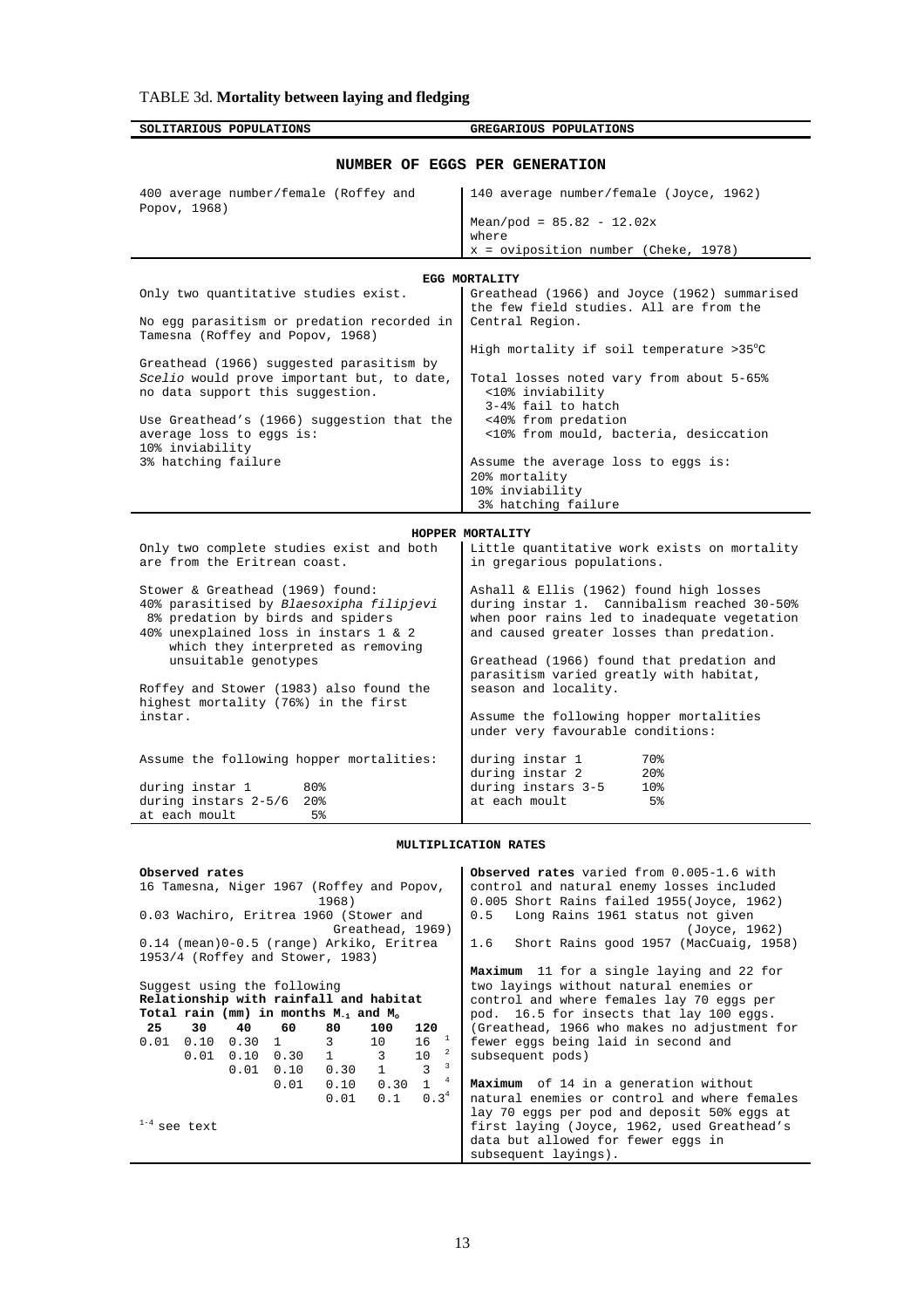### *Egg development*

Eggs need to absorb approximately their own weight of water to complete their development (Shulov, 1952; Roonwal, 1954; Hunter-Jones, 1964). This is normally accomplished in the field within the first few days after laying. Should they absorb insufficient water at this time, eggs in the laboratory may remain dormant for up to 80 days (Shulov and Pener, 1963). Popov (1965) reports a case of eggs hatching in Saudi Arabia 60 days after laying and a week after heavy rain broke the dormancy.

The incubation period depends upon soil temperature, providing that the eggs have absorbed enough water to complete development. Wardhaugh, Ashour *et al.* (1969) demonstrated relationships between mean screen temperatures (12-34°C) and incubation periods (10-65 days) during a series of field-cage experiments in Saudi Arabia. Draper (in Pedgley, 1981) suggested that the relationship based on Pradhan's (1945) work gave better results at lower temperatures and this relationship was used by Reus and Symmons (1992) to predict incubation periods (Table 3c).

Pedgley (1981) summarized field reports of incubation periods from each seasonal breeding area for the period up to 1966 and suggested that they should be used in conjunction with the development period maps (Symmons, Green *et al.* 1973) and the subsequent model (Reus and Symmons, 1992) to give guidance on potential variation. The duration of incubation was 10-14 days in summer breeding areas of Africa, Arabia, India and Pakistan where mean air temperatures exceed 25°C. At higher altitudes with lower temperatures in Ethiopia, durations were longer, but rarely exceeded 20 days. Durations rose to over 30 days in October during second generation summer breeding in India, a month when temperatures decrease rapidly. Mean air temperatures exceed 25°C throughout the year in most Long and Short Rains breeding areas in eastern Africa and reported incubation periods were again 10-14 days rising to 20 days at altitude. Incubation periods of 11-15 days were usual in coastal areas around the Red Sea and Gulf of Aden but they were higher though rarely exceeded 20 days during the winter in cooler areas north of 20°N. In the winter-spring breeding areas of Arabia and the Middle East temperatures decrease to a minimum in January. Between November and February, reported incubation periods increased from 15 to over 60 days and then decreased markedly to 11-15 days between March and June. Variation was apparent between warmer coastal and cooler interior sites and between southern and northern areas. In the Eastern Region, breeding on winter rains is confined to the coastal areas of southern Iran and western Pakistan and incubation reports varied from 15 to 22 days. Laying occurred further north and at higher altitudes between February and March and incubation periods shortened as temperatures rose. They were highly variable ranging from 10 to 40 days. By May, laying had ceased in coastal areas, temperatures had risen and incubation periods were mainly between 14 and 21 days. In the winter-spring breeding area of Nortwest Africa, the pattern of incubation periods is similar to that in the Eastern Region but much longer periods were reported. Laying in the coldest month, January was restricted to the western coast of Morocco and the northwestern coast of Libya. From February as temperatures rise, laying was more widespread and occurred at greater altitudes. During these cooler months reported incubation periods were highly variable, ranging from 17 to 62 days. The Table does not show if there was a difference between coastal and interior sites and between southern to northern areas.

#### *Hopper development*

Hatching usually occurs within two to three hours of dawn. Although all eggs from a pod usually hatch on the same day, different pods within a group may hatch over two to three days. Hatching may be more protracted after a long incubation, a period of six days being noted in Hasa, Saudi Arabia (Pedgley, 1981).

Most studies on the duration of hopper development concerned the effects of temperature and humidity. Laboratory and field cage studies showed a linear relationship between temperature and development that can be used to estimate hopper durations (Table 3c). Less variation exists in the duration of hopper than of egg development because hoppers are able to regulate their body temperature by moving in and out of the sun.

Determining hopper development periods from field reports gave fewer complete records than for incubation periods and data from an area were often grouped (Pedgley, 1981). This is because where hatching was observed hoppers are usually controlled before fledging whilst most reports of fledging come from areas where hatching was unobserved. There is also less certainty about relating records of hatching and fledging because hopper bands march. A general pattern for each breeding area follows. In the summer breeding areas, most hopper development periods lay within the range 30-39 days, with 40 percent in the range 30-34 days. Longer periods occurred in the mountains of Ethiopia and during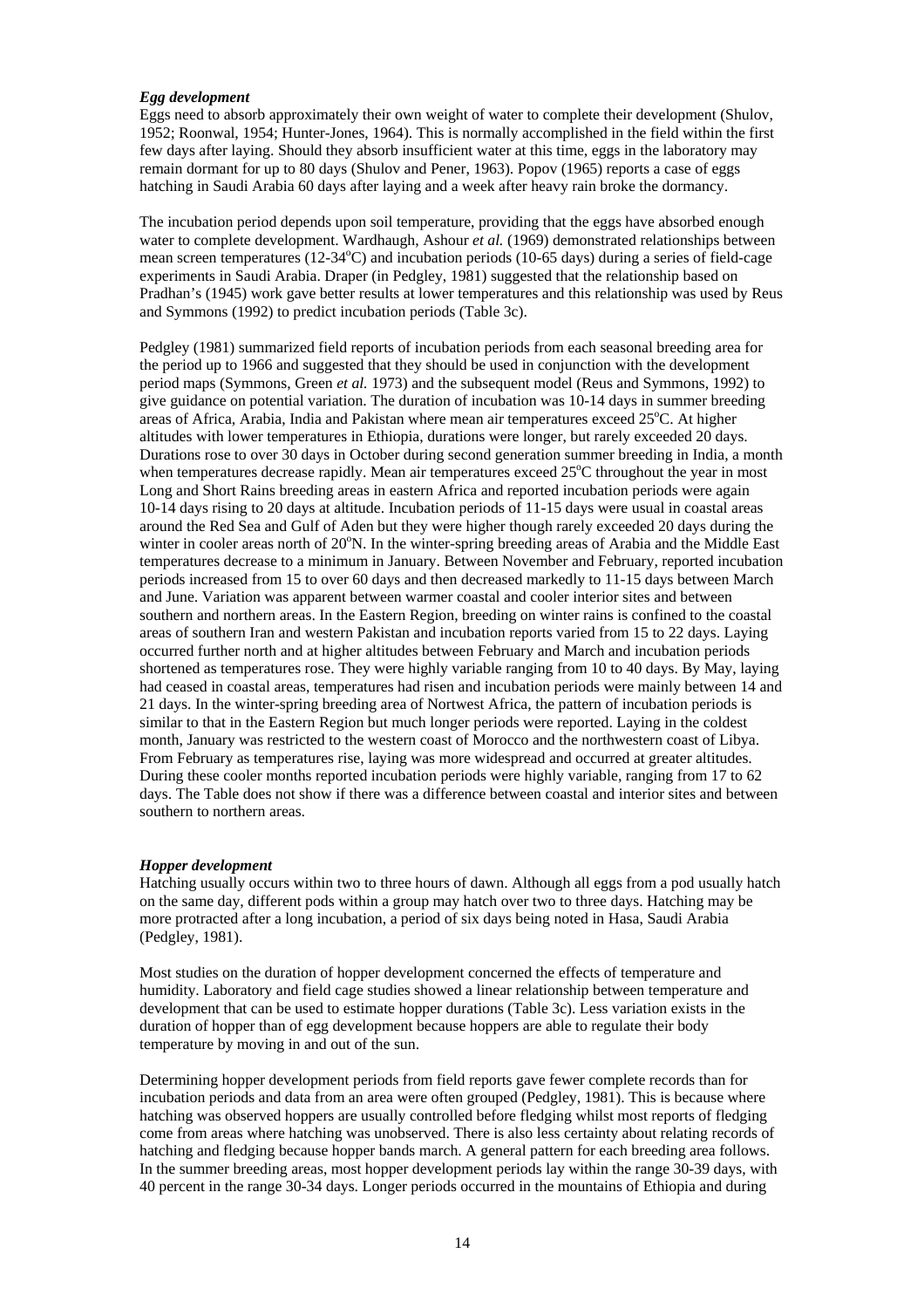second generation breeding. Hopper development periods during the Short Rains in eastern Africa were more uniform with 63 percent lying between 35 and 39 days (range 32-45 days). A greater range (27-47 days) was reported during Long Rains breeding. In neither season was there a marked effect of altitude on the duration of development. On the coastal plains around the Red Sea and Gulf of Aden, development periods were generally short during the warmer months (April- September) when 71 percent lay between 30 and 39 days (range 24-39 days). The range during the cooler months was 28-48 days. Development periods are longer at the beginning than the end of winter-spring breeding in Northwest Africa, Arabia, the Middle East and the Eastern Region. Field records varied from 25-57 days but longer periods probably occur.

## **Egg and hopper mortality**

### *Egg mortality*

Greathead (1966) summarized the few studies on egg mortality in gregarious populations (Table 3d). All the studies took place in the Central Region and showed four regular and important causes of death. Three caused constant losses: unsuitable sites leading to desiccation, mould and bacterial damage (under ten percent); inviability (ten percent), failure to hatch (three to four percent). He found that losses due to predation and parasitism were more variable. Generally, the losses were between 10 and 40 percent but occasionally an individual eggfield was destroyed. Popov (1965) found similar losses and noted some regional differences as he moved north, from the Savanna to the Saharan zones, in West Africa and between different agricultural habitats in Pakistan (Table 4).

Even fewer data exist on egg mortality among solitarious populations. Roffey and Popov (1968) recorded no parasitism or predation of eggs in Tamesna and very few inviable eggs. Greathead (1966) suggested that the parasite, *Scelio* would prove to be an important cause of mortality, but to date records do not support this suggestion.

| Cause of losses $(\% )$                        | Saharan<br>(Tamesna) | <b>WEST AFRICA</b><br><b>Sahelian</b><br>(Adrar des<br>Iforas) | Savanna<br>(Gourma) | <b>ARABIA</b><br>Arabian<br>interior | Drv<br>farming | <b>PAKISTAN</b><br>Irrigated<br>crops | Rain-fed<br>crops |
|------------------------------------------------|----------------------|----------------------------------------------------------------|---------------------|--------------------------------------|----------------|---------------------------------------|-------------------|
| Natural enemies                                | $\overline{2}$       | $5 - 20$                                                       | > 80                | 33                                   | 2.2            | 9                                     | 1.5               |
| Poor sites                                     | $2 - 7$              | $2 - 7$                                                        | $2 - 7$             | 10                                   | 8              | 5                                     |                   |
| Inviability                                    | 5                    | 5                                                              | 5                   | 5                                    | $2 - 3$        | $2 - 3$                               | $2 - 3$           |
| Hatching failure                               | $\overline{2}$       | $\overline{a}$                                                 | $\overline{2}$      | 2                                    | 2.5            | 2.5                                   | 2.5               |
| Maximum total                                  | 14                   | 34                                                             | 94                  | 50                                   | 35.5           | 19.5                                  | 8                 |
| Number eggs/pod                                |                      | $65 - 75$                                                      |                     | not given                            |                | 65.5                                  |                   |
| Multiplication rate from<br>laying to hatching |                      | $25 - 32$                                                      | $4 - 5$             | 17                                   | 22.5           | 28                                    | 30                |

### TABLE 4. **Regional variation in egg mortality rates** (after Popov, 1965)

### *Hopper mortality*

Greathead (1966) summarized data on parasitism and predation among hoppers. He noted that rates varied greatly. Whilst agreeing with Dempster (1963) that rainfall was a major factor affecting survival, he disagreed with the assumption that natural enemies would be unable to breed throughout the year and thus could never be effective in controlling hopper populations. In support of this view, he cites the importance of natural enemies in Red Sea habitats close to wadi cultivations where they caused high mortality in studies by Waloff (1963) and by Stower and himself (1969). In addition, he notes that rates of predation can be high in seasons and places where locust and bird migrations coincide. He concluded, after estimating the rates of mortality from other factors, that natural enemies would have little effect on reducing large gregarious populations but could hasten the decline of diminishing populations.

Only two complete studies on hopper mortality exist for solitarious populations. Both took place on the coast of Eritrea near or in seasonally cultivated areas on parts of *dissocians* populations. In addition, these habitats are not typical of many solitarious breeding areas because they contain considerable areas of perennial vegetation (Stower and Greathead, 1969; Roffey and Stower, 1983). In both studies, unexplained mortalities were high in early instars. Roffey and Stower (1983) recording the highest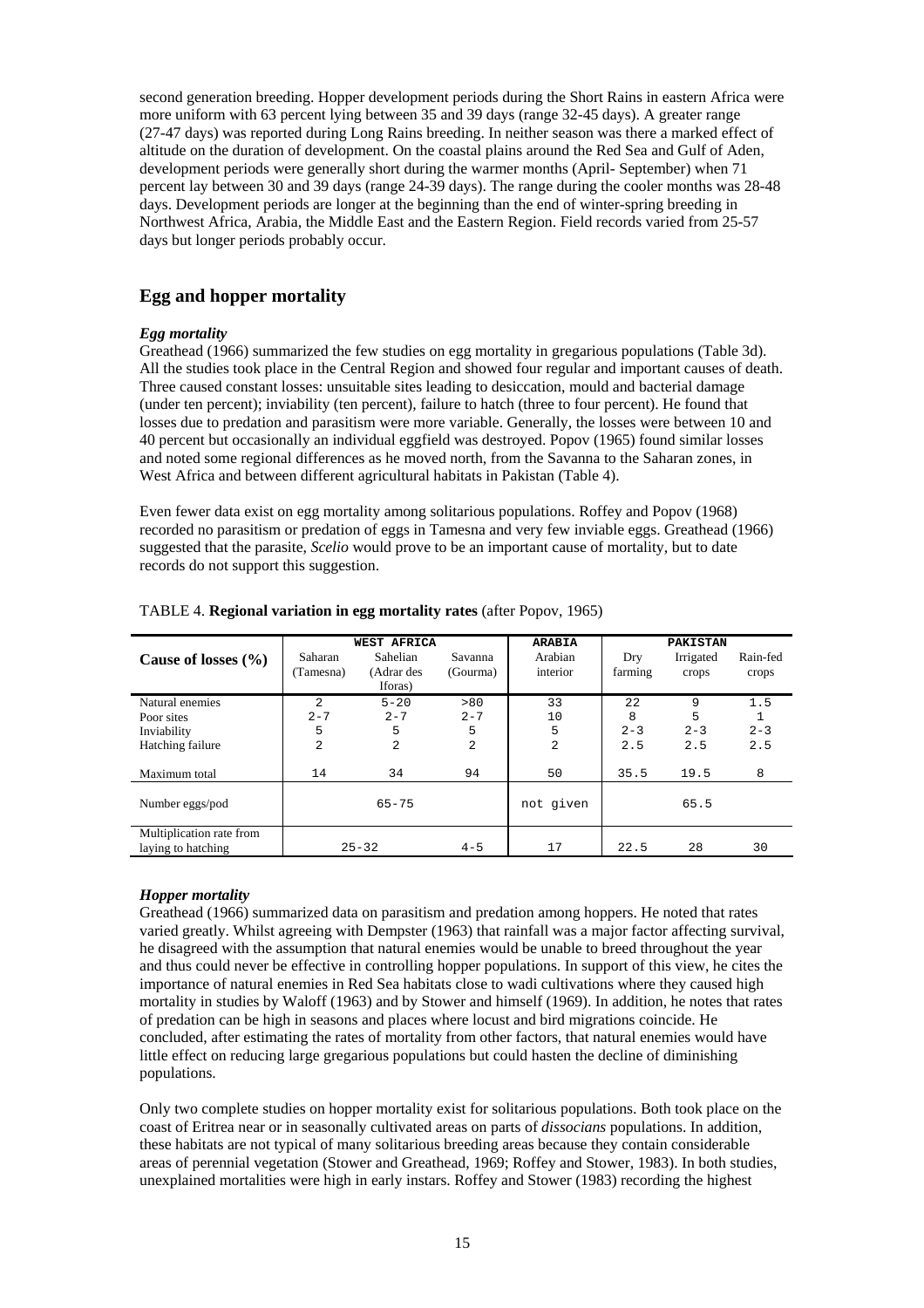mortality of first instars (76 percent) in open parts of the habitat. Stower and Greathead (1969) found an unexplained loss of 50 percent in the first two instars and attributed it to the elimination of unsuitable genotypes. They also noted that these early losses were so widely observed, that they may be universal. Greathead (1966) reviewed mortality of eggs and hoppers in solitarious and gregarious populations and suggested the mortality rates given in Table 3d.

## **Multiplication rates**

### *Multiplication rates in swarming populations*

Quantitative estimates of numbers of the parental and filial generation of gregarious populations exist but include mortality from chemical control. For example, Desert Locust Survey measured the sizes of the parent and filial swarms with aircraft at the beginning and end of Short Rains breeding on the Somali Peninsula in 1955 and 1957 and of Long Rains breeding in 1961. The numbers of locusts present were then calculated using density estimates that were based on photographs and on mortality counts of swarms made in the same area (Joyce, 1962). The results indicate the variability of multiplication rates but are confined to a single geographical area that is somewhat atypical of Desert Locust habitats.

The multiplication rate was very low (0.005) in 1955 when the Short Rains failed. The parent population was large, between 3 100 and 3 900  $\text{km}^2$  of swarms that probably contained  $10^{11}$  locusts. After poor breeding and a hopper control campaign, only a few small swarms formed containing no more than a few hundred million locusts. As a result, the Somali Peninsula remained free from swarms until the 1956-1957 upsurge. The multiplication rate was higher in 1957. MacCuaig (1958) estimated multiplication as exceeding 1.6. The parent swarms measured 2 600 km<sup>2</sup> and contained about 1.6 x  $10^{10}$ locusts. The progeny formed after a generally good Short Rains breeding and a large-scale ground campaign against the hoppers was 1 300 km<sup>2</sup> of medium to dense swarms containing 2.5 x  $10^{10}$  locusts. MacCuaig estimated that chemical control killed  $3 \times 10^{11}$  locusts and speculated that the multiplication rate could have been as high as 20 without control and natural mortality. He surmised that the effect of natural enemies would have reduced the multiplication rate to 10. Joyce (1962) calculated a multiplication rate of 0.5 for Long Rains breeding in 1961 but did not comment on the quality of the rains. In that year, the parental population was about 4 x  $10^{10}$  in 500-600 km<sup>2</sup> of medium dense swarms and the filial population was about 2 x  $10^{10}$  locusts in 500 km<sup>2</sup> of swarms. He attributed 24 percent of the 99.5 percent population reduction to control operations and natural enemies.

#### *Multiplication rates in non-swarming populations*

Multiplication rates from the two quantitative studies on *dissocians* populations on the Eritrean Coast were low. Stower and Greathead (1969) recorded a rate of 0.03 between laying and fledging and Roffey and Stower (1983) recorded an overall rate of 0.14. In the latter study, the rates for the six subpopulations involved, ranged from 0 to 0.48. Two less complete studies provide evidence of multiplication rates that led to gregarization. The authors of both studies commented on the small impression made on the populations by natural enemies. Roffey (in Joyce, 1962) estimated that an initially solitarious population on the northern coastal plain of Somalia increased up to 1 000 times over three consecutive generations despite intensive control measures against the third generation. Multiplication rates for a single generation varied between 4 and 10 times. Observers concluded that the few predators present would have been unable to affect population levels markedly because the groups of hoppers were so widely distributed. Roffey and Popov (1968) calculated that an initial population of 5 x 10<sup>6</sup> adults in Tamesna, Niger laid approximately 10<sup>9</sup> eggs and became about 80 x 10<sup>6</sup> late instar hoppers. This represents a multiplication rate of about 16. In contrast to the Eritrean studies, mortality due to natural enemies was low.

Biotic factors may have considerable effect on eggs and hoppers in certain locations and under certain circumstances, but there is little doubt that the main factor governing breeding success is rainfall. Experience further suggests that some habitats are more likely to result in high multiplication rates than others should they receive similar amounts of rain. A first attempt is made in Table 3d to indicate regional variations in multiplication rates following different totals of rain in the month  $(M_0)$  in which breeding began, and the preceding month  $(M_{-1})$ . Other factors considered were the size of the habitat, its ability to produce a substantial cover of broad-leaved food plants and the potential size of its predator and parasite populations. The values proposed are tentative and need validating in the field. The values observed among dissociating populations at Arkiko, Eritrea (class 4 line 2) indicate the tentative nature of our initial suggestion of four classes.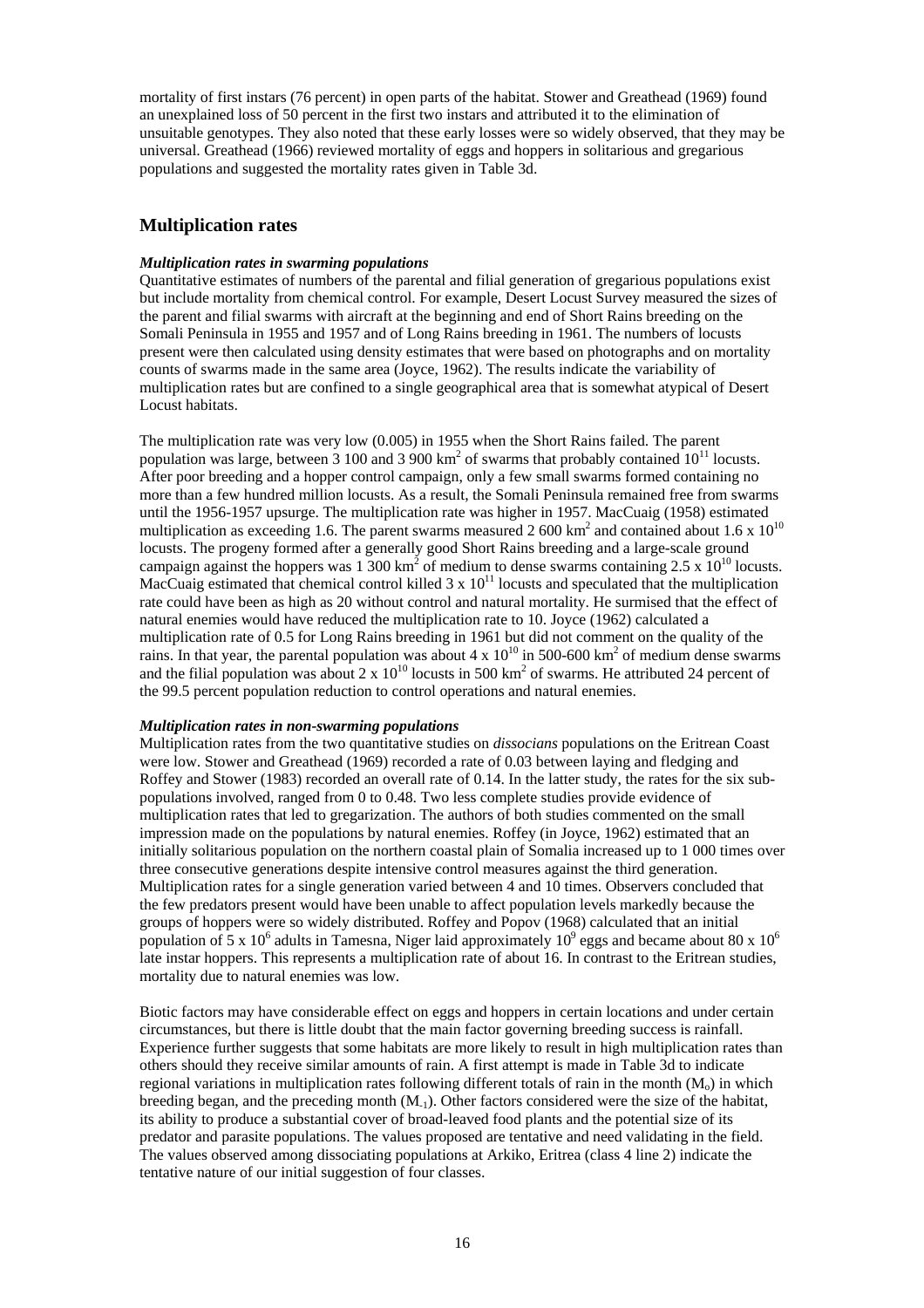- **Class 1 areas** support the highest multiplication rates. They have a significant proportion of sandy or silty soils that produce a substantial cover of broad leafed food plants such as T*ribulus* and *Heliotropium* after rain. The 'green' areas produced exceed 100 ha. Class 1 areas have low parasite and predator populations both because locust breeding frequency is low and because they are remote from areas of higher rainfall that support permanent vegetation or cultivation. *Examples*: Tamesna in Mali and Niger; Mourdi in Chad and Soutouf in southern Morocco.
- **Class 2 areas** support substantial but lower multiplication rates either because breeding frequency and hence predator, parasite load is higher or because they contain a lower proportion of broad leafed plants.

*Examples*: Indo-Pakistan border; the edges of the Central Saharan Massifs, the Red Sea coastal plains away from cultivations; Oman, inland from the Jebel Akhdar.

- **Class 3 areas** have a high predator and parasite population either because they are higher frequency breeding areas or because they are close to cultivated areas. Multiplication rates are also depressed because broad leafed herbs are not dominant. *Examples*: Rajasthan in India; Baluchistan in Pakistan and Iran; the interior of the Sudan, of Saudi Arabia and of Yemen.
- **Class 4 areas** have similar characteristics to those in class 3 but they are small and isolated. The second line of values was those observed among a dissociating population at Wachiro and at Arkiko (Stower and Greathead, 1969; Roffey and Stower, 1983). *Examples*: Red Sea coastal plains adjacent to cultivations.

## **Fledgling behaviour**

For the first few days after fledging, the individuals, whether solitarious adults or gregarious march, bask and feed like hoppers. Then, increasing numbers take short and then longer and higher flights, as their integument becomes hard enough to allow sustained flight. Whole groups start to leave band areas about three to six days after fledging. During the next few days, the groups coalesce, and start to form swarms. About two weeks after fledging, swarms and solitarious locusts do one of three things:

- 1. emigrate;
- 2. mature rapidly and breed again in the same general area;
- 3. migrate short distances and breed several months later.

Emigration is most likely to occur if the vegetation is beginning to dry out. This happens when seasonal rains are moderate and no rains fall late in the season. Locusts will then emigrate as long as temperatures below the threshold for flight  $(<20^{\circ}$ C) do not occur in the evening for solitarious adults or in the morning for swarms.

Rapid maturation and further breeding occur if annual and perennial vegetation remains green and the soil is moist 5-15 cm below the surface. This is likely if early rains were heavy or more usually if further falls of 25 mm occur in the month when late instars are present.

Locusts migrate when it is warm enough for flight. They do not migrate for long distances in cool weather as temperatures quickly fall below the threshold for flight. They breed when temperatures rise and sufficient rain (25 mm) falls in a month to induce maturation. For example, some second generation monsoon swarms forming in November and December may overwinter in Punjab, northern India and breed the following spring.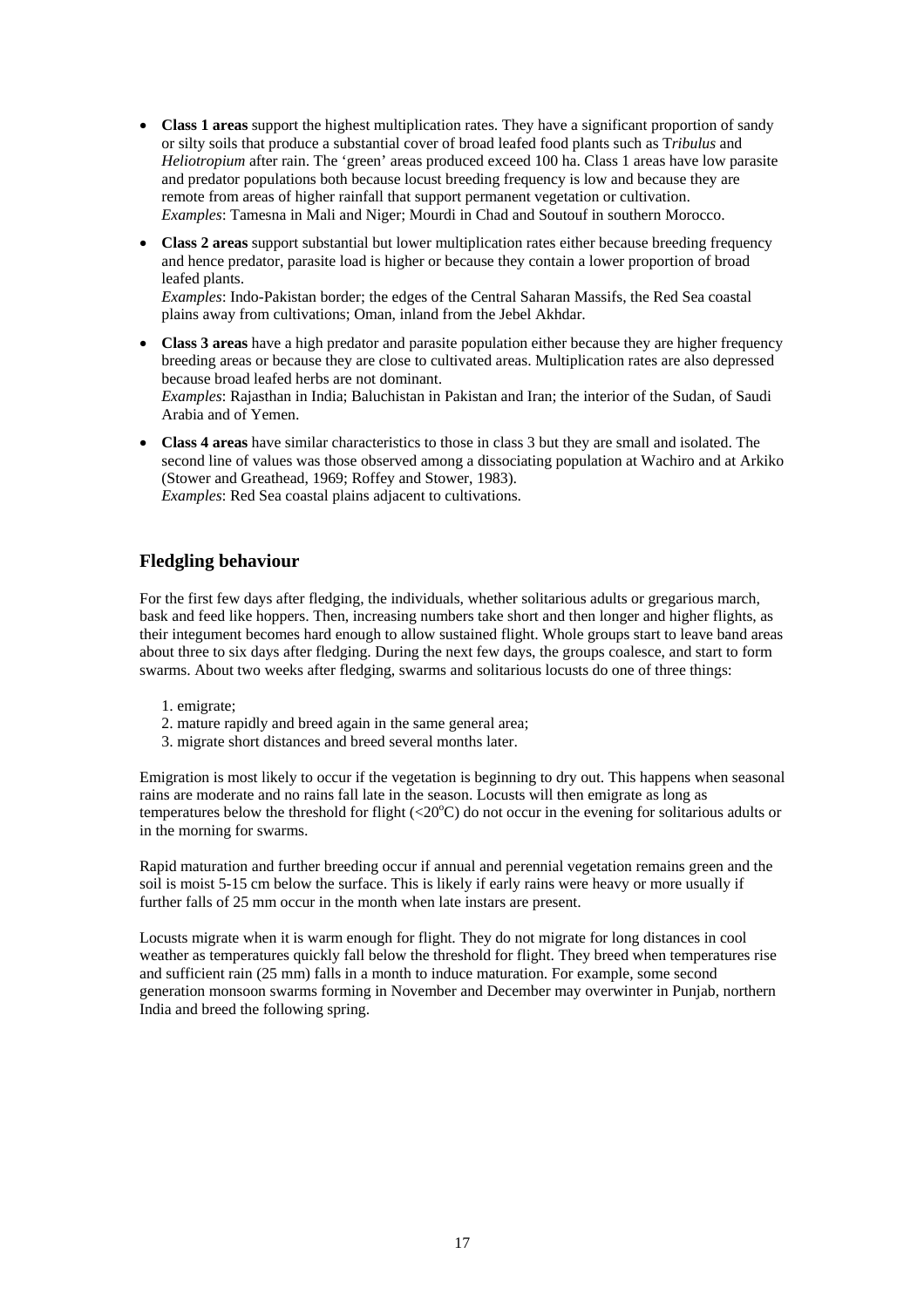#### TABLE 5. **Fledgling behaviour**

| SOLITARIOUS POPULATIONS                                                               | GREGARIOUS POPULATIONS                                                                                                                                                                                                                                           |
|---------------------------------------------------------------------------------------|------------------------------------------------------------------------------------------------------------------------------------------------------------------------------------------------------------------------------------------------------------------|
| SWARM FORMATION<br>in days from fledging                                              |                                                                                                                                                                                                                                                                  |
| Not applicable                                                                        | 1-3 integument hardens, fledglings<br>Days<br>begin to fly.<br>Days 3-6 groups start to leave band area<br>and to form swarmlets.<br>Days 7-10 swarms form.<br>Days 14-21 swarm formation completed but<br>they may be <100 km downwind<br>of the breeding area. |
| DURATION FLEDGING TO MIGRATION<br>if mean daily temperature 25° C<br>Use swarm values | 10% ready to migrate in 10 days<br>20% ready to migrate in 11 days<br>40% ready to migrate in 12 days<br>20% ready to migrate in 13 days                                                                                                                         |

### **Phase change:**

An important task of any population model is the ability to predict phase change between solitarious and gregarious forms which alters behaviour, colour, morphometry, endocrine physiology, reproductive development and fecundity. Simpson, McCaffery and Hägele (1999) with their colleagues have recently clarified the effect of vegetation dispersal and concentration at low percentage cover on phase change in a series of laboratory and field experiments. They selected behaviour to analyse phase change because it represents the first visible sign of change, occurs rapidly in response to variation in population density, and can be monitored continuously. In contrast, colour and morphometry, other easily and frequently monitored changes, alter solely when an insect moults. In addition, they argued that behaviour provides positive feedbacks that drive phase change towards one or other extreme, and allows underlying physiological mechanisms to be correlated with a high degree of temporal resolution.

10% ready to migrate in 14 days

Behavioural gregarization was acquired rapidly and 4-8 hours after crowding the behaviour of individuals was indistinguishable from those of crowd-reared, gregarious locusts. Only tactile stimulation applied alone was able to cause gregarization. The sight and smell of other locusts applied singly was ineffective but elicited gregarious behaviour in combination. They also demonstrated that females use the extent and recency of their crowding and the phase of their mate to affect the phasestate (behaviour and colour) of their offspring by adding a gregarizing factor to the foam surrounding the eggs. Behavioural solitarization differed according to the duration of crowding that preceded isolation. Isolated locusts, crowded for 24h or 48h and then re-isolated, lost their gregarious behaviour as rapidly as it had been gained. In contrast, re-isolated crowd-reared nymphs partly solitarized in the first hour but required isolation over several stadia before further solitarization occurred. This ability to gregarize or solitarize offspring as late as egglaying and differences in dissociation with crowding history have important implications for the initiation and disappearance of swarms in field populations.

In nature, increases in vegetation abundance precede gregarization and subsequent studies explored the effect that varying the micro-structure of the experimental environment had on the distribution of locusts and hence their phase status. Isolated-reared locusts presented with a single food source, perch or warm spot increased their grouping over time and behaved gregariously after 4 hours. Whereas, multiple sites, especially food sources inhibited interaction and gregarization (Bouächi, Simpson and Roessingh, 1996).

A further refinement was to examine the effects on gregarization of varying locust density and the distribution of a fixed number of resource sites (Collett, Despland *et al.*, 1998). They used fractal geometry to describe vegetation distribution because it often exhibits self-similar structure at different scales which would be of practical importance in predicting phase-change if found to be true for desert locust habitats over a wide range of scales. They studied vegetation distribution at scales similar to the size of the test locusts both in the laboratory and in simulations from an individual-based model, in which behavioural decision rules for the 'virtual' locusts, were based on parameters derived from previous experiments. In their studies, fractal dimensions represented low, medium and high indices of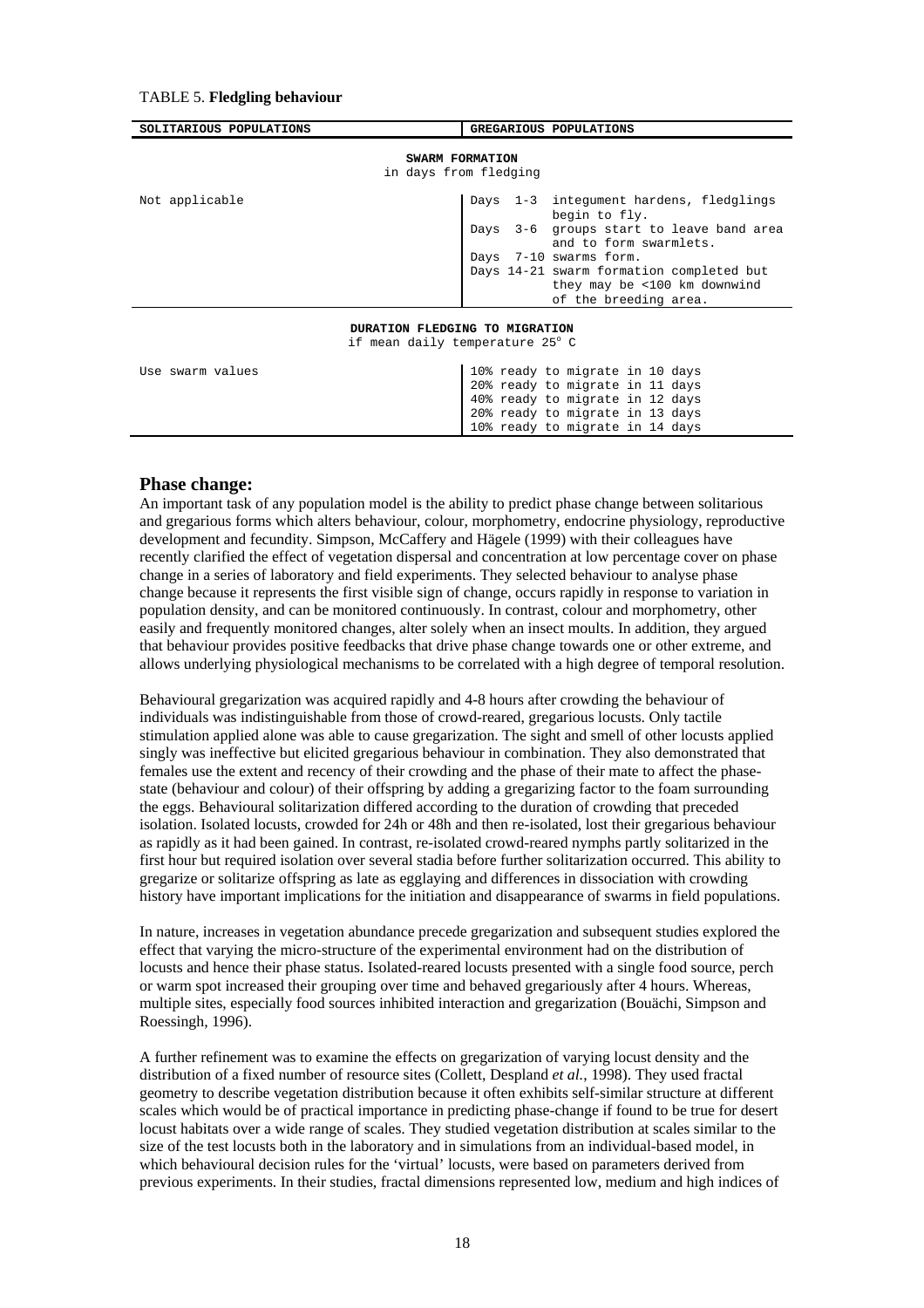clumping and the highest possible fractal dimension when all 20 sources were in a single clump was 1.28. The resource would fill progressively more of the space being studied as the fractal dimension rises towards 2. An initial laboratory experiment showed that population gregarization increased with locust density and fractal dimension (clumpiness) of the food sources. Simulations produced similar results. Average simulated population gregarization was unaffected by initial phase-state suggesting that a single equilibrium level of gregarization exists for a specific habitat and population density. Gregarization due to locust interactions on or moving between food patches occurred whether or not phase-behaviour was included in simulations but gregarization was critically related to resource distribution only when phase-behaviour was included and the 'virtual' solitarious locusts could avoid contact in scattered vegetation and received frequent contacts leading to mutual attraction in clumped vegetation ( high fractal dimension). Gregarization increased gradually with population size when food sources were at low fractal dimensions. In contrast, when the resource was concentrated, gregarization increased rapidly and synchronously in relation to population density as the contact rate between individuals exceeded the gregarization threshold. The model predictions were then tested in laboratory experiments where different patterns of food resource representing a range of fractal dimensions was presented to solitary-reared locusts at different densities for 8 h after which their behavioural phase was assayed (Despland, Collett and Simpson, 2000). The amount of time spent feeding was similar for all fractal dimensions but insects in a high fractal dimension habitat were more active; moved farther, spent more time walking and climbing and less time quiescent than when habitats were less clumped. Insects under high fractal dimensions also formed more aggregations and higher levels of crowding and synchronous activity occurred. The more active individuals were found to be more gregarized when assayed

Despland and Simpson (2000) devised a field experiment to test the effect of vegetation micro-structure on small semi-field populations and showed that phase differences related to vegetation structure were maintained over short periods and were transmitted to progeny. . Field arenas, containing an oviposition site, enclosed food plants that gave approximately 13% ground cover but were distributed at low (0.96), medium (1.54) and high fractal dimensions (1.78). Adult behavioural phase state assayed at the end ten days in an arena was found to be progressively more gregarious with increasingly clumped vegetation. Insects kept with clumped vegetation showed other features of gregarious populations, they formed basking groups and mature males became yellow. Behaviour of hoppers with parents from clumped vegetation, tested within 4 hours of hatching, were more gregarious than progeny of adults kept in more scattered vegetation. Such clear-cut differences were not found with offspring colour.

These experiments demonstrate the important role that vegetation micro-structure plays in desert locust gregarization over spatial scales of centimetres to a few metres. They do not cover the role vegetation plays in the high levels of population growth that precede the appearance of swarms in the field as outbreaks and more importantly upsurges leading to plagues develop. Some indications of factors noted in field observations associated with gregarization are presented below. Areas to be studied are on quite a different scale to those outlined above since rains giving rise to vegetation within which populations increase over a number of generations affect tens of thousands of square kilometres. A feature common to many accounts is the emphasis on high densities of non-gregarious locusts within large areas of welldeveloped vegetation. Roffey and Popov (1968) found populations had not fully gregarized at densities of 30-40/m2 where the vegetation cover was 60% but that bands and, or swarms appeared among less dense parts of this populations ( $>20$ /m2) as vegetation dried where vegetation cover was low ( $<20$ %) suggesting that clumping at an appropriate scale may have occurred in the latter areas but not in the former. Despland (2003) hopes to relate the fractal characterization of landscapes at such larger areas to their outbreak history. If successful such studies may begin to bring greater clarity to the ecological role that these larger area patterns play in upsurge development.

### **Gregarization**

#### *Airborne concentration*

Gregarization, in the field, is preceded by concentration and multiplication. Waloff (1966) discusses the importance of airborne concentration of solitarious adults in gregarization. She notes the appearance of gregarious populations following breeding on the exceptionally abundant rains associated with lowlevel convergence systems and also records swarms formed by the direct effects of convergent airflow. A well-documented example of the first category, was the tropical cyclone in Oman in October 1948 that formed the initial event of a major plague upsurge. The cyclone is thought to have concentrated locusts from surrounding countries into a relatively restricted area made suitable for breeding by the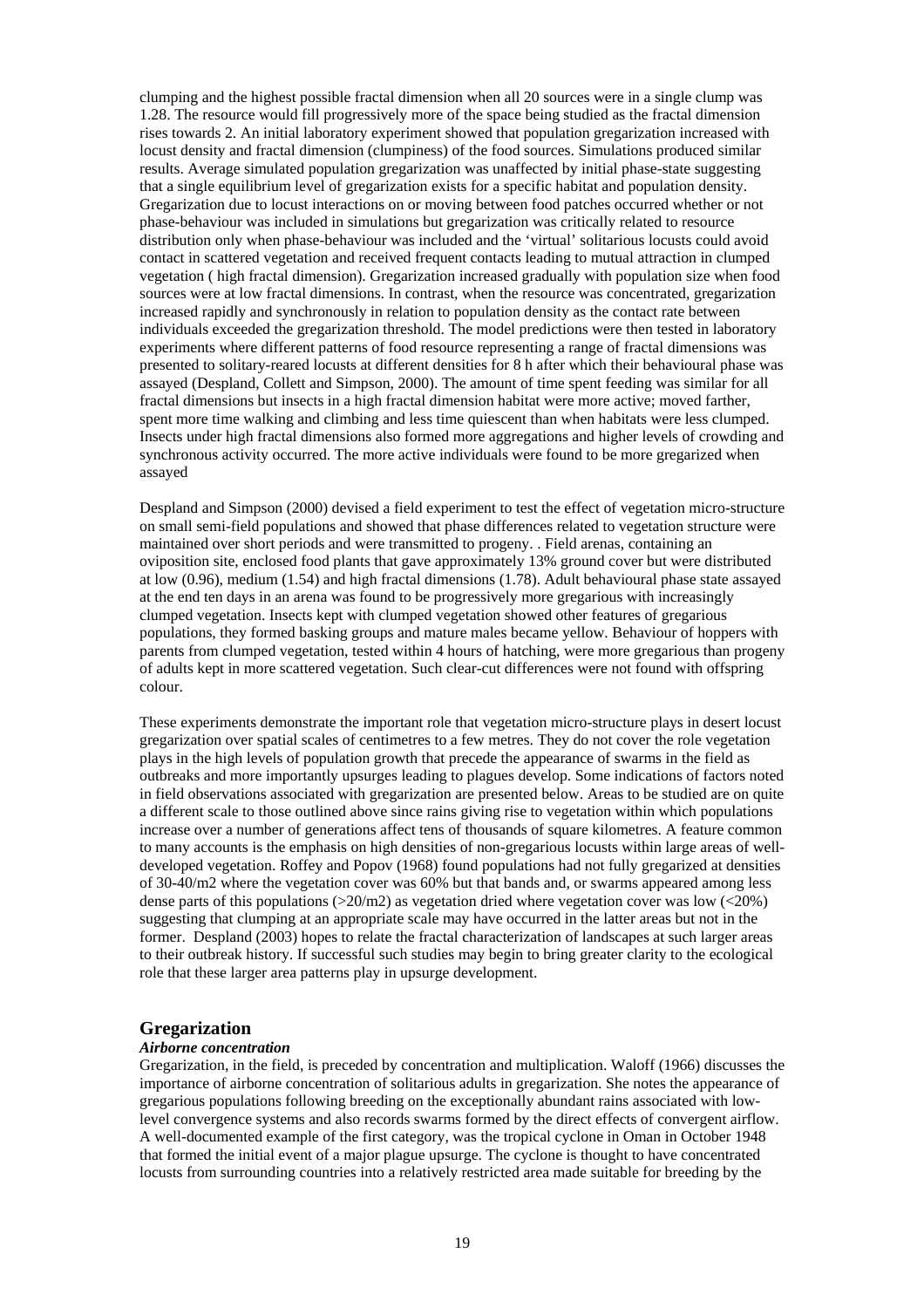associated heavy rains. Rainey (1965) describes these and similar earlier events and Bennett (1976) describes the role played by a later cyclone in Oman on the development of the 1968 plague. Waloff (1966) suggested, however, that the direct increase in density was less important than the concentration of adults into the areas of associated rainfall where multiplication by breeding could occur. Several authors, Rao (1942), Rainey (1951), Cochemé (1966) and Skaf (1978) not only described the effects of large-scale synoptic convergence, but have deduced or demonstrated swarm formation due to the effects of meso-scale convergence. Bhatia (1961) deduced that the passage of a trough of low pressure over Rajasthan did not produce swarms but concentrated mature adults sufficiently for their progeny to form bands.

#### *Concentration into green habitats*

Waloff (1966) tentatively suggested that swarm formation by convergence may occur more readily among maturing adults or among those that are also being grouped by environmental factors. Roffey and Popov (1968) showed that solitarious adults selectively landed in the greenest habitats. They found that adult densities were 50-100 times greater than if the insects had been randomly distributed throughout the area.

|          |            |                      | CONCENTRATION OF SOLITARIOUS ADULTS BY SELECTIVE SETTLING IN GREEN VEGETATION |                                                                                                                                         |
|----------|------------|----------------------|-------------------------------------------------------------------------------|-----------------------------------------------------------------------------------------------------------------------------------------|
|          | Very green | Concentration factor | Fairly green Slightly green                                                   | A. High contrast habitats with relatively<br>small areas of green annuals and few or no<br>perennials e.g. Tamesna                      |
| A. 1 000 |            | 200                  | 50                                                                            |                                                                                                                                         |
| в1.      | 200        | 50                   | 2.0                                                                           | <b>B. Low contrast habitats</b> with considerable<br>perennial vegetation form two groups:                                              |
| B2.      | 50         | 25                   | 10                                                                            | B1. With wadis, e.g. Red Sea and Gulf of<br>Aden coastal plains; Adrar des Iforas;<br>Air; Mouydir; Tademait; Baluchistan<br>(interior) |
|          |            |                      |                                                                               | B2. Without wadis e.g. Indo-Pakistan<br>summer breeding area, Baluchistan coastal<br>plains                                             |

#### TABLE 6**. Gregarization processes**

#### **CONCENTRATION WITHIN HABITAT DURING MATING AND LAYING**

Assume laying groups may form if average adult density is 2/ha

#### **EFFECTS OF VEGETATION ON GROUP FORMATION**

| Type of plant growth             |                                | instars 1-2 |     | Hoppers per plant inducing grouping<br>$3 - 5$ |
|----------------------------------|--------------------------------|-------------|-----|------------------------------------------------|
| small, open growth e.g. Malcomia |                                |             | 10  | 5                                              |
| medium, open growth e.g. Aerva   |                                |             | 40  | 20                                             |
| large, open growth e.g. Panicum  |                                |             | 100 | 50                                             |
|                                  | dense growth e.g. Tribulus and |             | 200 | 100                                            |
|                                  | Heliotropium                   |             |     |                                                |

#### **EFFECTS OF VEGETATION COVER ON MARCHING**

|             |                           |     |     | Vegetation cover |         |     |     |  |
|-------------|---------------------------|-----|-----|------------------|---------|-----|-----|--|
|             | Density inducing marching | 1 % |     | 2% 5% 10%        |         | 20% | 50% |  |
|             | Hoppers '000/ha:          |     |     |                  |         |     |     |  |
| Instars 1-2 |                           | 40  | 80. |                  | 200 300 | 400 | 500 |  |
| Instars 3-5 |                           | 20  | 40. |                  | 100 150 | 200 | 150 |  |

#### **POPULATION EXTENT AND NUMBERS REQUIRED TO PRODUCE DAY-FLYING SWARMS**

| Numbers                                     | $\vert$ Areas of hoppers producing 10 <sup>7</sup> adults |
|---------------------------------------------|-----------------------------------------------------------|
| Field records are rare but suggest          | 40 ha of high density hoppers in dense                    |
| 10° locusts required for daytime flights    | vegetation, or                                            |
| $107$ locusts required for swarm emigration | 500 ha hoppers in sparse vegetation                       |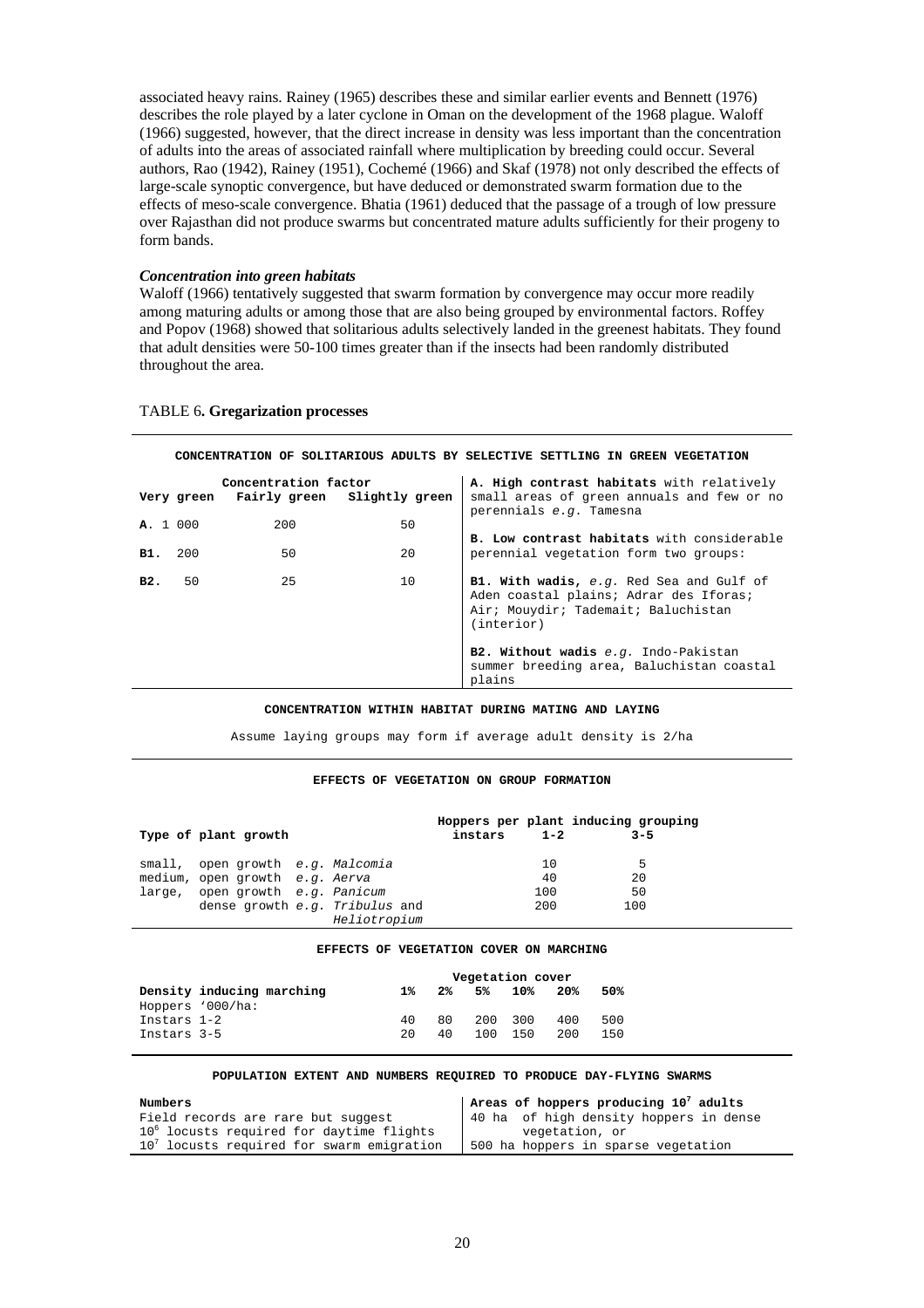#### *Concentration within habitats during breeding*

Further concentration occurs in habitats that promote maturation. This results from a range of activities including males searching for females and females searching for suitable laying sites. Roffey and Popov (1968) found groups of laying females at densities comparable to those in swarms. Often the first reports of groups or swarms in a breeding area are of copulating or breeding adults.

Grouping and band formation among hoppers are influenced by their density and the time over which they have interacted. The latter is affected by the weather, by the vegetation cover and its composition, size and mode of growth. Group formation in initially solitarious hoppers is rare in early instars. Early instars do form groups, however, if the adults were densely grouped for laying. More normally, small numbers of early instars disperse into the vegetation. Grouping starts if numbers increase because more hoppers hatch in the area than die. Basking groups forming an hour or so after sunrise are often an early sign of incipient gregarization. Later, hoppers will start to display other gregarious behaviour such as marching, providing that recruitment continues to greatly exceed losses. While group formation is a necessary precursor to the development of full gregarious behaviour, it is usually present for at least a week before behaviour such as marching begins.

Guichard (1955) stressed the complex and unstable role of plant communities as promoters and inhibitors of gregarization. Normally, the dense growth habit of the food plants *Tribulus* and *Heliotropium* inhibits gregarization but heavy feeding may reduce the leaves sufficiently to promote it. Consequently, the hopper densities assumed to induce marching (Table 6) do not increase linearly with vegetation cover. Roffey and Popov (1968) found that hoppers did not march at average densities of 30-40/m2 in dense green *Tribulus* habitats that had up to 60 percent ground cover whereas, others in 'open' habitats with scattered *Aerva* bushes and *Lasiurus* tussocks, formed marching bands at average densities of  $10{\text -}20/m^2$ . A further complication is that marching hoppers may not behave as gregarious populations in other respects. After fledging, they may fly by day but observations show that this does not always happen.

#### *Gregarizing populations*

A common factor preceding gregarization is heavy rain that allows sufficient vegetation to develop and within which population numbers increase. The small swarming populations that appear are particularly prone to disperse or to be destroyed by predators (Ellis and Ashall, 1957; Ashall and Ellis, 1962; Greathead, 1966). Records of day-flying swarms produced unambiguously from initially solitarious populations are rare. One of three 2-3 ha swarmlets seen in Malian Tamesna flew away by day (Roffey and Popov, 1968). In contrast, Roffey and Popov (1968) saw no daytime flight among adults in Tamesna of Niger, which fledged from  $80 \times 10^6$  late instar hoppers.

Waloff (1966) found that conditions favouring local outbreaks (convergent airflow and associated heavy rainfall) were similar but shorter than those associated with plague upsurges. The initial requirement for an outbreak was rains to support marked population increase and at least partial gregarization for one or two generations in a seasonal breeding area. An upsurge occurred if the resultant populations migrated to an area where rains allowed further successful multiplication and gregarization. A plague could develop after a sequence of successful breeding over at least three to four generations. How much rain constitutes 'heavy' and precedes outbreaks and upsurges is unknown, in part due to the paucity of rain gauges near many outbreaks. Some indication may be gained from upsurge studies such as those by Bennett (1975, 1976), Chandra, Sinha and Singh, (1988), Pedgley and Symmons (1968), Skaf (1978) and by Roffey (1982).

Bennett (1975, 1976) demonstrated the changing proportions of swarming locusts and the decreasing area infested as an upsurge develops into a plague. She traced the main upsurge sequence leading to the 1968 plague from three periods of heavy rain in the south-eastern interior of the Arabian Peninsula. The first, in November 1966 affected  $20000 \text{ km}^2$  and the second and third, in March and April 1967, affected 200 000 km<sup>2</sup>. Three generations probably bred within these areas and many gregarizing locusts were present by the autumn of 1967. Some emigrated and augmented a contemporaneous outbreak developing in the southwest of the peninsula. Bennett estimated the gross infested area and the numbers of locusts for the next five generations. The gross infested area expanded very rapidly for two generations from 20 000  $\text{km}^2$  to over 100 000  $\text{km}^2$  as the numbers of not fully gregarious locusts increased from <1 x 10<sup>6</sup> to 6 x 10<sup>9</sup>. At this stage about half of the population  $(3 \times 10^9)$  moved eastwards out of this sequence. The remaining locusts, now fully gregarious, moved from Arabia to the summer breeding area of the Sudan. About half of the Sudanese progeny migrated to Morocco and the remainder moved to the Red Sea coastal plains. Once gregarization had occurred, the gross infested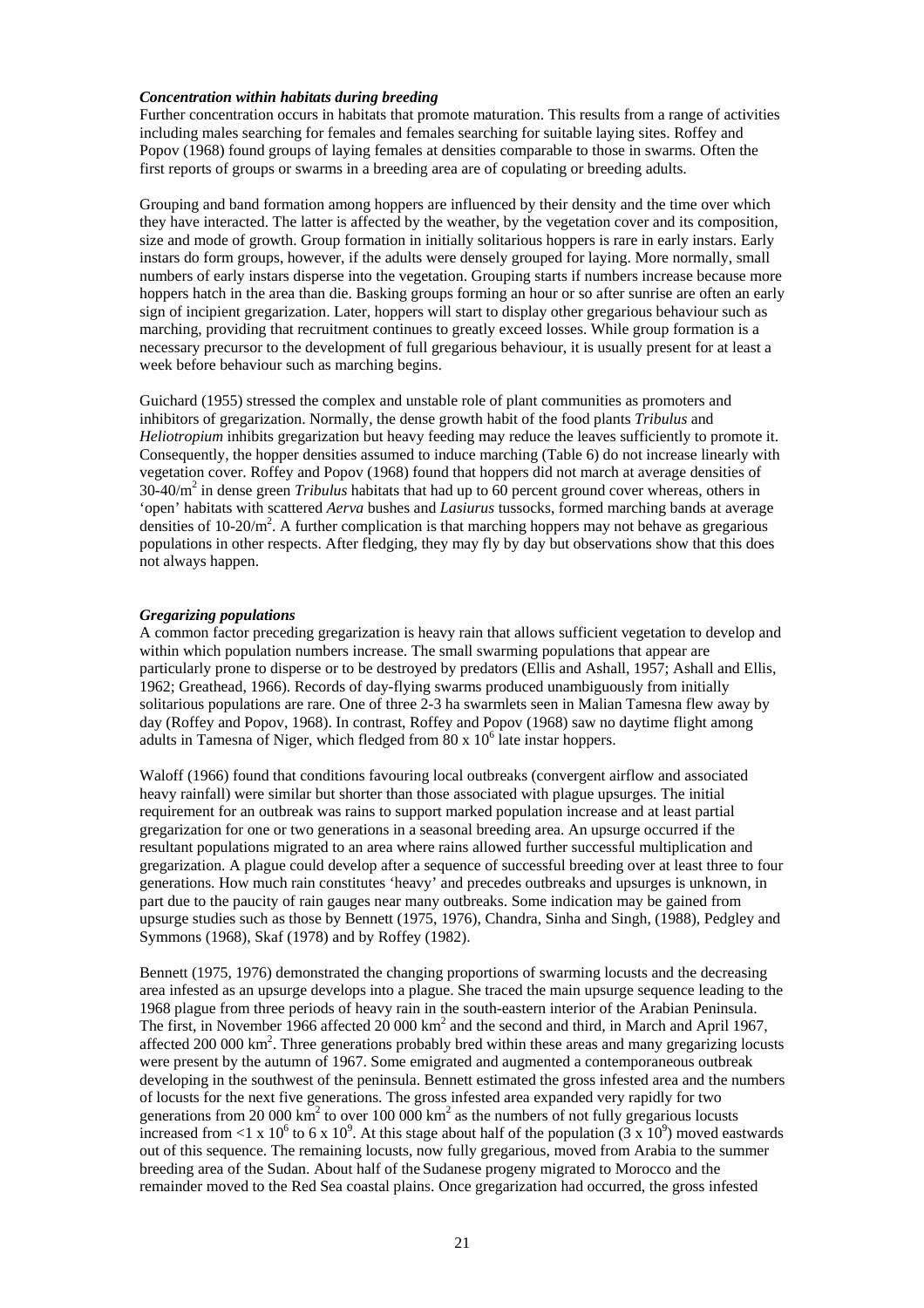area fell dramatically and for these generations was  $10\,000\ \text{km}^2$  and  $5\,000\ \text{km}^2$  although numbers continued to rise sharply through  $1.8 \times 10^{10}$  to 3 x  $10^{10}$ . Control measures and natural mortality then ended this plague.

## **Phase change: dissociation**

Dissociation must arise when the stimuli promoting gregarization disappear and the distance between individuals and the duration of separation increase. The demonstration that recently acquired gregarization is more rapidly lost than that kept over many generations (Simpson, McCaffery and Hägele, 1999) may partly explain the poor cohesiveness of the small, initial swarms during an outbreak. Although *dissocians* populations are quite common (Stower, Davies and Jones, 1969), it is not always clear how they arise. Population reduction from chemical control is sometimes the cause. More often, the cause is poor breeding success due to marginal rainfall, whether or not natural enemies also cause heavy losses. The values for these thresholds are unknown.

The field evidence on densities at which swarms dissociate and behave as solitarious adults is not clear enough to suggest values. Some tentative values relating to hopper dissociation are in Table 7. Hoppers dissociate after hatching if the density of egg-pods was low. The studies of Simpson, McCaffery and Hägele (1999) suggests that this females did not add the gregarizing factor to the egg-foam when laying at low density. The density at which hoppers dissociate varies with vegetation type and the cover that it provides. For example Roffey and Stower (1983) observed complete dissociation in a uniform sward of *Cenchrus* even though the density of first instar hoppers was up to  $20/m^2$ ; suggesting that the uniform vegetation micro-structure was insufficiently clumped to promote gregarious behaviour.

### TABLE 7. **Hopper dissociation thresholds**

## **EGG-POD DENSITY INDUCING DISSOCIATION**   $< 0.1/m<sup>2</sup>$ **NUMBER OF HOPPERS PER PLANT INDUCING DISSOCIATION**  related to plant growth type **Type of plant growth instars 1 2 3 4 5**  Small, open growth *e.g. Malcomia* 1 1 1 1 1 Small, dense growth *e.g. Cenchrus* 20 5 3 2 1 Medium, open growth *e.g. Aerva* 3 2 1 Large, open growth *e.g.* Panicum<br>
dense growth *e.g.* Tribulus & Heliotropium 20 10 5 3 2 dense growth *e.g. Tribulus* & *Heliotropium* Large leafed *e.g. Pennisetum* 10 5 3 2 1

## **Population sizes**

## **Eggfields and hopper bands**

As mentioned in the earlier section on laying, groups of swarms tend to split up as they matu re and lay. Each time a swarm lays, it gives rise to several eggfields. All are laid within a day or two and usually within a few kilometres of one another. Other swarms within the invading group lay a series of eggfields nearby. In addition, locusts lay egg-pods in groups at the most favourable sites within an eggfield. Consequently, a fourfold classification for eggs and subsequently hopper distribution is given below in increasing order of size:

- 1. *bands* form from groups of egg-pods within an eggfield;
- 2. *band zone* encloses all the bands hatching in one eggfield;
- 3. *infested zone* includes the band zones of all neighbouring eggfields;
- 4. *gross infested area* includes all infested zones in a seasonal breeding area.

A further complication is that gross infested area can be for an individual season or for a period of years; the former being considerably smaller than the latter. Roffey (1965) describes the area covered by bands within a band zone as the infestation rate. This terminology is not universally applied which makes it difficult to extract population sizes from reports of hopper infestations.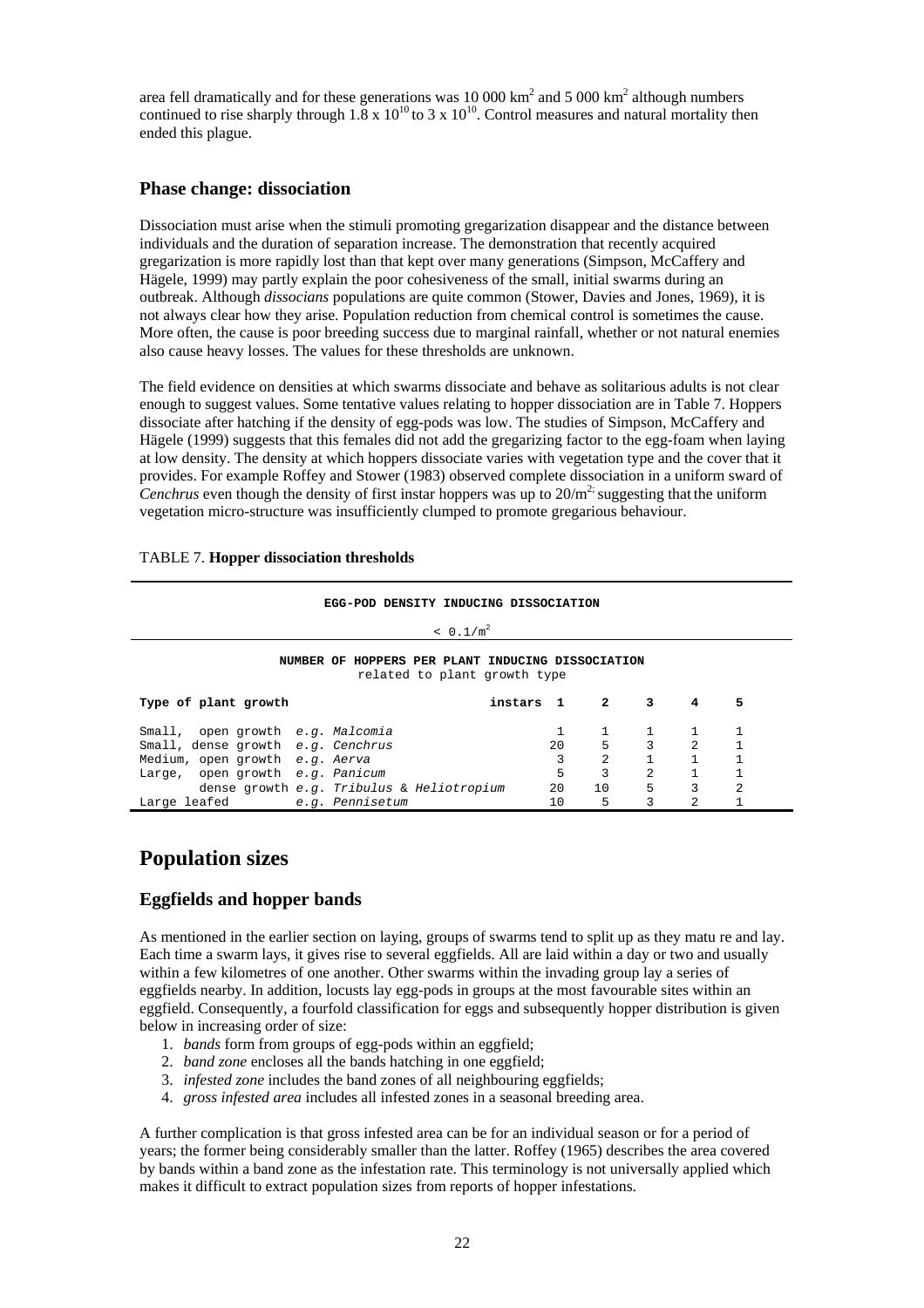Roffey (1965) notes that eggfields frequently cover  $10{\text -}20 \text{ km}^2$ . Consequently, the 50-100 hoppers from individual pods usually emerge into an area containing large numbers of hoppers hatching from the hundreds or thousands of pods from the same egg-pod group. They stay in dense groups for a day or so after hatching. These groups range in size from a few hundred square centimetres to hundreds of square metres and roughly match the size of the original egg-pod groups. Within a day or two, the hoppers start to move and the groups begin to coalesce into bands. As the hoppers grow, they spread out, as much as 5-10 or even 20 times to occupy band zones often exceeding 100 km<sup>2</sup>. They march farther and continue to coalesce but less rapidly than in the first week. Populations examined in detail in Kenya and India, contained many small and few large  $(> 1 \text{ km}^2)$  bands. Similarly, hopper bands reported in northern Somalia in 1957 confirmed that band size increases with age. Only 0.02 percent of first instar bands were recorded as very large (>360x720 m), whereas the percentage for fourth and fifth instars was 5.5 percent.

| <b>RAINS</b>      | PERIOD                         | <b>LOCALITY</b>                                   | <b>GROSS INFESTED</b><br>AREA $(km2)$<br>All seasons<br>(single seasons) | <b>BAND ZONES</b><br>(km <sup>2</sup> ) | <b>REFERENCE</b>        |
|-------------------|--------------------------------|---------------------------------------------------|--------------------------------------------------------------------------|-----------------------------------------|-------------------------|
| Winter,<br>spring | December-May<br>1955-1961      | Red Sea Coasts<br>Gulf of Aden Coasts             | 200 000                                                                  |                                         | Joyce, 1979             |
| Short             | November-December<br>1955-1961 | Ethiopia, Ogaden<br>Somalia<br>NE Kenya, Tanzania | 600 000                                                                  |                                         | Joyce, 1979             |
| Long              | April-June<br>1955-1961        | Ethiopia, Ogaden<br>Somalia<br>Northern Kenya     | 500 000                                                                  |                                         | Joyce, 1979             |
| Summer            | July-October<br>1955-1961      | Eritrea<br>Central Ethiopia<br>Sudan, NW Kenya    | 700 000                                                                  |                                         | Joyce, 1979             |
| Summer            | August-September<br>1950-1958  | Sudan                                             | 300 000                                                                  |                                         | Joyce, 1965             |
| A11               | July-March<br>1959/60-1962/63  | India                                             | $(15 200 - 157 000)$                                                     |                                         | Kohli, 1963             |
| Summer            | July-October<br>1950-1961      | Mauritania Senegal<br>Mali, Niger                 | 560 000<br>$(2500 - 220 000)$                                            |                                         | Besnault<br>et.a1.1962  |
| Summer            | July-October<br>1957-1961      | Mauritania Senegal<br>Mali, Niger                 | 560 000<br>$(4000 - 22000)$                                              | $500 - 9000$                            | Besnault<br>et al. 1962 |

#### TABLE 8. **Maximum extent of seasonal breeding areas showing annual ranges for India, 1959-1962 and West Africa, 1957-1960**

Areas within which seasonal breeding has occurred at least once are large although the gross infested area for individual seasons during plagues is much smaller (Table 8). The values in this table may not be strictly comparable as their methods of estimation differ. In addition, they are based on reported infestation and only Besnault, Roy and Rosetti (1962) record areas from which no reports were received. The West African gross infested areas were estimated from the number of infested 1300 km2 units (20 minutes longitude x 20 minutes latitude) shown in the annual maps. They would have been about 3 times larger had solely infested degree squares been known. Joyce (1979) may also have used 20 minute squares as he was using these units to study the distribution of breeding (Joyce, 1962). Kohli (1963) cites both the number of villages and the number of square kilometers infested each year where infested area/village ranges from 8-47km<sup>2</sup>. Joyce (1962) presented data on the sizes of hopper bands destroyed in control campaigns in Eastern Africa and Arabia from 1955-1960. These indicate that gross hopper infestation sizes must have been very variable. He was able to demonstrate for the first time that population estimates of the right order of magnitude could be obtained from field data. He found that bands occupied up to 3 percent of the band zones (which he called gross infested areas) and that the few large bands in the population accounted for most of the area infested. He also showed, for practical purposes, that band sizes follow a log-normal distribution, with many small and a few very large ones. He also demonstrated, from examining  $1300 \text{ km}^2$  units (20 minutes longitude x 20 minutes latitude),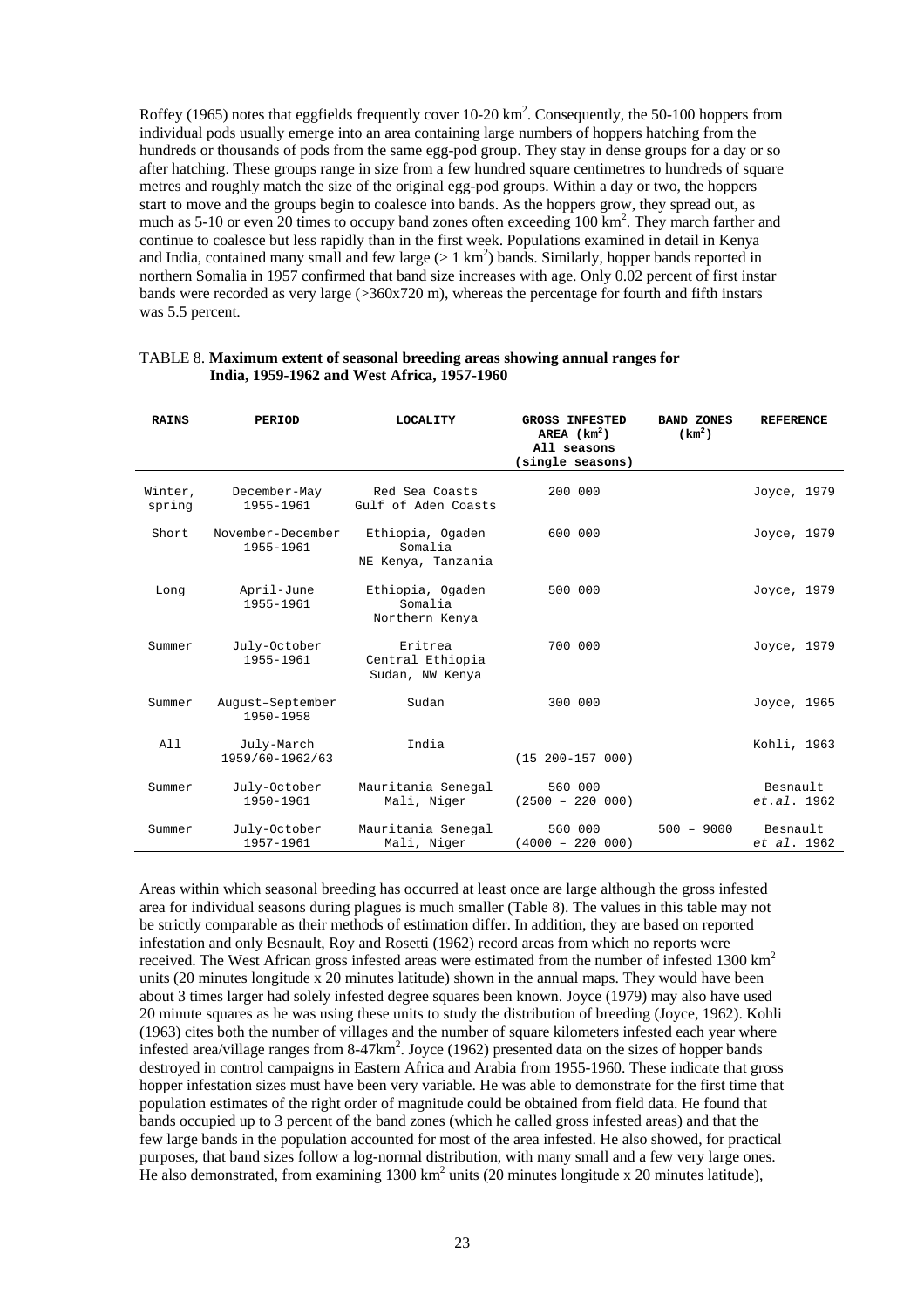that locusts laid more frequently in some areas during a season. When he considered the whole study period (1950-1958), he found that some units were high frequency breeding areas.

Joyce (1979) pointed out that hopper bands occupied only a small part of a band area (gross infested area in his terminology). The area actually infested by hopper bands varied from 0.25 percent in the 1961 Short Rains breeding in Somalia to 3.5 percent in a heavy 5th instar infestations in Kenya in 1954/55. At hatching, this latter infestation had occupied only 0.4 percent of the infested area. The small proportion of land occupied by hoppers posed a problem for ground survey teams who were shown to locate only a fraction (<0.001-0.1 percent) of the bands that crossed their survey tracks. For the large plague populations present at the time, systematic aerial survey using two traverses in all 400 km<sup>2</sup> units in a breeding area provided adequate data for control teams. Subsequently, Roffey (1965) cautioned that airborne observers frequently failed to find bands where trees and shrubs provided substantial ground cover and when bands were in extensive areas of tussock grasses.

### **Swarms**

The introduction of aerial survey in eastern Africa from 1952 enabled acceptable estimates of population numbers to be made for the first time. Swarm sizes were measured accurately from the air and were multiplied by densities of swarms that had already been estimated in two ways. The first was by sampling dead locusts killed approximately *in situ* by overdosing swarms (Rainey, 1958; MacCuaig, 1958; Joyce, 1962; Gunn, 1979). The second was done by taking vertically oriented photographs of passing swarms at regular intervals and calculating the volume density from the sizes of the images (Gunn, 1979).

#### *Swarm densities*

Volume densities in some stratiform swarms varied from  $1-10/m<sup>3</sup>$ , whereas in cumuliform swarms it generally ranged from 0.001-0.1/m<sup>3</sup>. The very low volume densities  $(0.001/m<sup>3</sup>)$  were observed in northern Somalia during mornings as swarms were dispersed in the strong southwesterly winds blowing towards the convergence zone. Densities increased to  $0.1\text{-}2/m^3$  as swarms were concentrated by the convergence zone in the afternoons (Joyce, 1962).

| YEAR |                                 | EXTENT OF INFESTATIONS km <sup>2</sup><br>(LOCUST NUMBERS) | NOTES                                                                                                                                                                                                                                                 |
|------|---------------------------------|------------------------------------------------------------|-------------------------------------------------------------------------------------------------------------------------------------------------------------------------------------------------------------------------------------------------------|
|      | Parent                          | Progeny                                                    |                                                                                                                                                                                                                                                       |
| 1955 | 3 500<br>$(10^{10})$            | negligible<br>(few hundred<br>million)                     | Multiplication rate 0.005. Short rains<br>failed. Area swarm-free until the 1956/57<br>upsurge                                                                                                                                                        |
| 1956 | $\Omega$                        | $\Omega$                                                   | Recession                                                                                                                                                                                                                                             |
| 1957 | 2 500                           | 1 300<br>$(1.6 \times 10^{10})$ $(2.5 \times 10^{10})$     | Multiplication rate 1.6. Good Short Rains<br>and campaigns                                                                                                                                                                                            |
| 1958 | 1 300                           | negligible                                                 | Poor Short Rains                                                                                                                                                                                                                                      |
| 1959 | 1 300                           | negligible                                                 | Good control and heavy parasitism in some<br>areas                                                                                                                                                                                                    |
| 1960 | 2 000<br>$(7.5 \times 10^{10})$ | 500<br>$(2 \times 10^{10})$                                | Multiplication rate 0.26. Eighty percent of<br>parent population killed but hoppers in one<br>road-free area of dense bush were undetected<br>until they fledged. They escaped control<br>when unusual winds moved them out of range<br>of air bases. |

### TABLE 9. **Sizes of Short Rains swarm infestations on the Somali Peninsula**

Joyce (1962, 1965) estimated that densities of four medium dense swarms killed in northern Somalia in 1960 varied between 20-150/m<sup>2</sup>. This accords well with MacCuaig's earlier estimate (1958) of 7-100 locusts/ $m^2$  for swarms sprayed in the same area. An average figure of 40-50/ $m^2$  taken from these estimates was often used or cited in subsequent estimates of locust numbers (Roffey, 1965; Waloff, 1966; Joyce, 1979; Rainey, Betts and Lumley, 1979 p320; Symmons, 1992). Courshee (1990) used a lower value of  $10/m^2$ .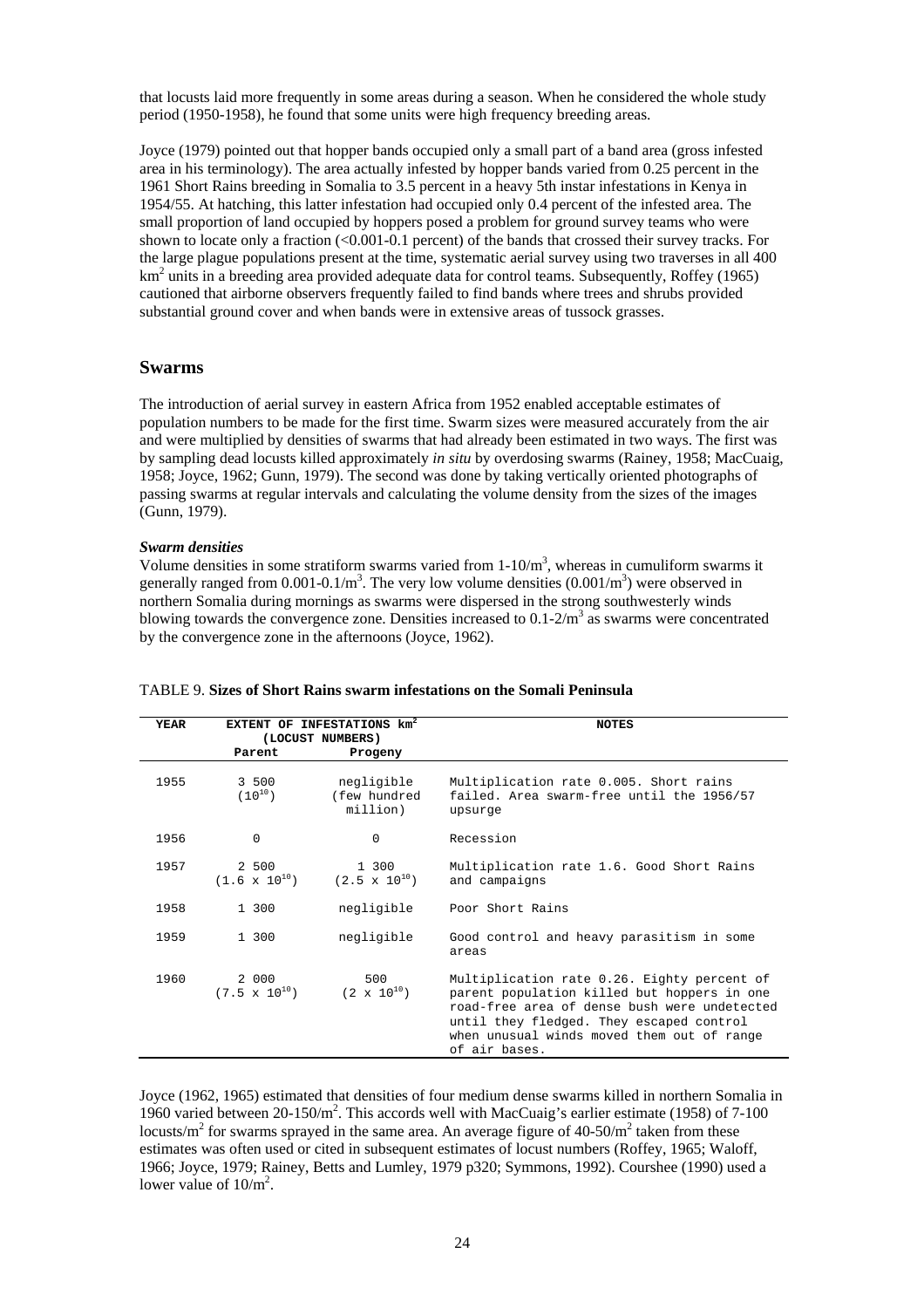#### *Swarm infestations*

Joyce (1962) reported the total area of swarm infestations and the numbers of locusts present at the beginning and end of the Short Rains campaigns between 1955 and 1960 (Table 9). These illustrate both the effects of rain on population developments and the growing effectiveness of control in the Somali Peninsula. The latter was based on first attacking parent swarms when they were held along the convergence zone between June and October and then switching to large scale hopper campaigns. Roffey (1965) suggested a threefold classification (Table 10) to describe regional swarm infestations that contain between  $10^9$ -10<sup>11</sup> locusts. In a major plague, there will be three to four such regional populations present simultaneously.

| <b>TABLE 10. Swarm infestation sizes</b> |  |  |  |
|------------------------------------------|--|--|--|
|------------------------------------------|--|--|--|

| SCALE           | TOTAL NUMBERS IN ALL SWARMS<br>(10 <sup>6</sup> ) | TOTAL AREA OF SWARMS (km <sup>2</sup> ) |
|-----------------|---------------------------------------------------|-----------------------------------------|
| Small           | 1 000                                             | >10                                     |
| Medium<br>Large | 10 000<br>100 000                                 | >100<br>$>1$ 000                        |

#### *Swarm areas*

Individual swarm sizes vary from a few hectares to tens or hundreds of square kilometres. They are formed as groups of fledglings coalesce into swarmlets of a few hectares in the breeding area. The swarmlets continue to merge downwind of the breeding area. The swarms described by Rainey (1963) varied from 0.04-150 km<sup>2</sup> but Joyce (1962) reports several larger ones including large and very large swarms in 1958 and 1959 that measured about 350 and 800 km2 . Roffey, Popov and Hemming*.* (1970) reported, however, that swarms seen during recession outbreaks have smaller areas and lower densities and therefore, lower numbers than those found during plagues (Table 11). They noted that these swarms often contained fewer locusts than important contemporary non-swarming populations. Approximate numbers in small day-flying locusts suggest that populations need to be of the order of  $10<sup>7</sup>$  to emigrate as swarms. Such numbers could arise from 40 ha of high density hoppers or from 500 ha of hoppers in sparse vegetation, but in general, populations occupying less than 100 ha are unlikely to produce a swarm. Gregariously behaving populations of  $10^7\t{-}10^9$ , frequently fail to maintain their coherence as swarms (Roffey, Popov and Hemming, 1970).

|  |  | <b>TABLE 11. Sizes of infestations during recessions</b> |  |
|--|--|----------------------------------------------------------|--|
|  |  |                                                          |  |

| SWARM AREA km <sup>2</sup>                                                        | LOCUST NUMBERS 10 <sup>6</sup>                                   | LOCATION, YEAR                                                                             |
|-----------------------------------------------------------------------------------|------------------------------------------------------------------|--------------------------------------------------------------------------------------------|
| 3.7<br>0.6<br>0.005<br>0.1<br>0.42<br>4.4                                         | $2.5 - 3$<br>0.1<br>not given<br>not given<br>0.035<br>not given | Ethiopia, 1964<br>Ethiopia, 1966<br>Iran, 1964<br>Iran, 1964<br>Niger, 1967<br>Sudan, 1978 |
| POPULATION AREA km <sup>2</sup>                                                   |                                                                  |                                                                                            |
| 110 (@ 1 200-4 000/ha)<br>100 @ 10/100 paces) 1.5<br>30 000 (Red Sea Coast)<br>13 | Tens of millions<br>56<br>$\mathfrak{D}$                         | Chad, 1966<br>Chad, 1964<br>Eritrea, 1950<br>Eritrea, 1964                                 |

The total numbers of swarms in an infestation were first enumerated early in 1954, when 50 swarms, together measuring 1 000 km<sup>2</sup>, entered Kenya (Rainey, 1963a). The population was estimated to contain 5 x  $10^{10}$  locusts. The largest swarm measured 200 km<sup>2</sup> and the five largest together measured 700 km2 . Joyce (1962) used data solely from Eastern Africa, that fell into Roffey's medium and large category. He found that the log-normal distribution of band sizes continued after fledging and offered a method of predicting swarm size (Table 12). Data added for infestations in the tens of square kilometres to reflect many upsurge populations remain invalidated.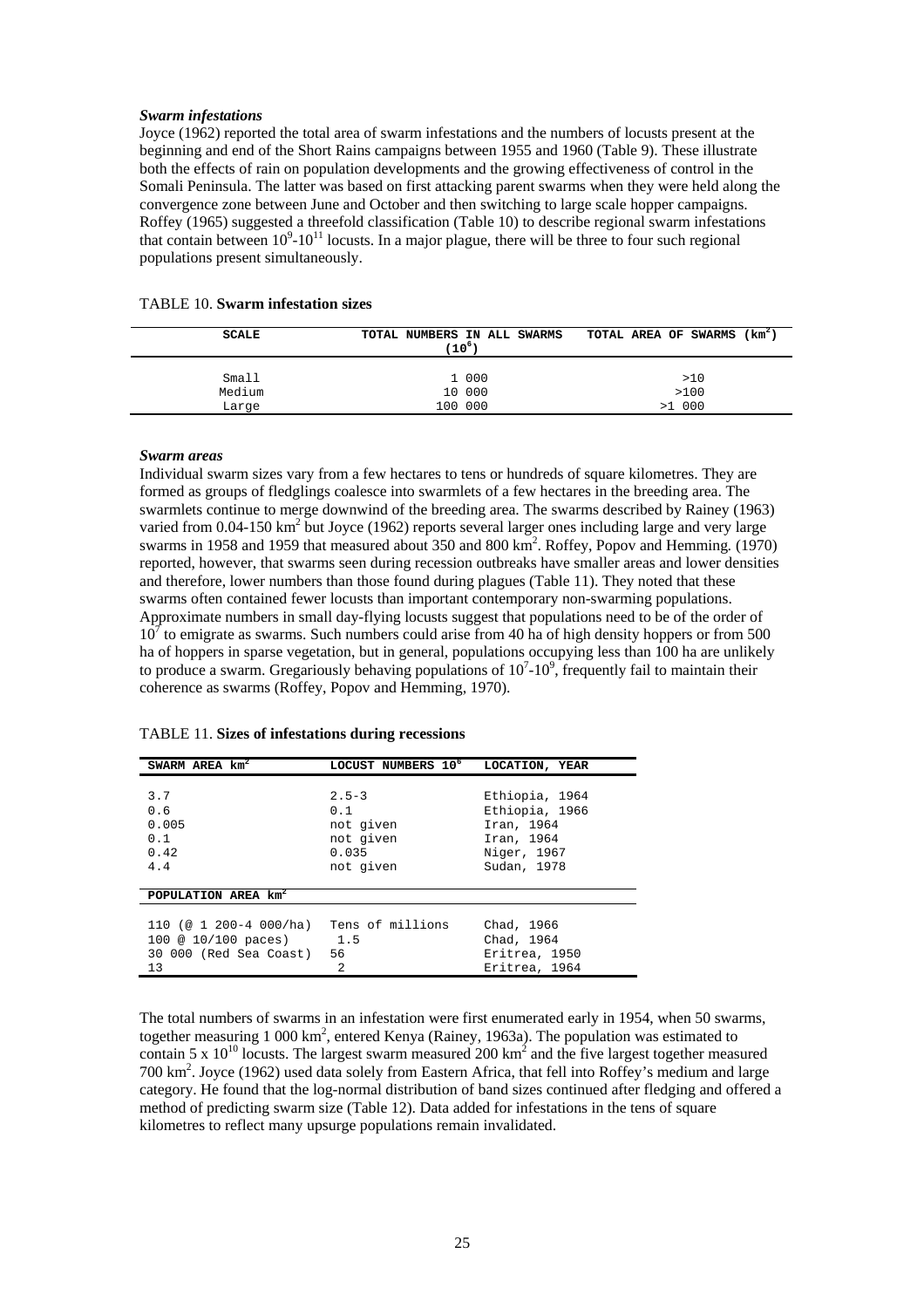| TABLE 12. Distribution of swarm areas within populations of different sizes |  |
|-----------------------------------------------------------------------------|--|
|-----------------------------------------------------------------------------|--|

| <b>PERCENT</b><br>OF SWARMS | 2 500 | 1 300 | 650 | TOTAL AREA OF SWARM POPULATION (km <sup>2</sup> )<br>260 | 130 | 10  |
|-----------------------------|-------|-------|-----|----------------------------------------------------------|-----|-----|
|                             |       |       |     | constituent swarms smaller than:                         |     |     |
|                             | 195   | 95    | 49  | 18                                                       | 8   | 0.6 |
| 10                          | 205   | 100   | 52  | 20                                                       | 10  | 0.8 |
| 25                          | 285   | 140   | 70  | 30                                                       | 15  | 1.2 |
| 50                          | 415   | 200   | 100 | 40                                                       | 20  | 1.6 |
| 75                          | 580   | 310   | 155 | 55                                                       | 30  | 2.3 |
| 90                          | 750   | 375   | 185 | 75                                                       | 35  | 2.7 |
| 95                          | 905   | 450   | 225 | 90                                                       | 45  | 3.5 |

#### *Qualitative swarm and band sizes*

Two systems have been used to link qualitative terms to hopper band and swarm sizes. FAO changed the number of qualitative categories from three (Pedgley 1981) to five (FAO 1994) to describe more adequately the smaller infestation sizes characteristic of recession populations (Table 13). Note that swarm sizes are generally unreliable unless estimated by aircraft or radar (Uvarov, 1977).

| <b>CATEGORIES</b> |                            | HOPPER BAND AREA           |                           | SWARM AREA               |  |  |
|-------------------|----------------------------|----------------------------|---------------------------|--------------------------|--|--|
|                   | Pedgley 1981               | FAO 1994                   | Pedgley 1981              | FAO 1994                 |  |  |
| Very small        |                            | $1 - 25$ m <sup>2</sup>    |                           | $< 1$ km <sup>2</sup>    |  |  |
| Small             | $25 - 2500$ m <sup>2</sup> | $25 - 2500$ m <sup>2</sup> | $1 \text{ km}^2$          | $1 - 10$ km <sup>2</sup> |  |  |
| Medium            | $0.25 - 8$ ha              | $0.25 - 1$ 0 ha            | $1 - 100$ km <sup>2</sup> | $10 - 100$ $km^2$        |  |  |
| Large             | $8 - 30$ ha                | $10 - 50$ ha               | $>100$ km <sup>2</sup>    | $100 - 500$ $km^2$       |  |  |
| Very large        | $>30$ ha                   | $>50$ ha                   |                           | $>500$ $km^2$            |  |  |

TABLE 13. **Qualitative swarm and hopper band size categories** 

## **Control and population parameters**

A brief survey of past and present control measures and their effectiveness follows because most Desert Locust population parameters were estimated during control campaigns. Rainey, Betts and Lumley,(1979), argued plausibly that control was not applied at an appropriate scale to destroy whole populations until the decline of the 1949-1963 plague. Plagues have become less frequent since the 1960s, but the relative causative roles of improved control and of the arrival of drier weather and modified global wind-circulation are still unclear.

Before the 1960s, control had become increasingly successful at reducing populations. Until the 1900s, farmers protected their own crops. Subsequently, governments increasingly coordinated crop protection in their own countries. Crops were saved but the methods available, burning, beating with sticks, building barriers and digging trenches, made little impact on population numbers. Two things made population reduction more effective: the introduction of arsenical baits against hoppers in the 1930s and internationally coordinated campaigns that from the 1940s that attacked major populations no matter how far from cultivations. Control with persistent pesticides from the late 1940s and the gradual introduction of aerial spraying and then barrier spraying against hoppers in the 1950s and 1960s made large-scale population reduction more achievable. Control became especially effective in areas such as northern Somalia and immediately south of the Anti-Atlas in Morocco where swarms are semi-static for many weeks. Subsequently, dieldrin, which was both persistent on vegetation and cumulative in the locust, was replaced by organophosphates and synthetic pyrethroids that have short persistence and are not cumulative. This made control more difficult because targets have to be identified and sprayed accurately and the insects must be hit by a lethal dose of pesticide.

## **References**

**Ashall, C. & Ellis, P.[E**.], 1962. Studies on numbers and mortality in field populations of the Desert Locust *(Schistocerca gregaria* Forskål). *Anti-Locust Bull.,* no. 38. 59 pp.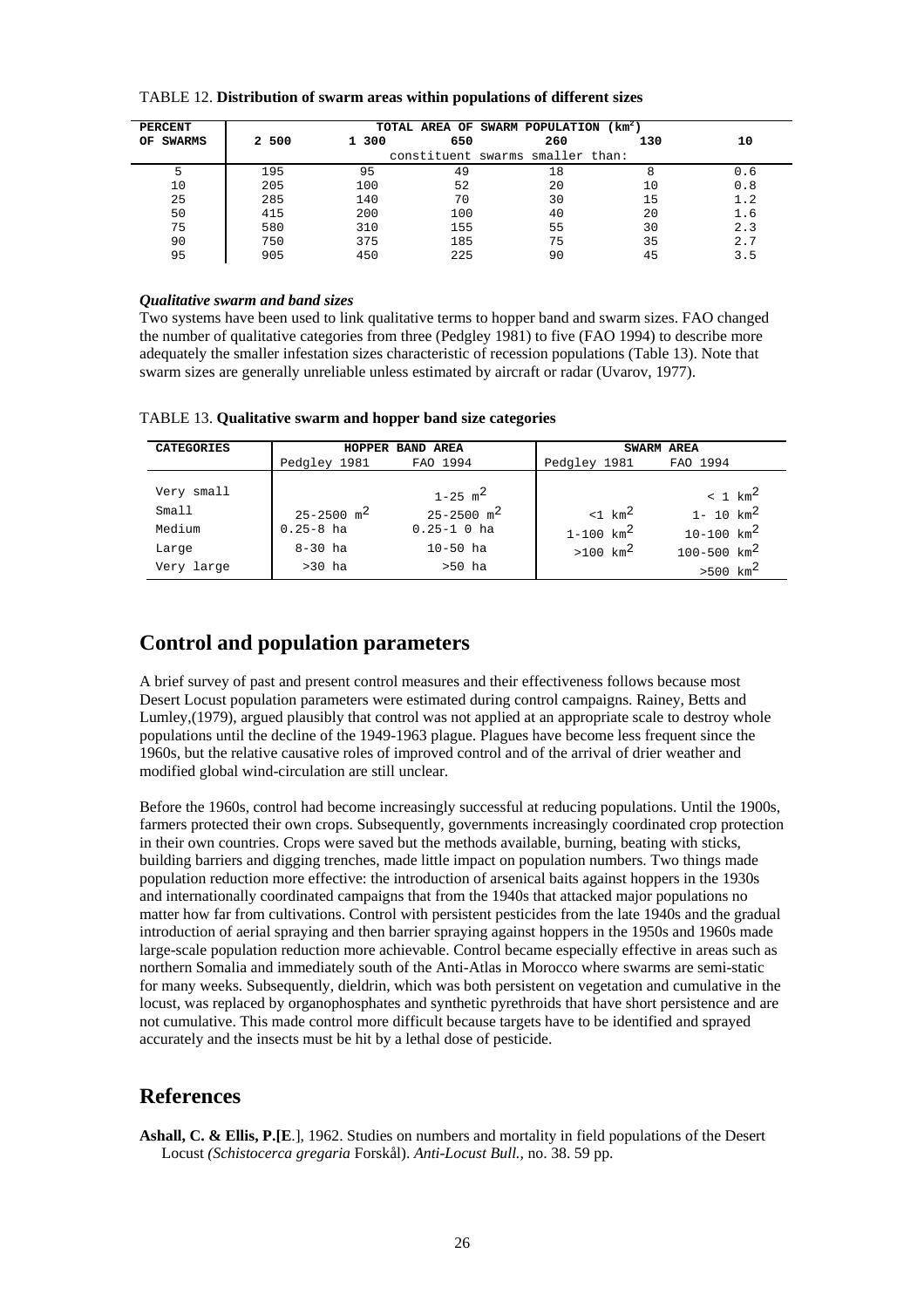- **Bennett, L.V.,** 1975. Factors affecting the upsurge and decline of populations of the Desert Locust *(Schistocerca gregaria* Forskål) in 1966-1969. University of London. (Ph.D. Thesis)
- **Bennett, L.V.,** 1976. The development and termination of the 1968 plague of the desert locust*, Schistocerca gregaria* (Forskål) (Orthoptera: Acrididae). *Bull. Ent. Res.,* **66**: 511-552.
- **Besnault, C., Roy, J. & Rosetti, Ch.** 1962. Distributions des pontes et des pullulations larvaires de *Schistocerca gregaria* Forsk signalées entres 1950 et 1961 en Afrique occidentale. *FAO Report* no. UNSF/DL/ES/1. Rome, FAO. 86 pp.
- **Bhatia, G.N.,** 1961. Observations on concentrated solitary breeding of Desert locust *(Schistocerca gregaria* Forsk.) in Rajasthan (India) during 1956. *Indian J. Ent.,* **21**(1959): 77-81.
- **Bouaïchi, A., Simpson, S.J. & Roessingh, P.,** 1996. The influence of environmental microstructure on the behavioural phse state of the desert locust *Schistocerca gregaria. Physiol. Entomol.,* **21:** 247- 256.
- **Carlisle, D.B., Ellis, P.E. & Betts, E.,** 1965. The influence of aromatic shrubs on the sexual maturation of the Desert Locust *Schistocerca gregaria. J. Insect Physiol.,* **11:** 1541-1558.
- **Chandra, S., Sinha, P.P. & Singh, R.P.,** 1988. The Desert Locust build-up in western Rajasthan during monsoon season of 1986. *Plant Prot. Bull. New Delhi,* **40:** 21-28.
- **Cheke, R.A.,** 1978. Theoretical rates of increase of gregarious and solitarious populations of the desert locust. *Oecologia,* **35:** 161-171.
- **Cochemé, J.,** 1966. Wind opportunities for locust transport and concentration in India and West Pakistan, June 20-30, 1961. A case study of an invasion of the summer breeding area of the desert locust. *FAO Progress Report* no. UNSF/DL/RFS/6. Rome, FAO.
- **Collett, M., Despland, E., Simpson, S.J. & Krakauer, D.C.**, 1998. Spatial scales of desert locust gregarization. *Proc. Natl. Acad. Sci. USA,* **95:** 13052-13055.
- **Courshee, R.J.,** 1990. Desert locusts and their control. *Int. Pest Control,* **32(1):** 16-18.
- **Dempster, J.P.,** 1963.The population dynamics of grasshoppers and locusts. *Biol. Rev.*, **38:** 490-529.
- **Despland, E.,** 2003. Fractal index captures the role of vegetation clumping in locust swarming. *Funct. Ecol.,* **17:** 315-322.
- **Despland, E., Collett, M. & Simpson, S.J.,** 2000. Small-scale processes in desert locust swarm formation: how vegetation patterns influence gregarization. *Oikos,* **88:** 652-662.
- **Despland, E., & Simpson, S.J.,** 2000. Small-scale vegetation patterns in the parental environment influence the phase state of hatchlings of the desert locust. *Physiol. Entomol.* **25:** 74-81.
- **Ellis, P.E. & Ashall, C.,** 1957. Field studies on diurnal behaviour, movement and aggregation in the Desert Locust (*Schistocerca gregaria* Forskål). *Anti-Locust Bull.,* no.25. 94 pp.
- **FAO**, 1958. Report of the Fifth Session of the FAO Desert Locust Control Committee, Rome, 1958. *FAO Meeting Report* no. 1958/11. Rome. 46 pp.
- **FAO,** 1994. *Desert locust guidelines 2. Survey.* Rome.
- **Greathead, D.J,.** 1966. A brief survey of biotic factors on populations of the Desert Locust. *J. Appl. Ecol.,* **3:** 239-350.
- **Guichard, K.M.,** 1955. Habitats of the Desert Locust *(Schistocerca gregaria* Forskål) in western Libya and Tibesti. *Anti-Locust Bull.,* no. 21. 33 pp.
- **Gunn, D.L.,** 1979. Setting the scene: the development of aircraft attack on locust swarms in Africa since 1945 and the start of operational research on control systems. *Phil. Trans. R. Soc., Lond.* B, **287**: 251-263.
- **Gunn, D.L., Perry, F.C., Seymour, W.G., Wright, E.N. & Yeo, D.,** 1948. Behaviour of the Desert Locust in Kenya in relation to aircraft spraying. *Anti-Locust Bull.,* no. 3. 70 pp.
- **Hunter-Jones, P.,** 1964. Egg development in the Desert Locust *(Schistocerca gregaria* Forsk.) in relation to the availability of water. *Proc. R. Ent. Soc., Lond.* A, **39:** 25-33.
- **Joffe, S.R.,** 1995. Desert Locust management: a time for change. *World Bank Discussion Paper* no. 284*.* Washington D.C., World Bank. *58 pp.*
- **Joyce, R.J.V.,** 1962. *Report of the Desert Locust Survey 1st June 1955-31st May 1961*. Nairobi, East African Common Services Organization. 112 pp.
- **Joyce, R.J.V.,** 1965. Logistics and strategy of Desert Locust Control. In Meteorology and the Desert Locust: Proceedings of the WMO/FAO Seminar on Meteorology and the Desert Locust, Teheran, 25 November-11 December 1963. *Tech. Notes Wld Met. Org.,* no. 69. p.285-297. Geneva, World Meteorological Organization.
- **Joyce, R.J.V.,** 1979. The evolution of an aerial application system for the control of Desert Locusts. *Phil. Trans. R. Soc. Lond. B,* **287:** 305-314.
- **Kohli, D.V.** 1963. Organization and methods of control in India. In Third Desert Locust Training Course, Pakistan, 1963. United Nations Special Fund Desert Locust Project*. FAO Report* no. UNSF/DL/TC/6. p. 183-188. Rome, FAO.
- **MacCuaig, R.D.,** 1958. Desert Locust Survey, research using aircraft in British Somaliland, 1957. ALRU Porton Report no. 2/58. (Unpublished report)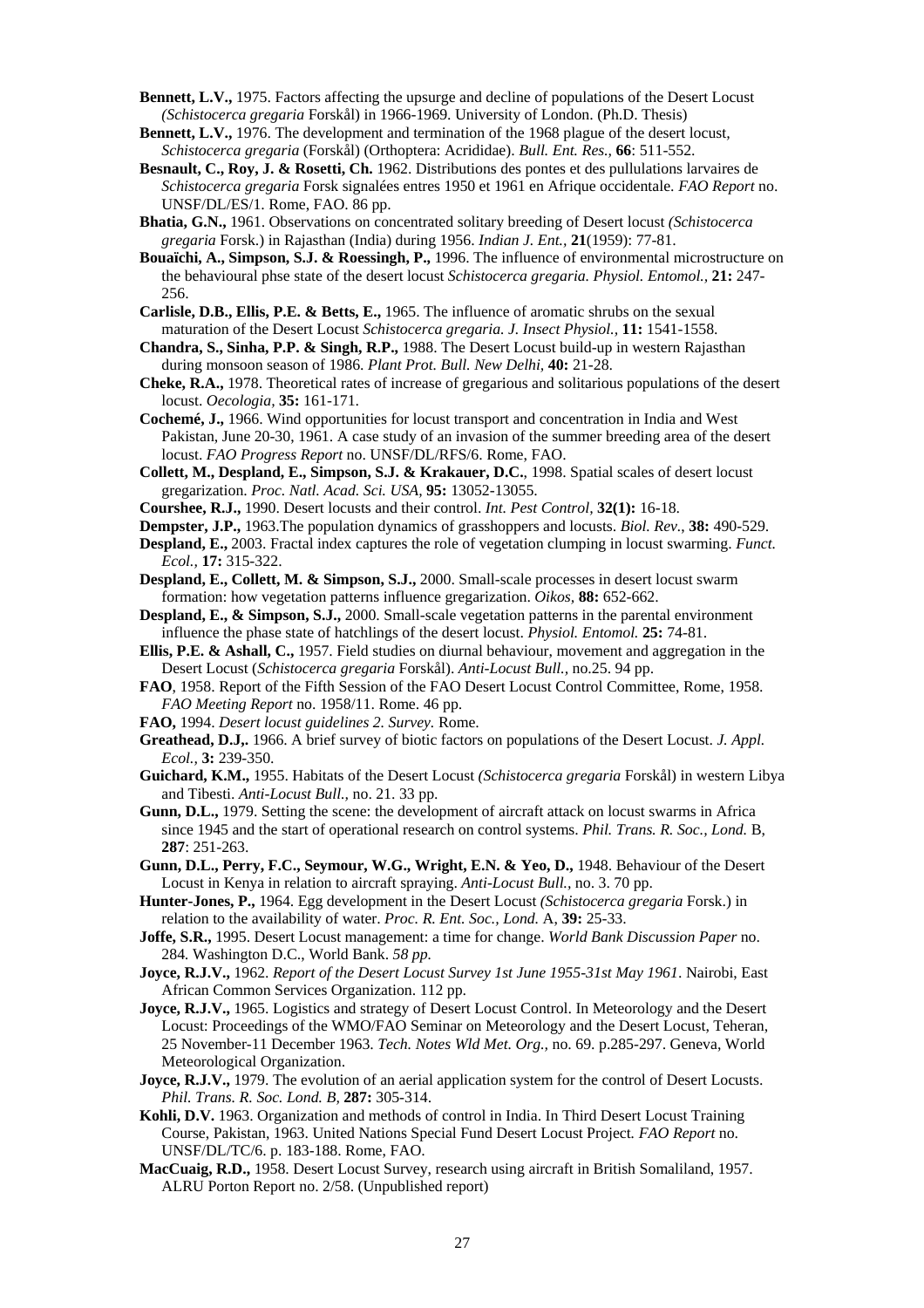- **Magor, J.I.,** 1994. Desert Locust population dynamics. In A van Huis, ed. *Desert Locust control with existing techniques: an evaluation of strategies. Proceedings of the Seminar held in Wageningen, the Netherlands, 6-11 December 1993*. p. 31-54. Wageningen, the Agricultural University. **Meteo Consult**, 1994. *Desert Locust Migration Model User Manual.* (Unpublished report)
- **Pedgley, D.E**. (ed.), 1981. *Desert Locust Forecasting Manual.* Vol. 1. London, Centre for Overseas Pest Research. 268 pp.
- **Pedgley, D.E. & Symmons P.M.,** 1968. Weather and the locust upsurge. *Weather*, **23**(12): 484-492.
- **Popov, G.B.,** 1954. Notes on the behaviour of swarms of the Desert Locust *(Schistocerca gregaria* Forskål) during oviposition in Iran. *Trans. R. Ent. Soc. Lond.,* **105:** 65-77.
- **Popov, G.B.,** 1958. Ecological studies on oviposition by swarms of the Desert Locust in Eastern Africa. *Anti-Locust Bull.,* no. 31. 70 pp.
- **Popov, G.B.,** 1958a. Notes on the frequency and the rate of oviposition in swarms of the Desert Locust. *Entomologist's Mon. Mag.*, **94**: 176-180.
- **Popov, G.B.,** 1965. Review of the work of the Desert Locust Ecological Survey, June 1958-March 1964, and the considerations and conclusions arising from it. *FAO Progress Report* no. UNSF/DL/ES/8. Rome, FAO.
- **Pradhan, S.,** 1945. Rate of insect development under variable temperatures in the field. *Proc. Natn. Inst. Sci. India,* **11:** 73-80.
- **Rainey, R.C.,** 1951. Weather and movements of locust swarms: a new hypothesis. *Nature, Lond.*, **168:** 1057-1060.
- **Rainey, R.C.,** 1958. The use of insecticides against the Desert Locust. *J. Sci. Food Agric.,* **10**: 667-692.
- **Rainey, R.C.,** 1963. Meteorology and the migration of Desert Locusts. Applications of synoptic meteorology in locust control. *Anti-Locust Mem. 7. 115 pp. (* Also as *Tech. Notes Wld Met. Org.* no. 54. 115 pp.)
- **Rainey R.C.,** 1963a. Aircraft reconnaissance and assessment of locust populations. In *Report of the 2nd Int. Aviat. Congr. Grignon, France, 1962:* 228-233.
- **Rainey, R.C.,** 1965. Seasonal and longer-period changes in the Desert locust situation (with a note on a tropical cyclone affecting southern Arabia in 1948. In Meteorology and the Desert Locust: Proceedings of the WMO/FAO Seminar on Meteorology and the Desert Locust, Teheran, 25 November-11 December*. Tech. Notes Wld Met. Org.* no. 69. p. 254-264. Geneva, World Meteorological Organization.
- **Rainey, R.C., Betts, E. & Lumley, A.,** 1979. The decline of the Desert Locust plague in the 1960s: control operations or natural causes? *Phil. Trans. R. Soc. Lond.* B, **287**: 315-344.
- **Rao, Y.R.,** 1942. Some results of studies on the Desert Locust *(Schistocerca gregaria* Forsk.) in India. *Bull.Ent. Res.,* **33:** 241-265.
- **Rao, Y.R.,** 1960. *The Desert Locust in India*. *Monograph* no. 21. New Delhi, Indian Council of Agricultural Research. 721 pp.
- **Reus, J.A.W.A. & Symmons, P.M.,** 1992. A model to predict the incubation and nymphal development periods of the desert locust *Schistocerca gregaria* (Orthoptera: Acrididae). *Bull. Ent. Res.,* **82:** 517-520.
- **Roffey, J.,** 1963. Observations on night flight in the Desert Locust. *Anti-Locust Bull.* no. 39. 32 pp.
- **Roffey, J.,** 1965. Locust surveys. In Final Report of the Operational Research Team of the United Nations Special Fund Desert Locust Project*. FAO Progress Report* no. UNSF/DL/OP/5. Vol. 1: 150-205, 283-285. Rome, FAO.
- **Roffey, J.,** 1982. The Desert Locust upsurge and its termination 1977-79. In *FAO Report no.*  AGP/DL/TS/23. p. 1-74. Rome, FAO.
- **Roffey, J.,** 1991. Desert Locust population dynamics, a preliminary approach to a simulation model. Rome, FAO. (Unpublished report)
- **Roffey, J. & Popov, G.[B.],** 1968. Environmental and behavioural processes in a Desert Locust outbreak. *Nature, Lond.,* **219:** 446-450.
- **Roffey, J., Popov, G.B. & Hemming, C.F.,** 1970. Outbreak and recession populations of the Desert Locust *Schistocerca gregaria (*Forsk.). *Bull. Ent. Res.,* **59:** 675-680.
- **Roffey, J. & Stower, W.J.,** 1983. Numerical changes in the Desert Locust, *Schistocerca gregaria (*Forskål), in a seasonal breeding area on the coasts of Eritrea, Ethiopia, with special reference to ecology and behaviour. *FAO Report* no. AGP/DL/TS/24. Rome, FAO. 79 pp.
- **Roonwal, M.L.,** 1954. Size, sculpturing, weight and moisture content of developing eggs of the Desert Locust, *Schistocerca gregaria (*Forskål) (Orthoptera: Acrididae). *Proc. Natn. Inst. Sci., India,* **20**: 388-398.
- **Schaefer, G.W.,** 1976. Radar observations of insect flight. In *Insect Flight, Symp. R. Ent. Soc., Lond.*  no. 7: 157-197.